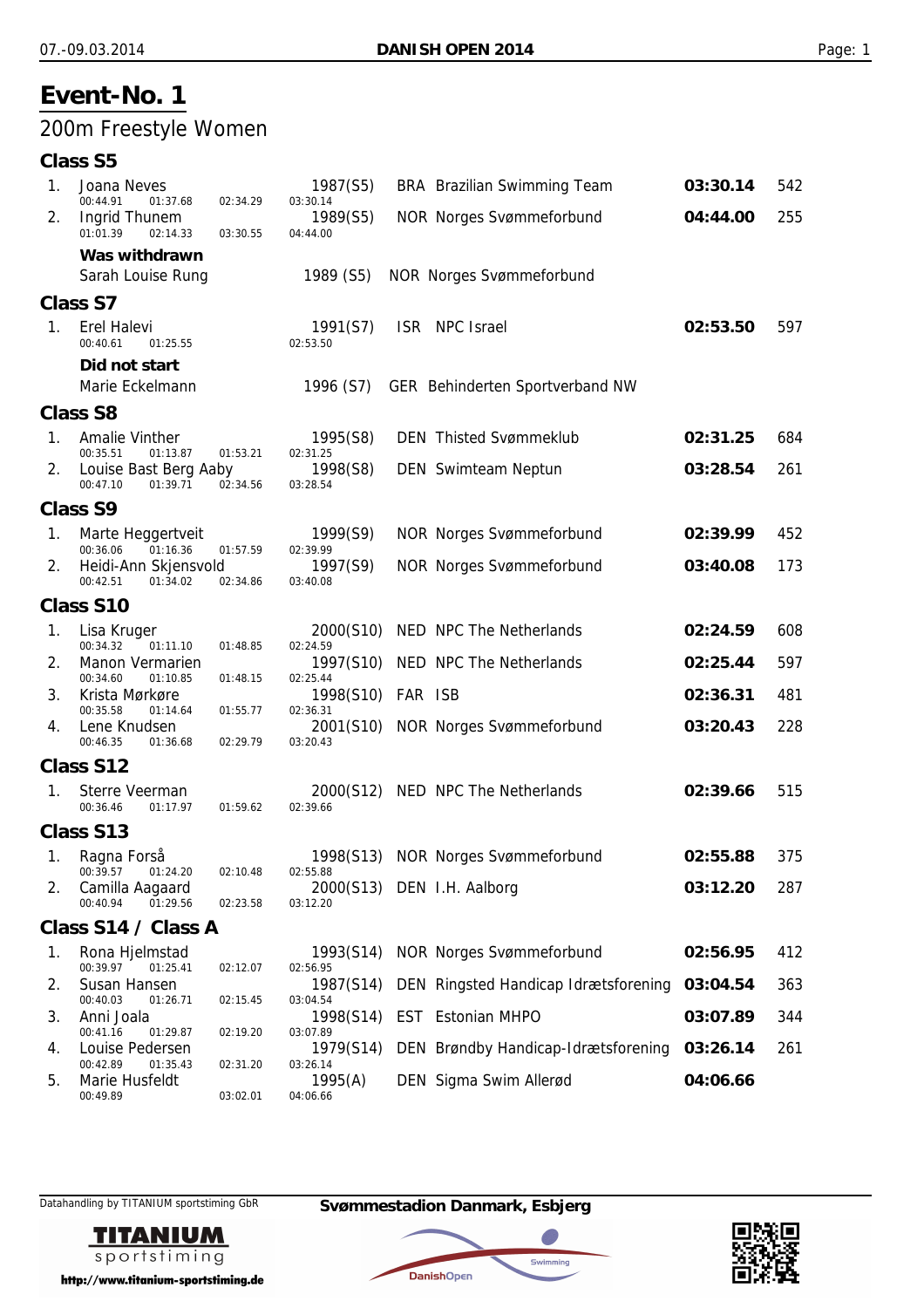## 200m Freestyle Women

### **Class S14 / Class A**

| 6.      | Chantal Schade Kanstrup |            | 1901(A)  | <b>DEN DSISO Danmark</b> | 04:34.03                           |          |
|---------|-------------------------|------------|----------|--------------------------|------------------------------------|----------|
|         | 00:57.64                | 02.09.79   | 03:21.39 | 04:34.03                 |                                    |          |
|         | Down syndrome           |            |          |                          |                                    |          |
|         | Carlsson Maria          |            |          | 1983(D)                  | SWE Njurunda Simsallakap           | 03:54.04 |
|         | 00:48.62                | 01:47.55   | 02:54.22 | 03:54.04                 |                                    |          |
| $2_{1}$ |                         | Eva Rosted |          |                          | DEN Sigma Swim Allerød             | 04:29.88 |
|         | 00:53.89                | 02:03.07   | 03:16.63 | 04:29.88                 |                                    |          |
|         | <b>Class N</b>          |            |          |                          |                                    |          |
|         | Signe Vestergård        |            |          | 1996(N)                  | DEN Maribo Handicap Idrætsforening | 03:53.55 |
|         | 00:48.96                | 01:46.91   | 02:51.15 | 03:53.55                 |                                    |          |





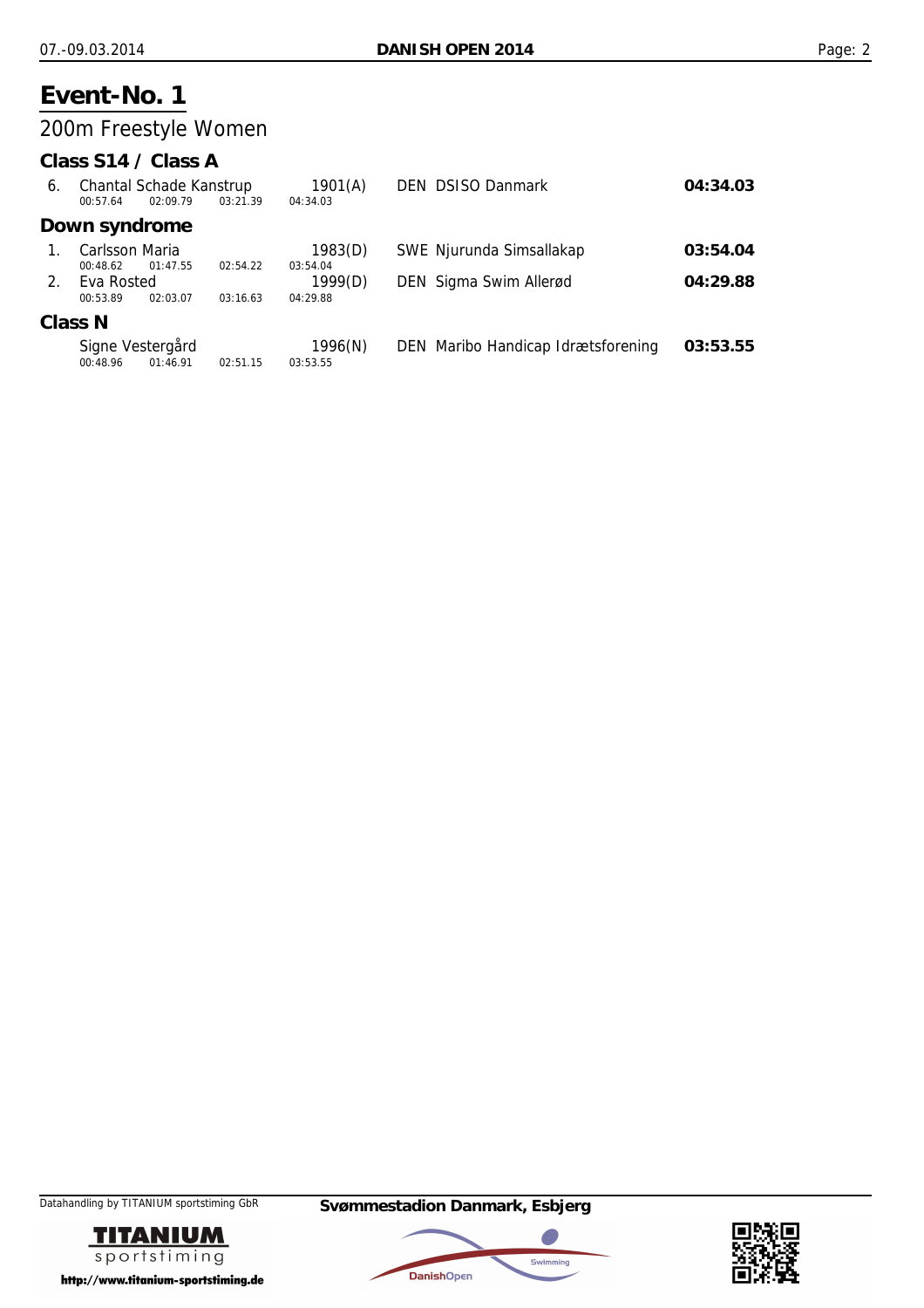## 200m Freestyle Men

| <b>Class S</b> |  |
|----------------|--|
|----------------|--|

| 1. | Izhak Mamistvalov<br>01:15.33<br>02:35.97<br>03:56.00                                     | 1979(S1)<br>05:18.41             | ISR NPC Israel                                                | 05:18.41 | 860 |
|----|-------------------------------------------------------------------------------------------|----------------------------------|---------------------------------------------------------------|----------|-----|
|    | <b>Class S2</b>                                                                           |                                  |                                                               |          |     |
| 1. | Jacek Czech<br>01:11.72<br>02:32.34<br>03:55.34                                           | 1976(S2)<br>05:17.96             | POL Start Tarnobrzeg                                          | 05:17.96 | 715 |
|    | Class S4                                                                                  |                                  |                                                               |          |     |
| 1. | Michael Schoenmaker<br>00:43.39<br>01:32.77<br>02:23.28                                   | 1983(S4)<br>03:14.84             | NED NPC The Netherlands                                       | 03:14.84 | 813 |
|    | <b>Class S5</b>                                                                           |                                  |                                                               |          |     |
|    | Was withdrawn<br><b>Daniel Dias</b>                                                       | 1988 (S5)                        | <b>BRA</b> Brazilian Swimming Team                            |          |     |
|    | <b>Class S7</b>                                                                           |                                  |                                                               |          |     |
| 1. | Italo Pereira<br>00:35.06<br>01:12.84<br>01:52.83                                         | 1995(S7)<br>02:32.81             | <b>BRA</b> Brazilian Swimming Team<br>NED NPC The Netherlands | 02:32.81 | 681 |
| 2. | Thijs van Hofweegen<br>00:38.00<br>01:21.18<br>02:07.04                                   | 1996(S7)<br>02:47.16             |                                                               | 02:47.16 | 544 |
| 3. | Eirik Karlsen Sætra<br>01:38.47<br>02:33.76                                               | 1999(S7)<br>03:25.08             | <b>NOR Norges Svømmeforbund</b>                               | 03:25.08 | 326 |
|    | <b>Disqualified</b><br>Hannes Schürmann<br>Falsestart                                     | 1997 (S7)                        | GER Behinderten Sportverband NW                               |          |     |
|    | <b>Class S8</b>                                                                           |                                  |                                                               |          |     |
| 1. | Caio Oliveira                                                                             | 1993(S8)                         | <b>BRA</b> Brazilian Swimming Team                            | 02:15.05 | 754 |
| 2. | 00:31.58<br>01:05.51<br>01:40.53<br>Adam Bording Nybo<br>00:47.66<br>01:38.19<br>02:31.74 | 02:15.05<br>2000(S8)<br>03:25.29 | <b>DEN Horsens Svømmeklub</b>                                 | 03:25.29 | 214 |
|    | Class S9                                                                                  |                                  |                                                               |          |     |
| 1. | Vanilton Nascimento Filho<br>00:30.83<br>01:39.56<br>01:04.71                             | 1993(S9)<br>02:13.24             | <b>BRA</b> Brazilian Swimming Team                            | 02:13.24 | 663 |
| 2. | <b>Bastian Fontayne</b><br>00:32.39<br>01:07.19                                           | 1997(S9)<br>02:19.48             | GER Behinderten Sportverband NW                               | 02:19.48 | 578 |
| 3. | Pascal Kowalewski<br>00:31.22<br>01:06.83<br>01:56.91                                     | 1994(S9)<br>02:43.80             | GER Behinderten Sportverband NW                               | 02:43.80 | 357 |
|    | Was withdrawn                                                                             |                                  |                                                               |          |     |
|    | <b>Martin Schulz</b>                                                                      | 1990 (S9)                        | <b>GER BV Leipzig</b>                                         |          |     |
|    | <b>Class S10</b>                                                                          |                                  |                                                               |          |     |
| 1. | Lasse Winther Andersen<br>00:59.16<br>00:28.15<br>01:32.34                                | 02:06.08                         | 1994(S10) DEN Holbæk Svømme Klub                              | 02:06.08 | 674 |
|    | Was withdrawn<br>Andre Brasil                                                             |                                  | 1984 (S10) BRA Brazilian Swimming Team                        |          |     |
|    | Class S13                                                                                 |                                  |                                                               |          |     |
| 1. | Carlos Farrenberg<br>00:29.20<br>01:01.53<br>01:36.07                                     | 02:11.39                         | 1980(S13) BRA Brazilian Swimming Team                         | 02:11.39 | 595 |



http://www.titanium-sportstiming.de

Datahandling by TITANIUM sportstiming GbR **Svømmestadion Danmark, Esbjerg**



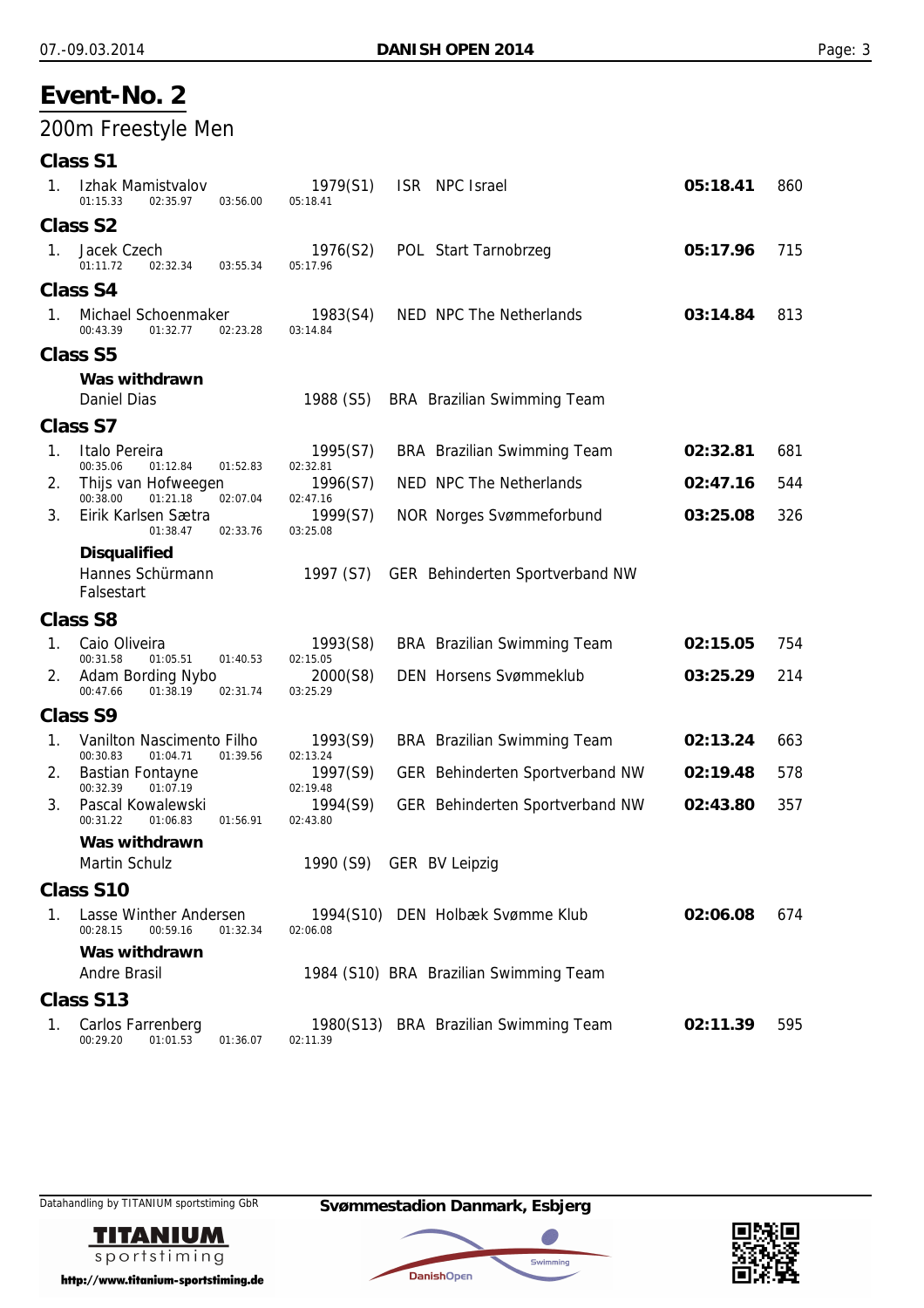## 200m Freestyle Men

### **Class S14 / Class A**

| 1. | <b>Craig Moate</b><br>00:30.54<br>01:04.12        |          | 1985(S14)<br>02:14.19 | GBR Team GB                          | 02:14.19 | 683 |
|----|---------------------------------------------------|----------|-----------------------|--------------------------------------|----------|-----|
| 2. | Adam Ismael Wenham<br>01:09.34                    | 01:43.95 | 1997(S14)<br>02:17.33 | <b>NOR Norges Svømmeforbund</b>      | 02:17.33 | 637 |
| 3. | Gustav Ljungberg<br>00:33.19<br>01:11.85          | 01:52.83 | 1991(S14)<br>02:32.91 | SWE Njurunda Simsallakap             | 02:32.91 | 461 |
| 4. | Niklas Jakobsen<br>00:35.20<br>01:15.77           | 01:58.92 | 1995(A)<br>02:41.77   | DEN Maribo Handicap Idrætsforening   | 02:41.77 |     |
| 5. | <b>Marcus Haus</b><br>01:17.89                    | 02:02.03 | 1995(S14)<br>02:45.85 | <b>NOR Norges Svømmeforbund</b>      | 02:45.85 | 361 |
| 6. | Patrick Larsen<br>00:40.31<br>01:29.85            | 02:27.31 | 1988(A)<br>03:25.18   | DEN Korsør Handicap Idræt            | 03:25.18 |     |
| 7. | Christian Sofus Nielsen<br>00:39.53<br>01:30.65   | 02:28.30 | 1901(A)<br>03:27.51   | <b>DEN DSISO Danmark</b>             | 03:27.51 |     |
| 8. | Lasse Anholm<br>00:46.07<br>01:40.04              | 02:38.97 | 1981(A)<br>03:36.33   | DEN Ringsted Handicap Idrætsforening | 03:36.33 |     |
| 9. | Nikolaj Møller<br>00:44.96<br>01:45.72            | 02:57.19 | 1901(A)<br>04:04.04   | <b>DEN DSISO Danmark</b>             | 04:04.04 |     |
|    | 10. Henrik Iwersen<br>01:00.59<br>02:10.53        | 03:20.99 | 1976(A)<br>04:32.49   | DEN Maribo Handicap Idrætsforening   | 04:32.49 |     |
|    | 11. Michael Reynolds<br>01:04.75<br>02:17.78      | 03:42.40 | 1986(A)<br>04:55.91   | DEN Ringsted Handicap Idrætsforening | 04:55.91 |     |
|    | Down syndrome                                     |          |                       |                                      |          |     |
| 1. | Pedro Domingues<br>00:35.82<br>01:14.41           | 01:54.91 | 1991(D)<br>02:37.51   | BRA Sociedade Sindrome de Down       | 02:37.51 |     |
| 2. | Sergio Costa<br>00:49.50<br>01:50.91              | 02:54.93 | 1981(D)<br>03:53.39   | BRA Sociedade Sindrome de Down       | 03:53.39 |     |
| 3. | Oliver Roug Nielsen<br>00:53.37<br>01:57.06       | 03:02.14 | 1995(D)<br>04:07.98   | DEN Sigma Swim Allerød               | 04:07.98 |     |
| 4. | Marcus Tufvesson Munkholm<br>00:57.52<br>02:04.52 | 03:13.65 | 1996(D)<br>04:18.90   | DEN Sigma Swim Allerød               | 04:18.90 |     |





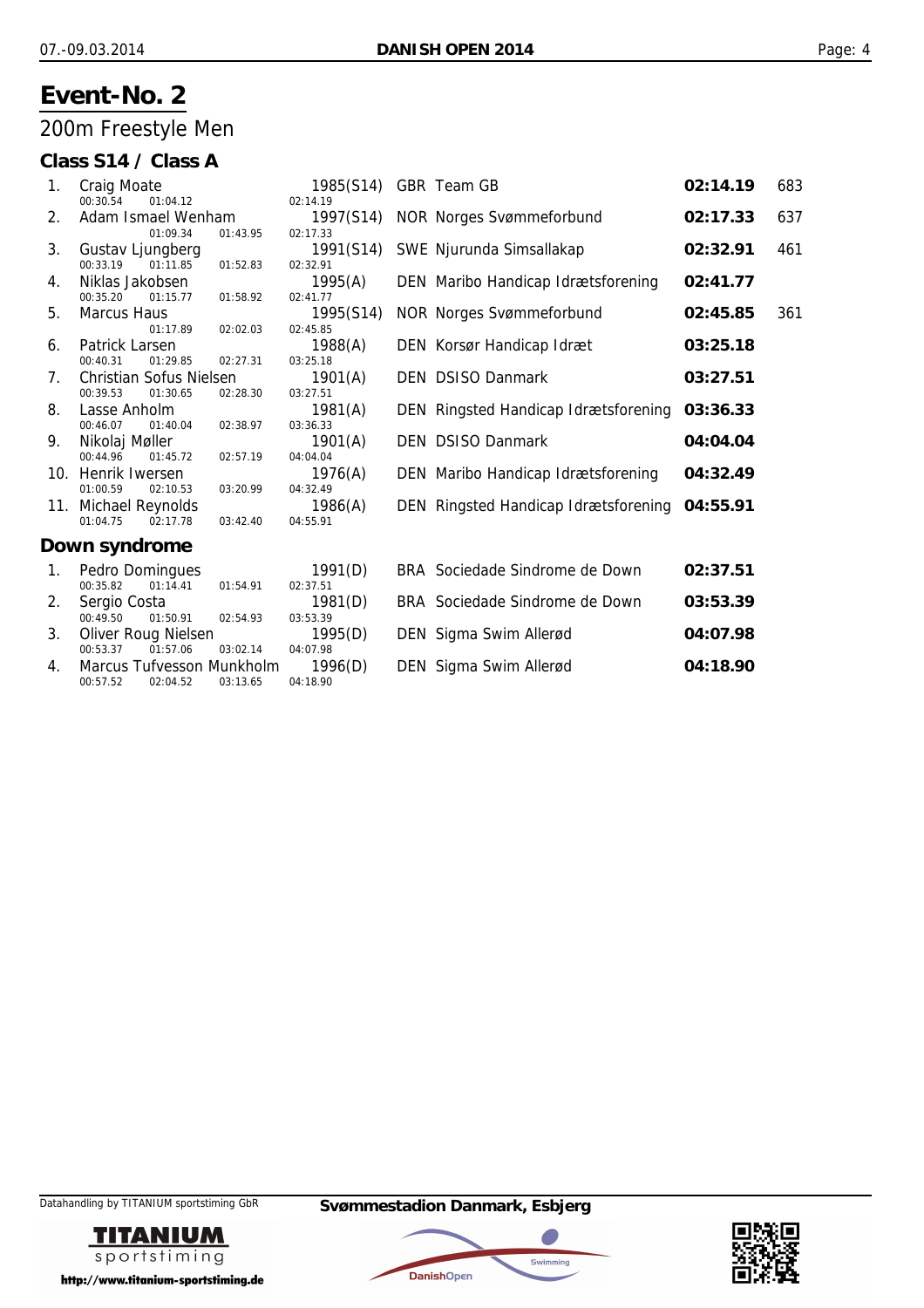### 150m Individual Medley Women

#### **Class SM3**

|         | <b>Disaualified</b>                         |          |  |                                                         |          |     |
|---------|---------------------------------------------|----------|--|---------------------------------------------------------|----------|-----|
|         | Rildene Firmino<br>02:33.05<br>01:07.31     | 03:56.98 |  | 1974(SM4) BRA Brazilian Swimming Team                   | 03:56.98 | 501 |
|         | Class SM4                                   |          |  |                                                         |          |     |
| $2_{1}$ | Vera Thamm<br>02:54.56<br>01:20.88          | 04:27.72 |  | 1990(SM3) GER Behinderten Sportverband NW               | 04:27.72 | 611 |
|         | Cecilie Kristiansen<br>02:56.00<br>01:21.13 | 04:08.80 |  | 1990(SM3) DEN Ringsted Handicap Idrætsforening 04:08.80 |          | 708 |

Edenia Garcia 1987 (SM4) BRA Brazilian Swimming Team Freestyle strokes at the breast





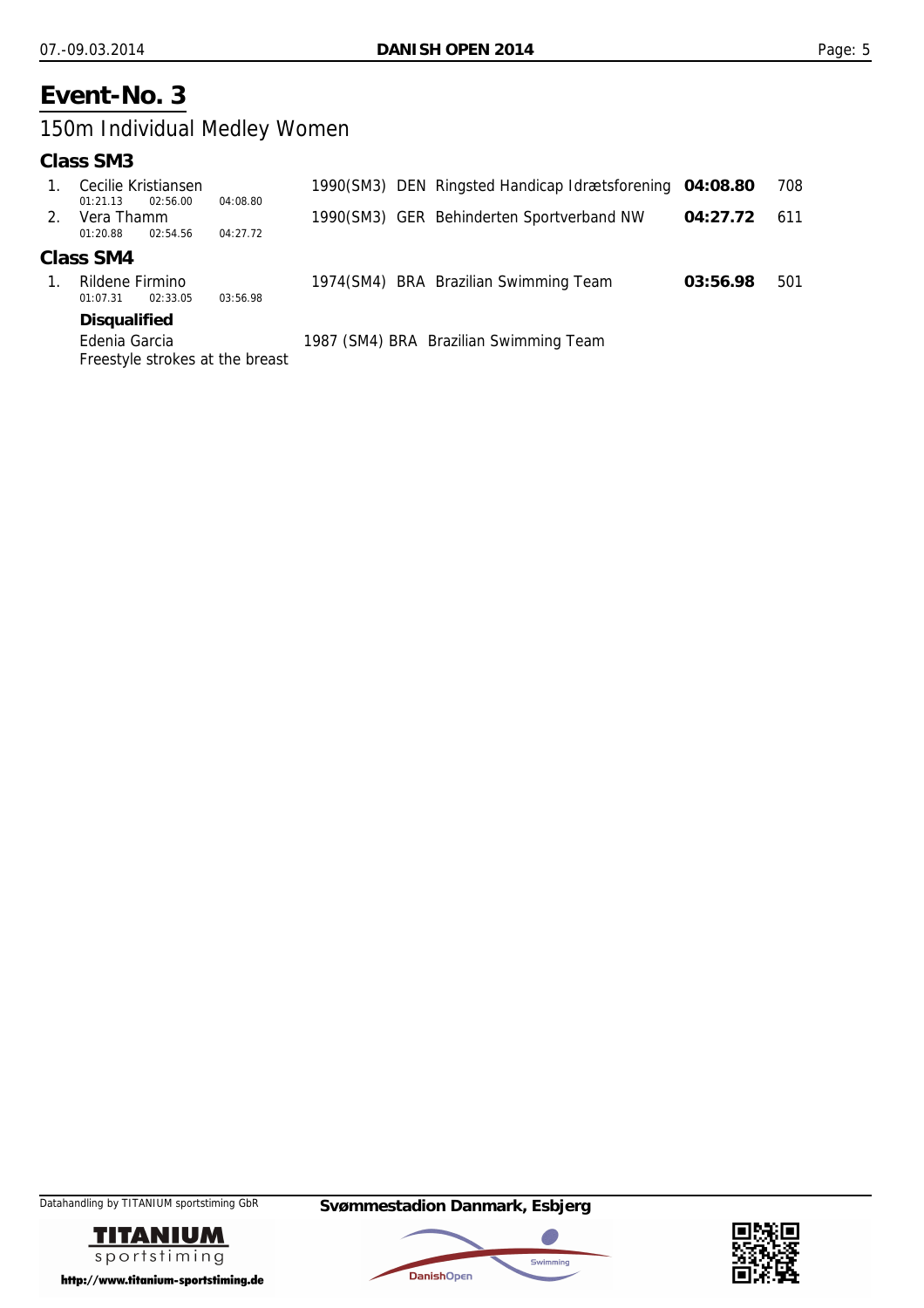## 150m Individual Medley Men

#### **Class SM4**

| 1. Jonas Larsen   |          | 1992(SM4) DEN Ishøj Svømme Klub | 02:40.51 826 |  |
|-------------------|----------|---------------------------------|--------------|--|
| 00:44.40 01:52.50 | 02:40.51 |                                 |              |  |





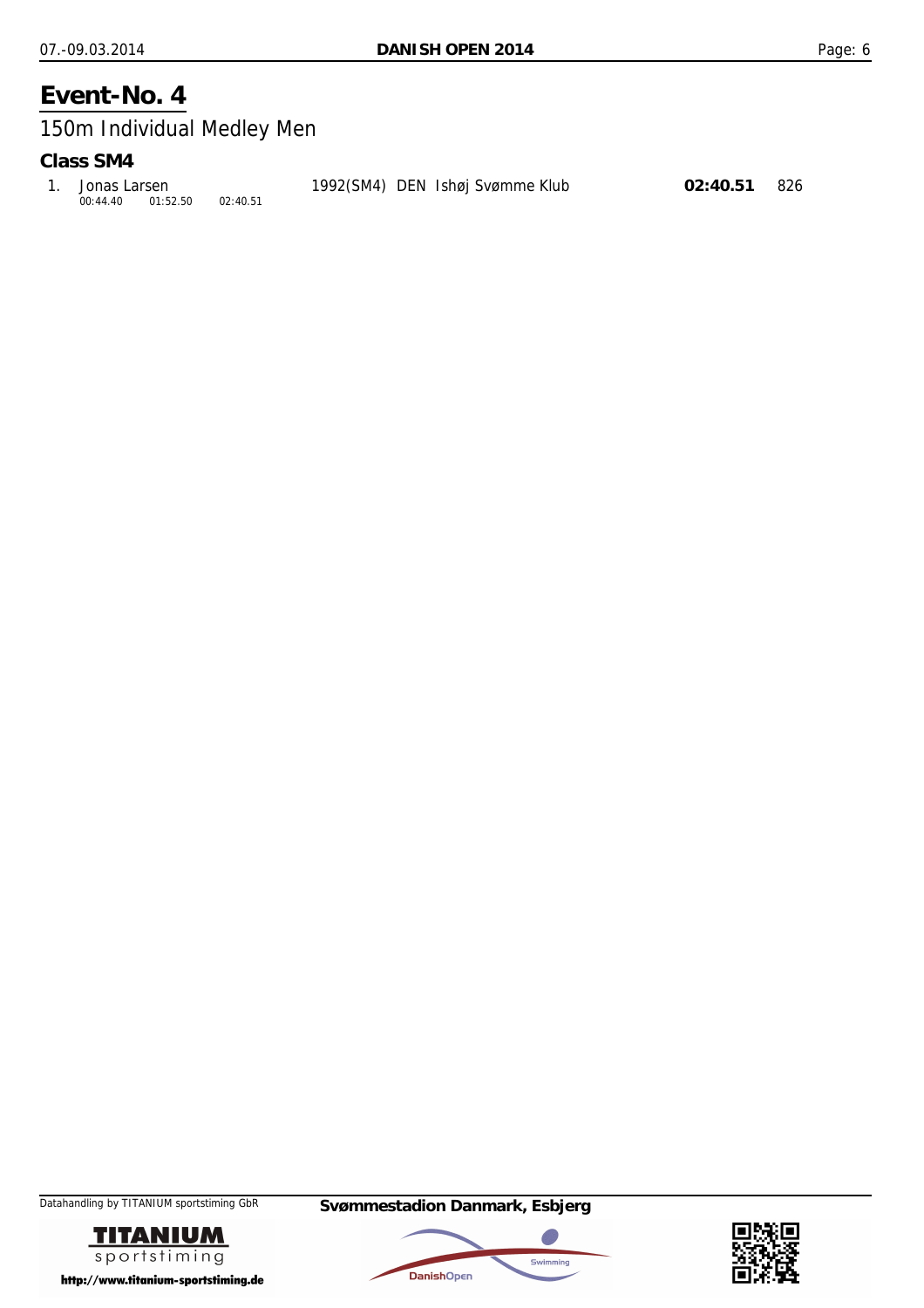## 200m Individual Medley Women

#### **Class SM6**

| 1.          | Susana Ribeiro                                                  |                      |                                                  | 1967(SM6) BRA Brazilian Swimming Team                   | 03:23.23 | 794 |
|-------------|-----------------------------------------------------------------|----------------------|--------------------------------------------------|---------------------------------------------------------|----------|-----|
| 2.          | 00:47.29<br>01:41.63<br>Peggy Sonntag<br>00:57.42<br>02:00.78   | 02:39.69<br>03:11.33 | 03:23.23<br>1999(SM6) GER BV Leipzig<br>04:20.44 |                                                         | 04:20.44 | 427 |
|             | <b>Class SM7</b>                                                |                      |                                                  |                                                         |          |     |
| 1.          | Mina Marie Hwyerdahl Klausen<br>00:53.71<br>01:45.60            | 02:46.47             | 03:43.81                                         | 1997(SM7) NOR Norges Svømmeforbund                      | 03:43.81 | 491 |
|             | <b>Class SM8</b>                                                |                      |                                                  |                                                         |          |     |
| 1.          | Amalie Vinther                                                  |                      |                                                  | 1995(SM8) DEN Thisted Svømmeklub                        | 03:08.74 | 564 |
| 2.          | 00:38.57<br>01:32.70<br>Lisa Den Braber<br>00:47.30<br>01:38.16 | 02:28.76<br>02:26.81 | 03:08.74<br>03:09.90                             | 1992(SM8) NED NPC The Netherlands                       | 03:09.90 | 553 |
| 3.          | <b>Romy Pansters</b>                                            |                      |                                                  | 1996(SM8) NED NPC The Netherlands                       | 03:27.28 | 425 |
| 4.          | 00:45.60<br>01:38.96<br>Ingrid Djupskås<br>00:51.06<br>01:40.47 | 02:47.64<br>02:47.85 | 03:27.28<br>03:35.89                             | 1989(SM8) NOR Norges Svømmeforbund                      | 03:35.89 | 376 |
| 5.          | Louise Bast Berg Aaby<br>01:10.38<br>02:14.26                   | 03:50.92             | 04:44.10                                         | 1998(SM8) DEN Swimteam Neptun                           | 04:44.10 | 165 |
|             | <b>Class SM9</b>                                                |                      |                                                  |                                                         |          |     |
| $1_{\cdot}$ | Laura Martens Christensen                                       | 02:17.88             |                                                  | 1997(SM9) DEN I.H. Aalborg                              | 03:02.06 | 534 |
| 2.          | 00:39.41<br>01:27.83<br>Inge Belfor<br>00:38.19<br>01:25.39     | 02:24.19             | 03:02.06<br>03:06.53                             | 2001(SM9) NED NPC The Netherlands                       | 03:06.53 | 496 |
|             | <b>Disqualified</b><br>Emma Oldager<br>Falsestart               |                      |                                                  | 2002 (SM9) DEN Danish SO for the Disabled               |          |     |
|             | <b>Class SM10</b>                                               |                      |                                                  |                                                         |          |     |
| 1.          | Marije Oosterhuis<br>00:34.91<br>01:17.88                       | 02:09.04             | 02:45.71                                         | 1995(SM10) NED NPC The Netherlands                      | 02:45.71 | 678 |
| 2.          | Chantalle Zijderveld<br>00:35.45<br>01:20.31                    | 02:07.77             | 02:46.15                                         | 2000(SM10) NED NPC The Netherlands                      | 02:46.15 | 672 |
| 3.          | Jadranka Maric<br>00:45.32<br>01:32.57                          | 02:39.90             | 03:22.01                                         | 1998(SM10) SVK The Slovak Paralympic Committee 03:22.01 |          | 374 |
|             | <b>Class SM12</b>                                               |                      |                                                  |                                                         |          |     |
|             | Was withdrawn                                                   |                      |                                                  |                                                         |          |     |
|             | Karina Petrikovicova                                            |                      |                                                  | 1993 (SM12)SVK The Slovak Paralympic Committee          |          |     |
|             | Class SM13                                                      |                      |                                                  |                                                         |          |     |
| 1.          | Leticia Freitas<br>00:35.81<br>01:24.47                         | 02:19.98             | 02:58.23                                         | 1994(SM13) BRA Brazilian Swimming Team                  | 02:58.23 | 567 |
| 2.          | <b>Ingvild Bye</b><br>00:39.39<br>01:28.78                      | 02:22.17             | 03:03.31                                         | 2000(SM13) NOR Norges Svømmeforbund                     | 03:03.31 | 521 |
| 3.          | Frederika Veselenyiova<br>00:54.53<br>01:50.50                  | 02:59.96             | 03:51.71                                         | 1999(SM13) SVK The Slovak Paralympic Committee 03:51.71 |          | 258 |
|             | Did not start<br>Sanne Hofman                                   |                      |                                                  | 2001 (SM13) NED NPC The Netherlands                     |          |     |



http://www.titanium-sportstiming.de

### Datahandling by TITANIUM sportstiming GbR **Svømmestadion Danmark, Esbjerg**



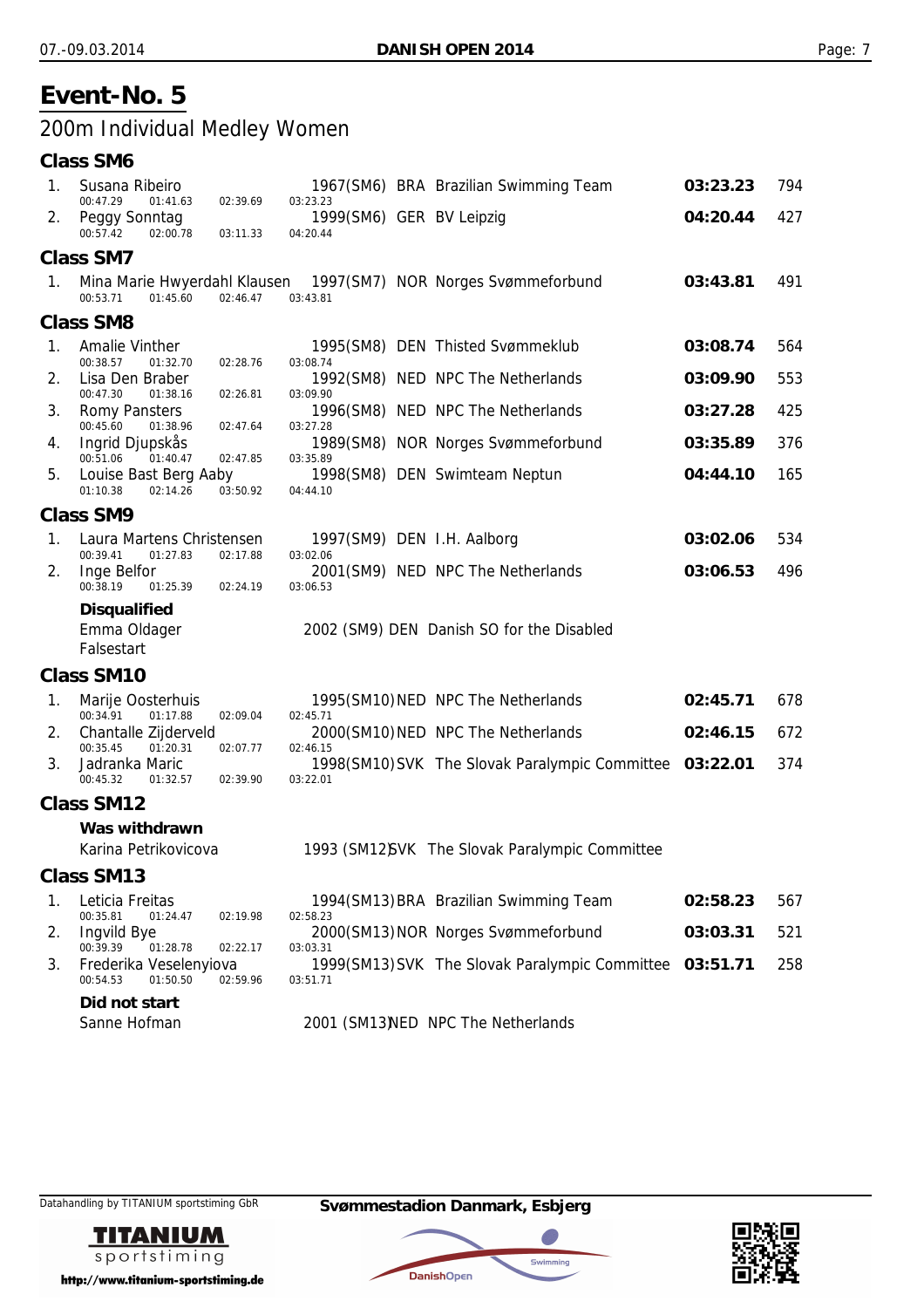## 200m Individual Medley Women

#### **Class SM14**

|                                       | Marlou van der Kulk            |                      |                      | 1993(SM14) NED NPC The Netherlands | 02:31.87 | 956 |
|---------------------------------------|--------------------------------|----------------------|----------------------|------------------------------------|----------|-----|
| 00:31.74<br>Magda Toeters<br>00:33.97 | 01:09.53<br>01:17.05           | 01:55.05<br>02:00.09 | 02:31.87<br>02:36.24 | 1986(SM14) NED NPC The Netherlands | 02:36.24 | 878 |
| Down syndrome                         |                                |                      |                      |                                    |          |     |
| 01:13.89                              | Eva Phister Hansen<br>02:35.71 | 04:01.71             | 1980(D)<br>05:16.78  | DEN Korsør Handicap Idræt          | 05:16.78 |     |





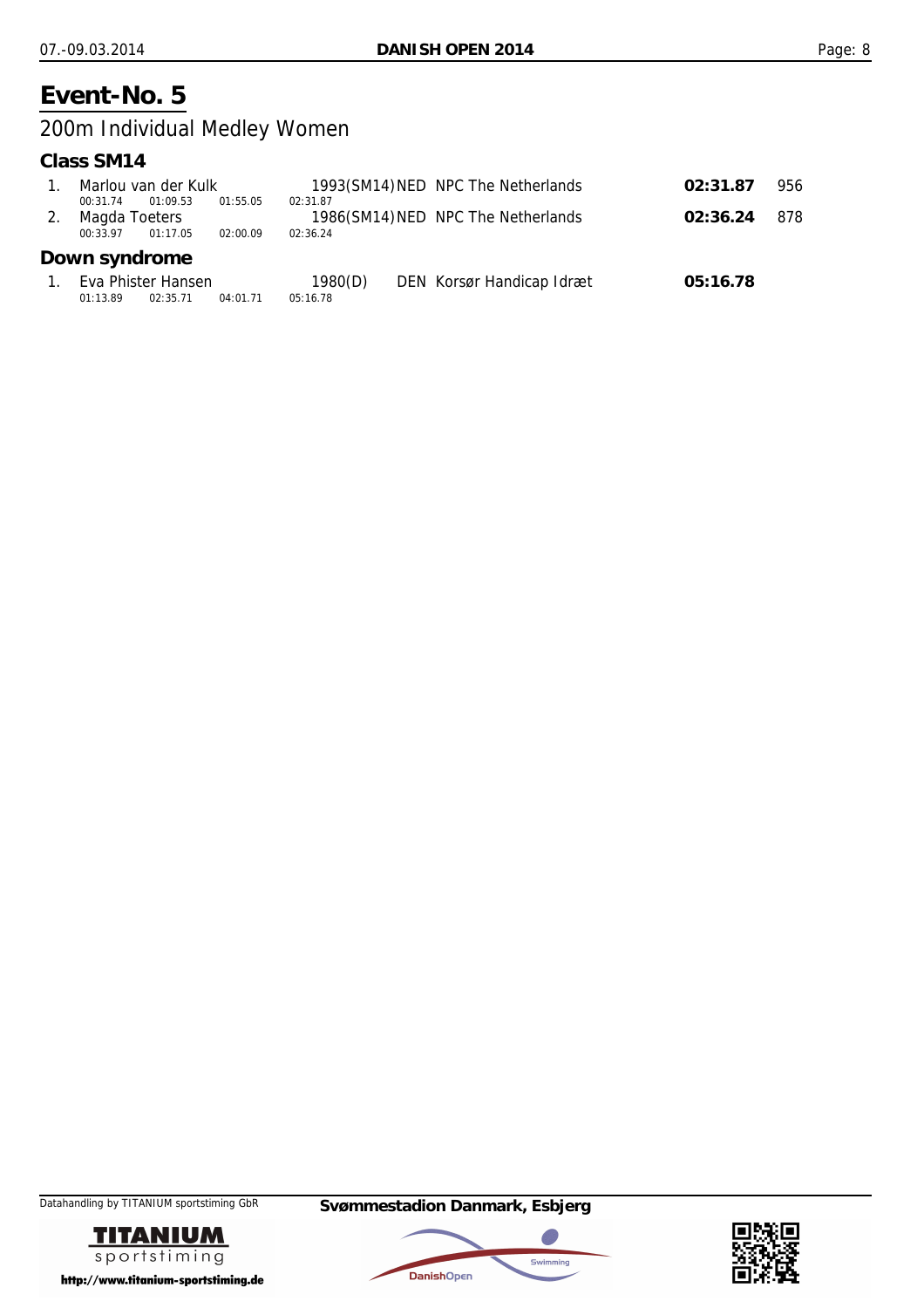## 200m Individual Medley Men

#### **Class SM6**

| 1. | <b>Talisson Glock</b><br>00:36.55<br>01:18.85              | 02:12.96             | 02:52.26                             | 1995(SM6) BRA Brazilian Swimming Team                    | 02:52.26 | 948 |
|----|------------------------------------------------------------|----------------------|--------------------------------------|----------------------------------------------------------|----------|-----|
| 2. | Yoav Valinsky<br>00:41.80<br>01:30.69                      | 02:26.24             | 1988(SM6) ISR NPC Israel             |                                                          | 03:08.71 | 755 |
| 3. | Roberto Rodriguez<br>00:42.15<br>01:33.20                  |                      | 03:08.71                             | 1992(SM6) BRA Brazilian Swimming Team                    | 03:08.95 | 752 |
| 4. | <b>Viktor Kemeny</b><br>00:46.00<br>01:41.37               | 02:24.92<br>02:30.16 | 03:08.95<br>03:30.35                 | 1995(SM6) SVK The Slovak Paralympic Committee            | 03:30.35 | 575 |
|    | <b>Class SM7</b>                                           |                      |                                      |                                                          |          |     |
| 1. | <b>Tobias Pollap</b><br>00:33.77<br>01:20.84               | 02:11.57             | 02:50.03                             | 1986(SM7) GER Behinderten Sportverband NW                | 02:50.03 | 769 |
| 2. | Andreas Bjørnstad<br>00:42.59<br>01:38.95                  |                      | 03:10.21                             | 1997(SM7) NOR Norges Svømmeforbund                       | 03:10.21 | 581 |
| 3. | Radomír Pacák<br>01:34.26<br>02:44.90                      | 02:29.59<br>04:23.41 | 05:30.65                             | 1999(SM7) SVK PK DOPLHINS Bratislava                     | 05:30.65 | 145 |
|    | Class SM8                                                  |                      |                                      |                                                          |          |     |
| 1. | Niels Korfitz Mortensen<br>00:32.14<br>01:09.94            | 01:59.98             | 02:36.55                             | 1995(SM8) DEN Swimteam Neptun                            | 02:36.55 | 729 |
| 2. | Max Gelhaar<br>00:42.34<br>01:28.64                        | 02:26.43             | 1997(SM8) GER BV Leipzig<br>03:07.94 |                                                          | 03:07.94 | 421 |
|    | <b>Class SM9</b>                                           |                      |                                      |                                                          |          |     |
| 1. | Leo Lähteenmäki<br>00:32.85<br>01:13.87                    | 01:58.67             | 02:34.64                             | 1991(SM9) FIN Finnish Swimming Association               | 02:34.64 | 644 |
| 2. | <b>Ruiter Silva</b>                                        |                      |                                      | 1992(SM9) BRA Brazilian Swimming Team                    | 02:35.79 | 630 |
| 3. | 00:32.25<br>01:12.22<br>Tim van Duuren                     | 01:59.61             | 02:35.79                             | 1998(SM9) NED NPC The Netherlands                        | 02:39.24 | 590 |
| 4. | 00:34.56<br>01:18.28<br>Adam Karas<br>00:39.48<br>01:22.55 | 02:01.62<br>02:10.32 | 02:39.24<br>02:51.55                 | 2001(SM9) GER Behinderten Sportverband NW                | 02:51.55 | 472 |
|    | <b>Class SM10</b>                                          |                      |                                      |                                                          |          |     |
| 1. | <b>Gabriel Tomelin</b><br>00:30.05<br>01:08.23             | 01:58.47             | 02:32.51                             | 1995(SM10) BRA Brazilian Swimming Team                   | 02:32.51 | 618 |
|    | <b>Class SM13</b>                                          |                      |                                      |                                                          |          |     |
| 1. | Antti Latikka<br>00:30.61<br>01:07.31                      | 01:53.45             | 02:28.52                             | 1990(SM13) FIN Finnish Swimming Association              | 02:28.52 | 613 |
|    | <b>Class SM14</b>                                          |                      |                                      |                                                          |          |     |
| 1. | Marc Evers<br>00:28.73<br>01:02.66                         | 01:42.44             | 02:15.88                             | 1991(SM14) NED NPC The Netherlands                       | 02:15.88 | 981 |
| 2. | Jonas Bastian Sorensen<br>00:31.32<br>01:08.87             | 01:51.21             | 02:26.22                             | 1993(SM14) DEN Ringsted Handicap Idrætsforening 02:26.22 |          | 787 |
| 3. | Aymeric Parmentier<br>00:33.63<br>01:11.88                 | 01:57.60             | 02:26.63                             | 1993(SM14) BEL Belgian Paralympic Committee              | 02:26.63 | 781 |
| 4. | Adam Ismael Wenham<br>00:34.69<br>01:17.34                 | 01:57.53             | 02:34.21                             | 1997(SM14) NOR Norges Svømmeforbund                      | 02:34.21 | 671 |
| 5. | <b>Craig Moate</b>                                         |                      | 1985(SM14) GBR Team GB               |                                                          | 02:43.25 | 566 |
| 6. | 00:33.32<br>01:15.11<br>Gustav Ljungberg                   | 02:08.06             | 02:43.25                             | 1991(SM14) SWE Njurunda Simsallakap                      | 03:04.00 | 395 |
| 7. | 00:41.94<br>01:32.55<br><b>Marcus Haus</b>                 | 02:23.67             | 03:04.00                             | 1995(SM14) NOR Norges Svømmeforbund                      | 03:08.96 | 364 |
| 8. | 00:38.88<br><b>Bo Bertelsen</b>                            | 02:25.10             | 03:08.96<br>1983(A)                  | DEN Ringsted Handicap Idrætsforening                     | 03:50.93 |     |
|    | 00:52.75<br>01:54.13                                       | 02:56.36             | 03:50.93                             |                                                          |          |     |



http://www.titanium-sportstiming.de



**DanishOpen** 

a.

Swimming

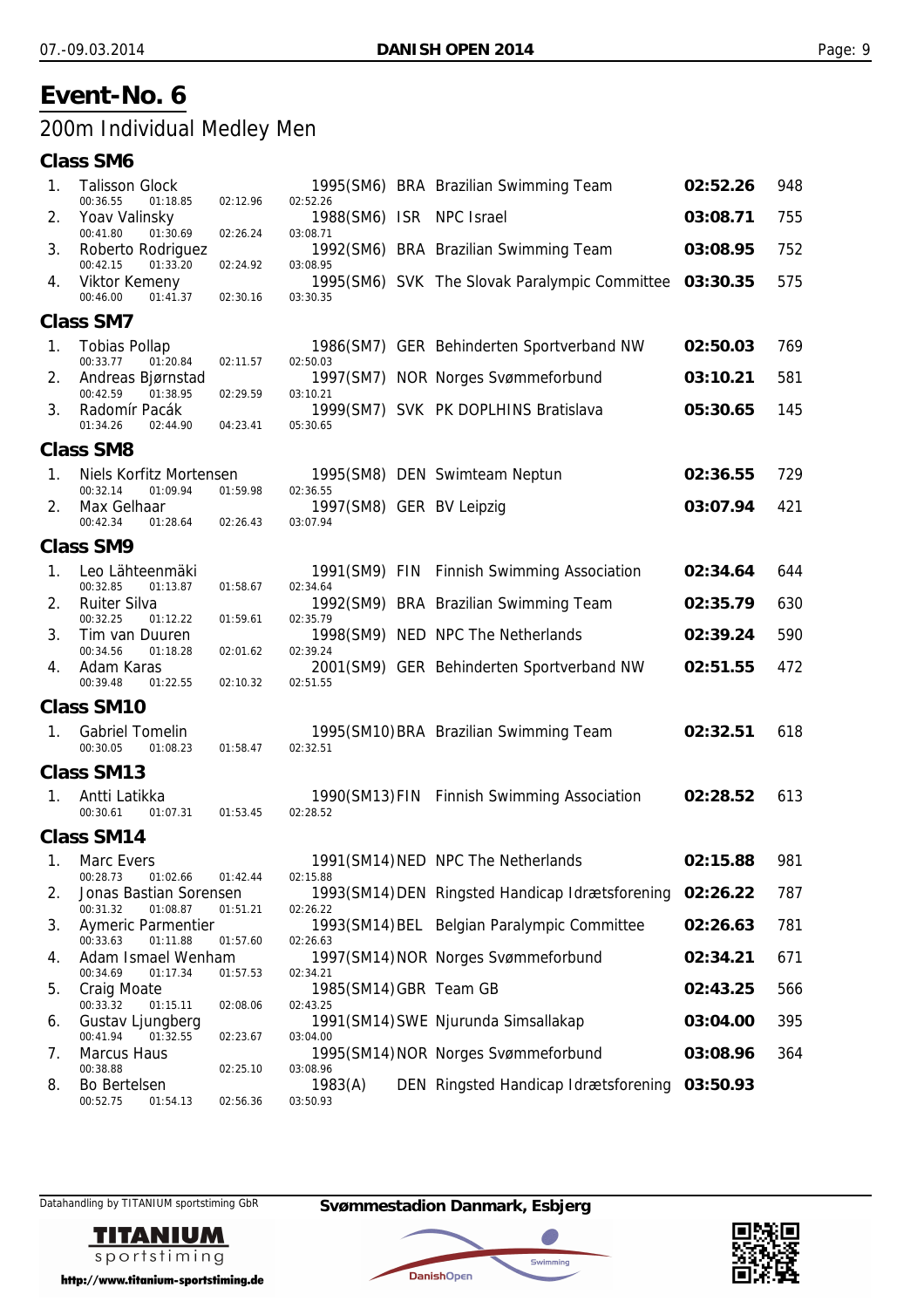200m Individual Medley Men

### **Down syndrome**

| 1. Nis Heide Pinnerup            | 1991(D)  | DEN DSISO Danmark              | 03:07.47 |
|----------------------------------|----------|--------------------------------|----------|
| 01:26.65<br>02:24.60<br>00:39.46 | 03:07.47 |                                |          |
| 2. Pedro Domingues               | 1991(D)  | BRA Sociedade Sindrome de Down | 03:20.34 |
| 02:38.43<br>01:30.36<br>00:42.52 | 03:20.34 |                                |          |
| 3. Sergio Costa                  | 1981(D)  | BRA Sociedade Sindrome de Down | 04:20.84 |
| 00:54.58<br>02:13.18             | 04:20.84 |                                |          |



Datahandling by TITANIUM sportstiming GbR **Svømmestadion Danmark, Esbjerg**



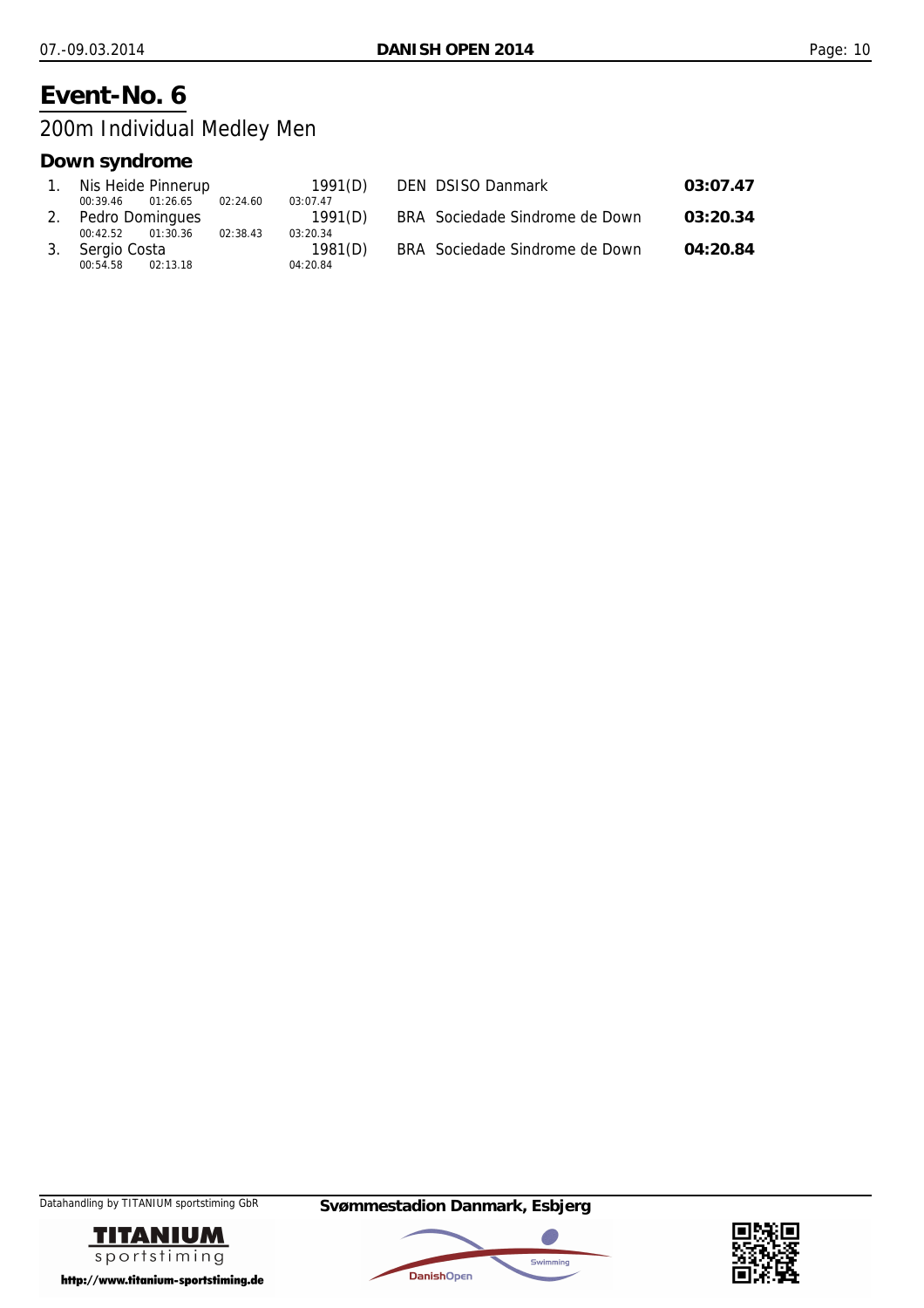### 50m Breaststroke Women

|                            | <b>Class SB2</b>                                                                       |                          |                                                                                                                                                                                       |                                                          |                          |           |
|----------------------------|----------------------------------------------------------------------------------------|--------------------------|---------------------------------------------------------------------------------------------------------------------------------------------------------------------------------------|----------------------------------------------------------|--------------------------|-----------|
| 1.<br>2.                   | Vera Thamm<br>Cecilie Kristiansen                                                      |                          | 1990(SB2) GER Behinderten Sportverband NW<br>1990(SB2) DEN Ringsted Handicap Idrætsforening                                                                                           | 01:16.84<br>01:31.29                                     | 892<br>632               |           |
|                            | <b>Class SB3</b>                                                                       |                          |                                                                                                                                                                                       |                                                          |                          |           |
| 1.                         | Rildene Firmino                                                                        |                          | 1974(SB3) BRA Brazilian Swimming Team                                                                                                                                                 | 01:12.91                                                 | 552                      |           |
|                            | <b>Class SB4</b>                                                                       |                          |                                                                                                                                                                                       |                                                          |                          |           |
| $1_{\cdot}$<br>2.          | Sarah Louise Rung<br>Ingrid Thunem                                                     |                          | 1989(SB4) NOR Norges Svømmeforbund<br>1989(SB4) NOR Norges Svømmeforbund                                                                                                              | 00:48.05<br>01:39.40                                     | 999<br>233               | <b>WR</b> |
|                            | <b>Class SB5</b>                                                                       |                          |                                                                                                                                                                                       |                                                          |                          |           |
| 1.                         | Sara Josefine Hanssen                                                                  |                          | 1995(SB5) NOR Norges Svømmeforbund                                                                                                                                                    | 01:00.45                                                 | 433                      |           |
|                            | <b>Class SB6</b>                                                                       |                          |                                                                                                                                                                                       |                                                          |                          |           |
| $1_{\cdot}$<br>2.          | Susana Ribeiro<br>Peggy Sonntag                                                        | 1999(SB6) GER BV Leipzig | 1967(SB6) BRA Brazilian Swimming Team                                                                                                                                                 | 00:48.59<br>00:57.69                                     | 745<br>485               |           |
|                            | <b>Class SB7</b>                                                                       |                          |                                                                                                                                                                                       |                                                          |                          |           |
| 1.<br>2.<br>3.             | Lisa Den Braber<br>Ingrid Djupskås<br>Mina Marie Hwyerdahl Klausen                     |                          | 1992(SB7) NED NPC The Netherlands<br>1989(SB7) NOR Norges Svømmeforbund<br>1997(SB7) NOR Norges Svømmeforbund                                                                         | 00:46.75<br>00:52.13<br>00:52.39                         | 714<br>544<br>537        |           |
|                            | <b>Class SB8</b>                                                                       |                          |                                                                                                                                                                                       |                                                          |                          |           |
| 1.<br>2.<br>3.             | Laura Martens Christensen<br>Heidi-Ann Skjensvold<br>Emma Oldager                      |                          | 1997(SB8) DEN I.H. Aalborg<br>1997(SB8) NOR Norges Svømmeforbund<br>2002(SB8) DEN Danish SO for the Disabled                                                                          | 00:44.94<br>01:00.94<br>01:08.56                         | 497<br>199<br>140        |           |
|                            | <b>Class SB9</b>                                                                       |                          |                                                                                                                                                                                       |                                                          |                          |           |
| 1.<br>2.<br>3.<br>4.       | Chantalle Zijderveld<br>Krista Mørkøre<br>Rikke Jensen<br>Camilla Nielsen              | 1998(SB9) FAR ISB        | 2000(SB9) NED NPC The Netherlands<br>1992(SB9) DEN Svømmeklubben Sælungerne<br>2000(SB9) DEN Esbjerg Svømmeklub                                                                       | 00:37.45<br>00:45.09<br>01:01.17<br>01:14.36             | 852<br>488<br>195<br>108 |           |
|                            | <b>Class SB13</b>                                                                      |                          |                                                                                                                                                                                       |                                                          |                          |           |
| 1.<br>2.<br>3.             | Ingvild Bye<br>Camilla Aagaard<br>Frederika Veselenyiova                               |                          | 2000(SB13) NOR Norges Svømmeforbund<br>2000(SB13) DEN I.H. Aalborg<br>1999(SB13) SVK The Slovak Paralympic Committee                                                                  | 00:42.42<br>00:47.68<br>00:59.22                         | 557<br>392<br>204        |           |
|                            | <b>Class SB14</b>                                                                      |                          |                                                                                                                                                                                       |                                                          |                          |           |
| 1.<br>2.<br>3.<br>4.<br>5. | Magda Toeters<br>Marlou van der Kulk<br>Susan Hansen<br>Anni Joala<br>Marie Husfeldt   | 1995(A)                  | 1986(SB14) NED NPC The Netherlands<br>1993(SB14) NED NPC The Netherlands<br>1987(SB14) DEN Ringsted Handicap Idrætsforening<br>1998(SB14) EST Estonian MHPO<br>DEN Sigma Swim Allerød | 00:36.97<br>00:37.62<br>00:50.99<br>00:55.49<br>01:00.31 | 841<br>799<br>320<br>249 |           |
| 6.<br>7.<br>8.<br>9.       | Heidi Kjær Petersen<br>Arja Johansen<br><b>Birgit Tofte</b><br>Chantal Schade Kanstrup | 1901(A)                  | 1973(SB14) DEN Svømmeklubben Sælungerne<br>1998(SB14) NOR Norges Svømmeforbund<br>1964(SB14) DEN Svømmeklubben Sælungerne<br>DEN DSISO Danmark                                        | 01:01.85<br>01:02.77<br>01:14.54<br>01:19.03             | 179<br>172<br>102        |           |







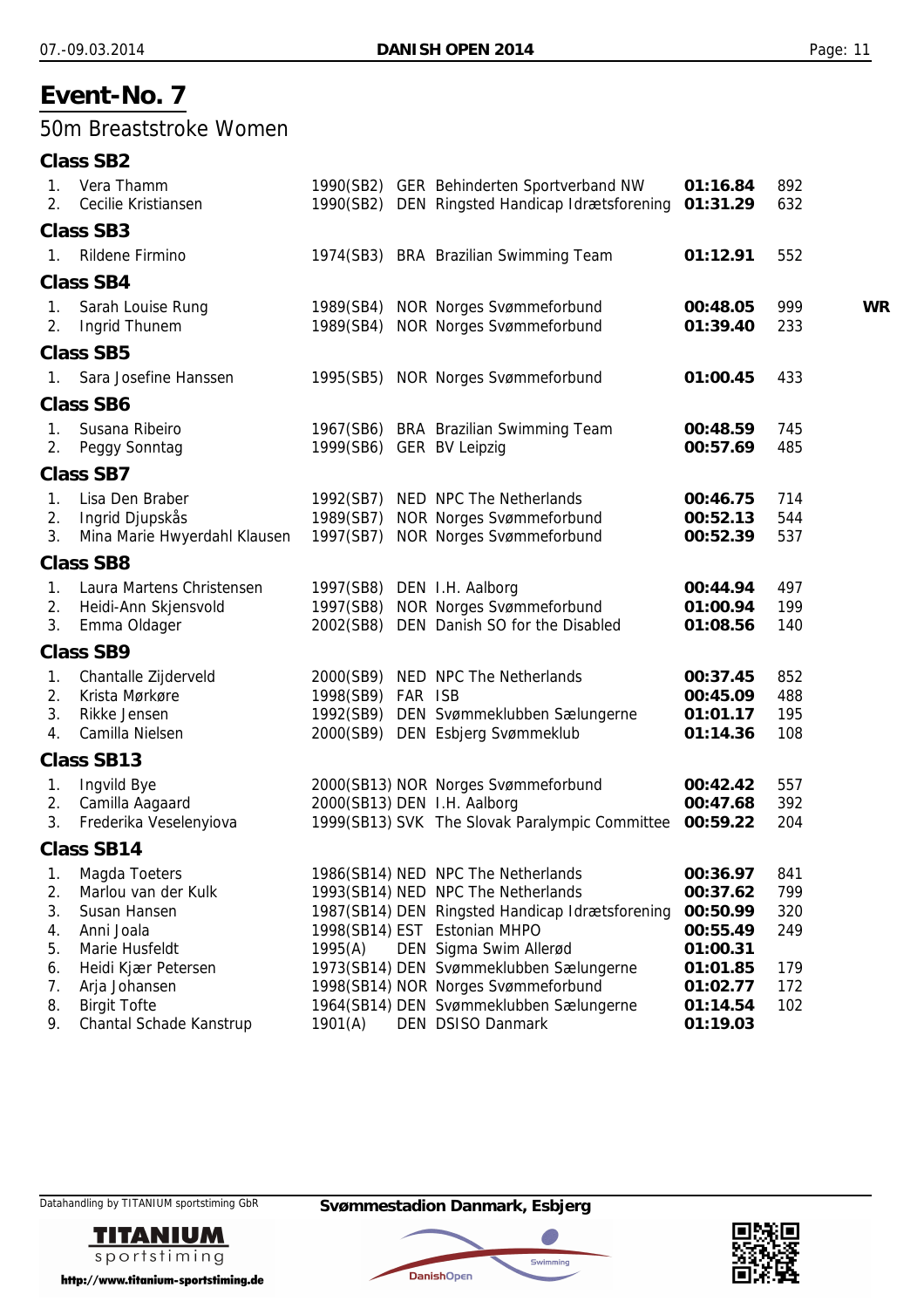### 50m Breaststroke Women

### **Down syndrome**

|                                 | Carlsson Maria                                  | 1983(D)    | SWE Njurunda Simsallakap           | 01:00.21 |
|---------------------------------|-------------------------------------------------|------------|------------------------------------|----------|
| $2_{\scriptscriptstyle{\perp}}$ | Eva Phister Hansen                              | 1980(D)    | DEN Korsør Handicap Idræt          | 01:17.68 |
|                                 | <b>Disqualified</b><br>Eva Rosted<br>Falsestart | 1999 $(D)$ | DEN Sigma Swim Allerød             |          |
|                                 | Class N                                         |            |                                    |          |
|                                 | Maja Przeklasa                                  | 1999(N)    | DEN Maribo Handicap Idrætsforening | 00:58.33 |





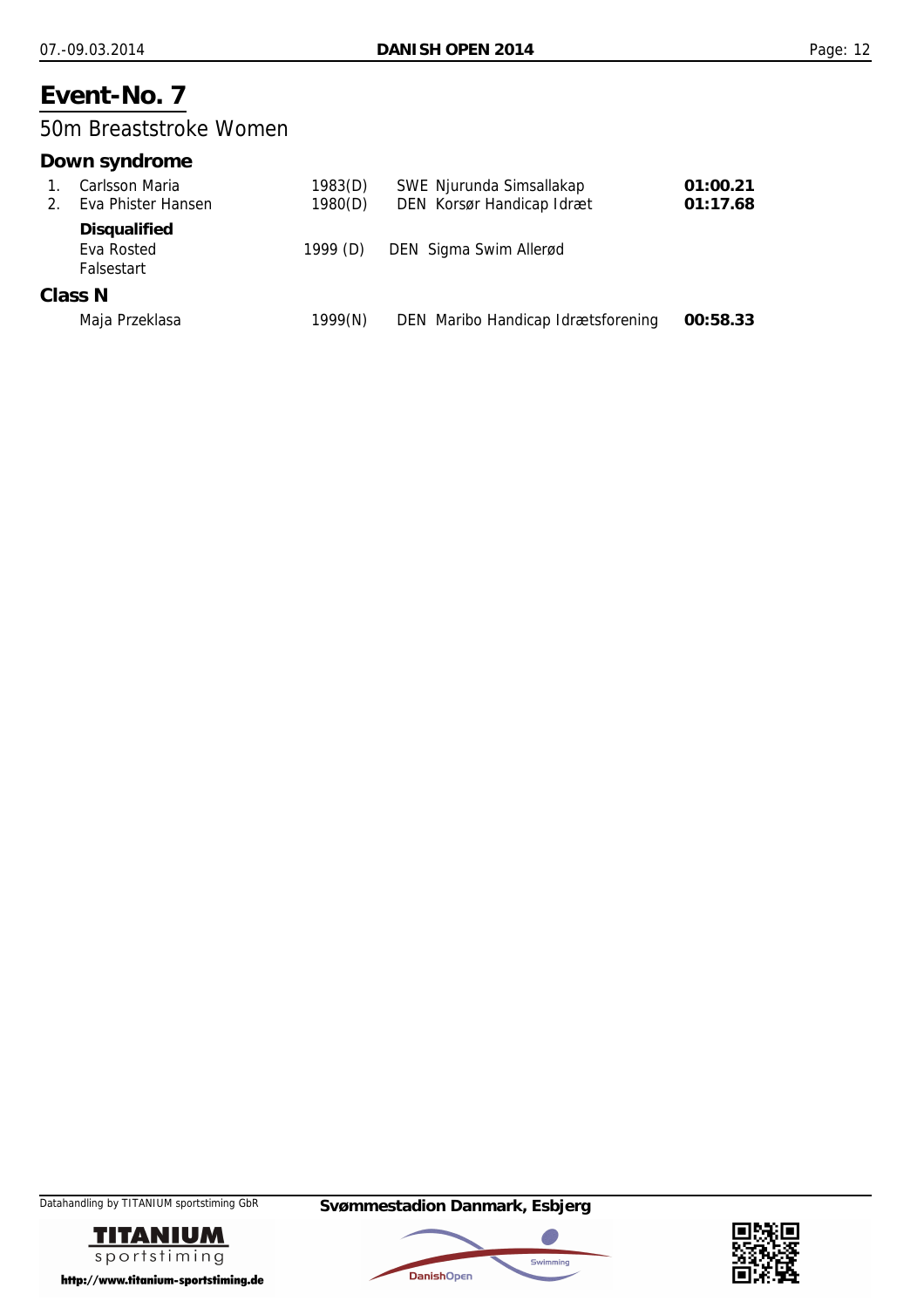### 50m Breaststroke Men

|                                  | <b>Class SB3</b>                                                                                                       |                                          |                                                                                                                                                                                                                                                          |                                                                      |                                 |
|----------------------------------|------------------------------------------------------------------------------------------------------------------------|------------------------------------------|----------------------------------------------------------------------------------------------------------------------------------------------------------------------------------------------------------------------------------------------------------|----------------------------------------------------------------------|---------------------------------|
| $\mathbf{1}$ .<br>2.             | Michael Schoenmaker<br>Ronystony Silva                                                                                 |                                          | 1983(SB3) NED NPC The Netherlands<br>1980(SB3) BRA Brazilian Swimming Team                                                                                                                                                                               | 00:53.47<br>00:57.96                                                 | 821<br>699                      |
|                                  | <b>Class SB4</b>                                                                                                       |                                          |                                                                                                                                                                                                                                                          |                                                                      |                                 |
| $1_{-}$                          | Adam Rieciciar                                                                                                         |                                          | 1994(SB4) SVK The Slovak Paralympic Committee 01:41.77                                                                                                                                                                                                   |                                                                      | 170                             |
|                                  | <b>Class SB5</b>                                                                                                       |                                          |                                                                                                                                                                                                                                                          |                                                                      |                                 |
| 1.<br>2.                         | Roberto Rodriguez<br>Niels Grunenberg                                                                                  | 1975(SB5) GER PSC Berlin                 | 1992(SB5) BRA Brazilian Swimming Team                                                                                                                                                                                                                    | 00:45.84<br>00:47.28                                                 | 790<br>731                      |
|                                  | <b>Class SB6</b>                                                                                                       |                                          |                                                                                                                                                                                                                                                          |                                                                      |                                 |
| 1.<br>2.<br>3.                   | Andreas Bjørnstad<br>Yoav Valinsky<br>Mikael Natunen                                                                   | 1988(SB6) ISR NPC Israel                 | 1997(SB6) NOR Norges Svømmeforbund<br>1992(SB6) FIN Finnish Swimming Association                                                                                                                                                                         | 00:43.89<br>00:45.06<br>00:46.79                                     | 632<br>592<br>539               |
|                                  | <b>Class SB7</b>                                                                                                       |                                          |                                                                                                                                                                                                                                                          |                                                                      |                                 |
| 1.                               | <b>Viktor Kemeny</b>                                                                                                   |                                          | 1995(SB7) SVK The Slovak Paralympic Committee                                                                                                                                                                                                            | 00:39.94                                                             | 763                             |
|                                  | <b>Class SB8</b>                                                                                                       |                                          |                                                                                                                                                                                                                                                          |                                                                      |                                 |
| $1_{\cdot}$<br>2.<br>3.          | Tim van Duuren<br>Max Gelhaar<br>Jakob Heeb                                                                            | 1997(SB8) GER BV Leipzig<br>2001(SB8)    | 1998(SB8) NED NPC The Netherlands<br>DEN Esbjerg Svømmeklub                                                                                                                                                                                              | 00:37.21<br>00:50.48<br>01:05.21                                     | 550<br>220<br>102               |
|                                  | <b>Class SB9</b>                                                                                                       |                                          |                                                                                                                                                                                                                                                          |                                                                      |                                 |
| 1.<br>2.                         | <b>Matheus Silva</b><br>Keith Bo Mortensen                                                                             |                                          | 1994(SB9) BRA Brazilian Swimming Team<br>1988(SB9) DEN I.H. Aalborg                                                                                                                                                                                      | 00:35.62<br>00:40.12                                                 | 546<br>382                      |
|                                  | <b>Class SB11</b>                                                                                                      |                                          |                                                                                                                                                                                                                                                          |                                                                      |                                 |
| 1.                               | <b>Christian Bundgaard</b>                                                                                             | 1971(SB11) DEN USG                       |                                                                                                                                                                                                                                                          | 00:37.70                                                             | 609                             |
|                                  | <b>Class SB14</b>                                                                                                      |                                          |                                                                                                                                                                                                                                                          |                                                                      |                                 |
| 1.<br>2.<br>3.<br>4.<br>5.<br>6. | Marc Evers<br>Jonas Bastian Sorensen<br>Aymeric Parmentier<br>Adam Ismael Wenham<br>Gustav Ljungberg<br>Henrik Iwersen | 1976(A)                                  | 1991(SB14) NED NPC The Netherlands<br>1993(SB14) DEN Ringsted Handicap Idrætsforening<br>1993(SB14) BEL Belgian Paralympic Committee<br>1997(SB14) NOR Norges Svømmeforbund<br>1991(SB14) SWE Njurunda Simsallakap<br>DEN Maribo Handicap Idrætsforening | 00:31.82<br>00:34.27<br>00:34.94<br>00:36.36<br>00:41.68<br>01:07.76 | 872<br>698<br>659<br>585<br>388 |
|                                  | Down syndrome                                                                                                          |                                          |                                                                                                                                                                                                                                                          |                                                                      |                                 |
| 1.<br>2.<br>3.<br>4.             | Nis Heide Pinnerup<br>Marcus Tufvesson Munkholm<br>Sergio Costa<br>Oliver Roug Nielsen                                 | 1991(D)<br>1996(D)<br>1981(D)<br>1995(D) | <b>DEN DSISO Danmark</b><br>DEN Sigma Swim Allerød<br>BRA Sociedade Sindrome de Down<br>DEN Sigma Swim Allerød                                                                                                                                           | 00:49.13<br>00:55.20<br>00:57.89<br>01:07.25                         |                                 |





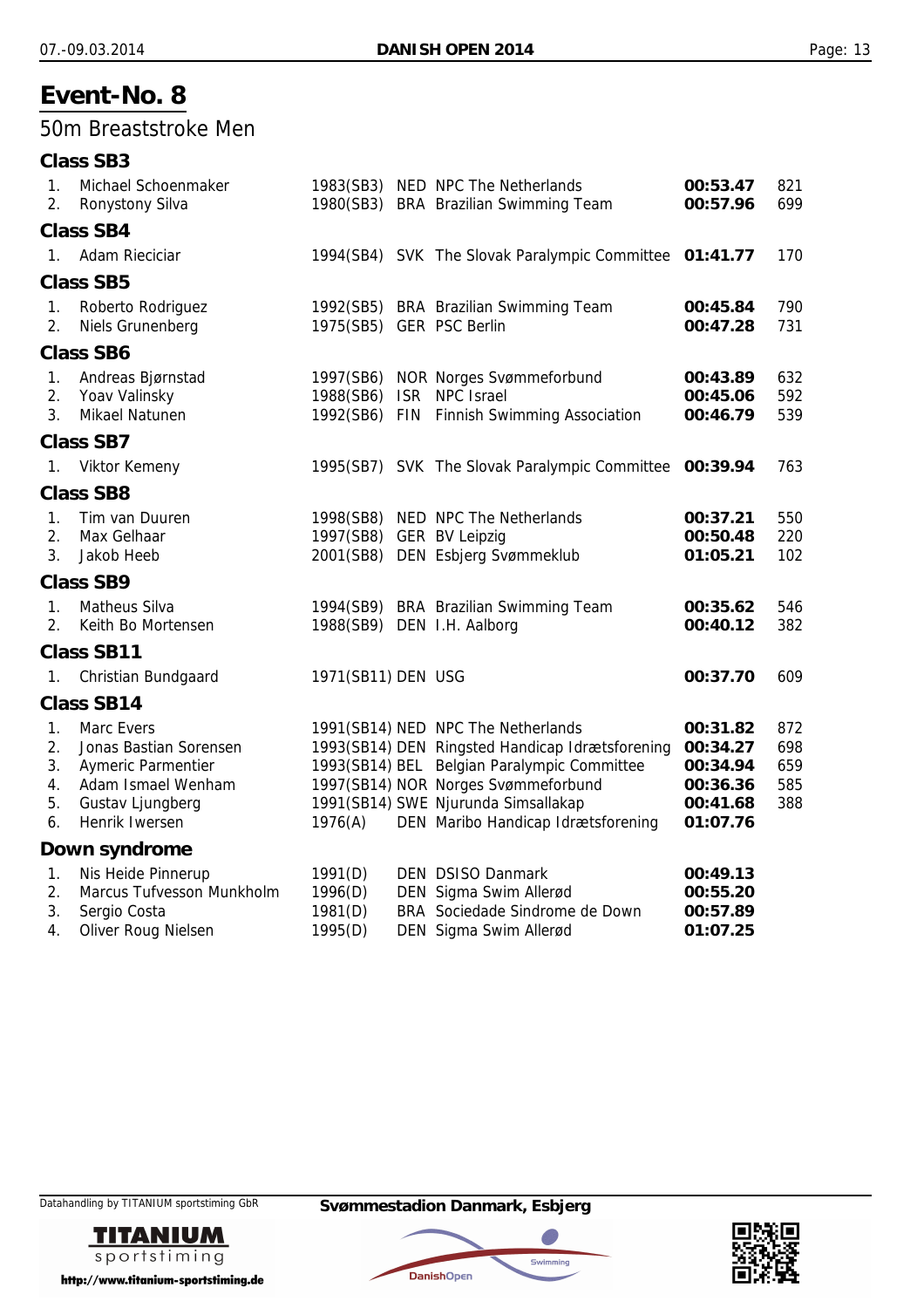## 100m Freestyle Women

**Class S4**

| 1. | Cecilie Kristiansen<br>01:07.69<br>02:17.10                       | 1990(S4)          | DEN Ringsted Handicap Idrætsforening 02:17.10 |          | 424 |
|----|-------------------------------------------------------------------|-------------------|-----------------------------------------------|----------|-----|
|    | <b>Class S5</b>                                                   |                   |                                               |          |     |
| 1. | Sarah Louise Rung<br>00:40.81<br>01:24.27                         | 1989(S5)          | <b>NOR Norges Svømmeforbund</b>               | 01:24.27 | 768 |
| 2. | Joana Neves<br>00:42.48<br>01:32.26                               | 1987(S5)          | <b>BRA</b> Brazilian Swimming Team            | 01:32.26 | 613 |
|    | <b>Class S6</b>                                                   |                   |                                               |          |     |
| 1. | Peggy Sonntag<br>00:55.25<br>01:56.21                             | 1999(S6)          | <b>GER BV Leipzig</b>                         | 01:56.21 | 276 |
|    | Class S7                                                          |                   |                                               |          |     |
| 1. | Erel Halevi<br>00:40.29<br>01:21.69                               | 1991(S7)          | ISR NPC Israel                                | 01:21.69 | 566 |
|    | <b>Class S8</b>                                                   |                   |                                               |          |     |
| 1. | <b>Amalie Vinther</b><br>00:34.69<br>01:10.80                     | 1995(S8)          | <b>DEN Thisted Svømmeklub</b>                 | 01:10.80 | 653 |
| 2. | <b>Romy Pansters</b><br>00:35.89<br>01:14.02                      | 1996(S8)          | NED NPC The Netherlands                       | 01:14.02 | 571 |
| 3. | Louise Winslev<br>00:44.96<br>01:34.31                            | 1998(S8)          | <b>DEN Kolding Svømmeklub</b>                 | 01:34.31 | 276 |
| 4. | Louise Bast Berg Aaby<br>01:39.45                                 | 1998(S8)          | DEN Swimteam Neptun                           | 01:39.45 | 235 |
|    | <b>Class S9</b>                                                   |                   |                                               |          |     |
| 1. | Camille Cruz<br>00:32.60<br>01:08.08                              | 1992(S9)          | BRA Brazilian Swimming Team                   | 01:08.08 | 574 |
| 2. | Inge Belfor<br>00:34.20<br>01:11.86                               | 2001(S9)          | NED NPC The Netherlands                       | 01:11.86 | 488 |
| 3. | Marte Heggertveit<br>00:35.53<br>01:14.59                         | 1999(S9)          | <b>NOR Norges Svømmeforbund</b>               | 01:14.59 | 436 |
| 4. | Heidi-Ann Skjensvold<br>00:43.65<br>01:38.07                      | 1997(S9)          | <b>NOR Norges Svømmeforbund</b>               | 01:38.07 | 192 |
| 5. | Emma Oldager<br>00:47.59<br>01:44.31                              | 2002(S9)          | DEN Danish SO for the Disabled                | 01:44.31 | 159 |
|    | Class S10                                                         |                   |                                               |          |     |
| 1. | Marije Oosterhuis                                                 | 1995(S10)         | NED NPC The Netherlands                       | 01:05.59 | 636 |
| 2. | 00:31.33<br>01:05.59<br>Chantal Molenkamp<br>00:31.19<br>01:07.10 |                   | 1990(S10) NED NPC The Netherlands             | 01:07.10 | 594 |
| 3. | Chantalle Zijderveld<br>00:32.91<br>01:08.86                      |                   | 2000(S10) NED NPC The Netherlands             | 01:08.86 | 550 |
| 4. | <b>Manon Vermarien</b><br>00:34.49<br>01:09.37                    |                   | 1997(S10) NED NPC The Netherlands             | 01:09.37 | 538 |
| 5. | Krista Mørkøre<br>00:34.04<br>01:11.82                            | 1998(S10) FAR ISB |                                               | 01:11.82 | 484 |
| 6. | Jadranka Maric<br>00:38.73<br>01:18.38                            |                   | 1998(S10) SVK The Slovak Paralympic Committee | 01:18.38 | 372 |
| 7. | Lene Knudsen<br>00:44.47<br>01:32.11                              | 2001(S10)         | <b>NOR Norges Svømmeforbund</b>               | 01:32.11 | 229 |
| 8. | Rikke Jensen<br>01:01.53<br>02:07.54                              |                   | 1992(S10) DEN Svømmeklubben Sælungerne        | 02:07.54 | 86  |
| 9. | Linea Elbæk                                                       |                   | 1996(S10) DEN Svømmeklubben Sælungerne        | 02:18.80 | 67  |

01:05.25 02:18.80



http://www.titanium-sportstiming.de

Datahandling by TITANIUM sportstiming GbR **Svømmestadion Danmark, Esbjerg**

**DanishOpen** 

a.

Swimming

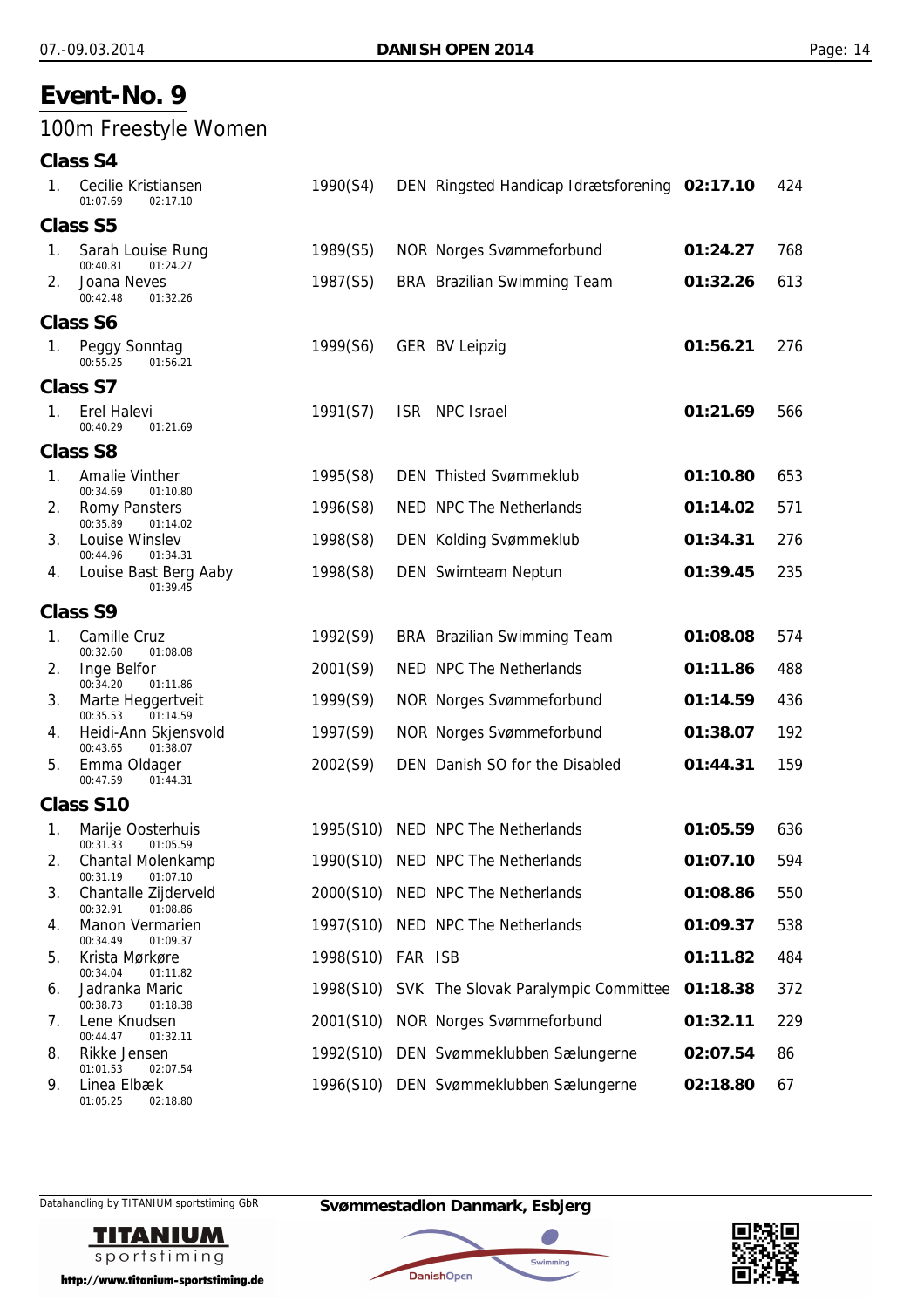## 100m Freestyle Women

| Class S11 |  |  |
|-----------|--|--|
|-----------|--|--|

|             | u i u ccdiu                                                            |           |                                                        |          |     |
|-------------|------------------------------------------------------------------------|-----------|--------------------------------------------------------|----------|-----|
|             | <b>Disqualified</b><br>Tatiana Blattnerova<br>No blacked goggles       |           | 2002 (S11) SVK PK DOPLHINS Bratislava                  |          |     |
|             | Class S12                                                              |           |                                                        |          |     |
| $1_{\cdot}$ | Sterre Veerman<br>00:34.58<br>01:12.69                                 |           | 2000(S12) NED NPC The Netherlands                      | 01:12.69 | 534 |
|             | Was withdrawn<br>Karina Petrikovicova                                  |           | 1993 (S12) SVK The Slovak Paralympic Committee         |          |     |
|             | Class S13                                                              |           |                                                        |          |     |
| $1_{\cdot}$ | Camilla Aagaard                                                        |           | 2000(S13) DEN I.H. Aalborg                             | 01:25.70 | 316 |
| 2.          | 00:40.27<br>01:25.70<br>Frederika Veselenyiova<br>00:46.23<br>01:35.60 |           | 1999(S13) SVK The Slovak Paralympic Committee 01:35.60 |          | 228 |
|             | Did not start                                                          |           |                                                        |          |     |
|             | Sanne Hofman                                                           |           | 2001 (S13) NED NPC The Netherlands                     |          |     |
|             | Class S14 / Class A                                                    |           |                                                        |          |     |
| 1.          | Rona Hjelmstad<br>00:38.97<br>01:20.08                                 | 1993(S14) | <b>NOR Norges Svømmeforbund</b>                        | 01:20.08 | 436 |
| 2.          | Susan Hansen<br>00:39.88<br>01:24.07                                   | 1987(S14) | DEN Ringsted Handicap Idrætsforening                   | 01:24.07 | 377 |
| 3.          | Louise Pedersen<br>00:41.92<br>01:32.68                                | 1979(S14) | DEN Brøndby Handicap-Idrætsforening                    | 01:32.68 | 281 |
| 4.          | Arja Johansen<br>00:45.12<br>01:38.16                                  | 1998(S14) | <b>NOR Norges Svømmeforbund</b>                        | 01:38.16 | 236 |
| 5.          | Marie Husfeldt<br>00:47.96                                             | 1995(A)   | DEN Sigma Swim Allerød                                 | 01:48.34 |     |
| 6.          | 01:48.34<br>Chantal Schade Kanstrup                                    | 1901(A)   | <b>DEN DSISO Danmark</b>                               | 02:02.48 |     |
| 7.          | 00:57.38<br>02:02.48<br>Simona Clausen                                 | 1988(S14) | DEN Svømmeklubben Sælungerne                           | 02:16.53 | 88  |
| 8.          | 02:16.53<br>Janni Bruun                                                | 1983(S14) | DEN Svømmeklubben Sælungerne                           | 02:41.41 | 53  |
| 9.          | 01:08.68<br>02:41.41<br><b>Birgit Tofte</b><br>01:15.59<br>02:48.53    | 1964(S14) | DEN Svømmeklubben Sælungerne                           | 02:48.53 | 46  |
|             | Down syndrome                                                          |           |                                                        |          |     |
| 1.          | Eva Rosted<br>00:53.47<br>02:06.22                                     | 1999(D)   | DEN Sigma Swim Allerød                                 | 02:06.22 |     |
|             | <b>Class N</b>                                                         |           |                                                        |          |     |
|             | Signe Vestergård<br>00:48.56<br>01:44.77                               | 1996(N)   | DEN Maribo Handicap Idrætsforening                     | 01:44.77 |     |





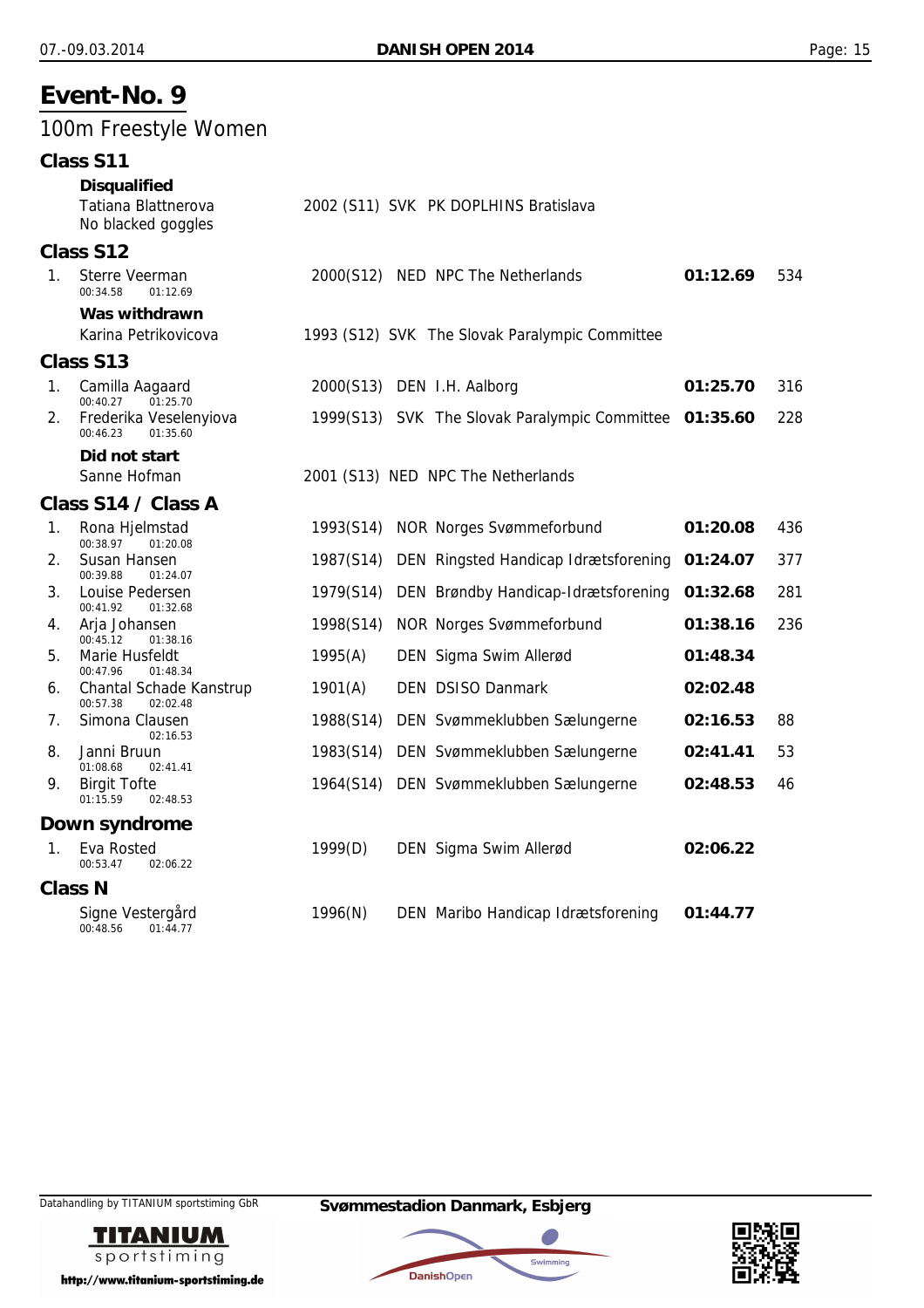## 100m Freestyle Men

|    | <b>Class S1</b>                                                   |          |            |                                     |          |     |
|----|-------------------------------------------------------------------|----------|------------|-------------------------------------|----------|-----|
| 1. | Izhak Mamistvalov<br>01:10.05<br>02:26.57                         | 1979(S1) |            | ISR NPC Israel                      | 02:26.57 | 858 |
|    | <b>Class S4</b>                                                   |          |            |                                     |          |     |
| 1. | <b>Ronystony Silva</b><br>00:45.77<br>01:38.17                    | 1980(S4) |            | <b>BRA</b> Brazilian Swimming Team  | 01:38.17 | 677 |
|    | <b>Class S5</b>                                                   |          |            |                                     |          |     |
| 1. | Jonas Larsen<br>00:42.53<br>01:28.58                              | 1992(S5) |            | DEN Ishøj Svømme Klub               | 01:28.58 | 503 |
| 2. | Clodoaldo Silva<br>00:42.87<br>01:31.62                           | 1979(S5) |            | <b>BRA</b> Brazilian Swimming Team  | 01:31.62 | 462 |
| 3. | <b>Adam Rieciciar</b><br>01:17.74<br>02:49.06                     | 1994(S5) |            | SVK The Slovak Paralympic Committee | 02:49.06 | 100 |
|    | <b>Class S6</b>                                                   |          |            |                                     |          |     |
| 1. | <b>Talisson Glock</b><br>00:36.00<br>01:12.86                     | 1995(S6) |            | <b>BRA</b> Brazilian Swimming Team  | 01:12.86 | 648 |
| 2. | Adriano Lima<br>00:34.94<br>01:13.57                              | 1973(S6) |            | BRA Brazilian Swimming Team         | 01:13.57 | 632 |
| 3. | Yoav Valinsky<br>00:37.80<br>01:18.73                             | 1988(S6) | <b>ISR</b> | NPC Israel                          | 01:18.73 | 534 |
|    | <b>Class S7</b>                                                   |          |            |                                     |          |     |
| 1. | Italo Pereira<br>00:34.90<br>01:12.03                             | 1995(S7) |            | <b>BRA</b> Brazilian Swimming Team  | 01:12.03 | 639 |
| 2. | Thijs van Hofweegen<br>00:35.53<br>01:14.36                       | 1996(S7) |            | NED NPC The Netherlands             | 01:14.36 | 590 |
| 3. | Hannes Schürmann<br>00:36.71<br>01:15.21                          | 1997(S7) |            | GER Behinderten Sportverband NW     | 01:15.21 | 573 |
| 4. | Eirik Karlsen Sætra<br>00:41.96<br>01:28.05                       | 1999(S7) |            | <b>NOR Norges Svømmeforbund</b>     | 01:28.05 | 386 |
| 5. | Radomír Pacák<br>00:59.52<br>02:08.55                             | 1999(S7) |            | SVK PK DOPLHINS Bratislava          | 02:08.55 | 150 |
|    | <b>Class S8</b>                                                   |          |            |                                     |          |     |
| 1. | Niels Korfitz Mortensen<br>00:30.57<br>01:04.98                   | 1995(S8) |            | DEN Swimteam Neptun                 | 01:04.98 | 657 |
| 2. | Caio Oliveira<br>00:32.06<br>01:05.61                             | 1993(S8) |            | <b>BRA</b> Brazilian Swimming Team  | 01:05.61 | 638 |
| 3. | Max Gelhaar                                                       | 1997(S8) |            | <b>GER BV Leipzig</b>               | 01:20.20 | 349 |
| 4. | 00:37.83<br>01:20.20<br>Adam Bording Nybo<br>00:46.25<br>01:38.17 | 2000(S8) |            | <b>DEN Horsens Svømmeklub</b>       | 01:38.17 | 190 |
|    | <b>Class S9</b>                                                   |          |            |                                     |          |     |
| 1. | Leo Lähteenmäki<br>00:28.76<br>00:59.84                           | 1991(S9) | <b>FIN</b> | <b>Finnish Swimming Association</b> | 00:59.84 | 710 |
| 2. | Vanilton Nascimento Filho<br>00:29.85<br>01:00.78                 | 1993(S9) |            | <b>BRA</b> Brazilian Swimming Team  | 01:00.78 | 678 |
| 3. | <b>Ruiter Silva</b><br>00:30.24                                   | 1992(S9) |            | BRA Brazilian Swimming Team         | 01:01.26 | 662 |
| 4. | 01:01.26<br><b>Bastian Fontayne</b><br>00:31.93<br>01:04.89       | 1997(S9) |            | GER Behinderten Sportverband NW     | 01:04.89 | 557 |
| 5. | Tim van Duuren<br>00:32.08<br>01:05.02                            | 1998(S9) |            | NED NPC The Netherlands             | 01:05.02 | 553 |
|    |                                                                   |          |            |                                     |          |     |

6. Matheus Silva 1994(S9) BRA Brazilian Swimming Team **01:05.45** 543 01:05.45

Datahandling by TITANIUM sportstiming GbR **Svømmestadion Danmark, Esbjerg**



http://www.titanium-sportstiming.de



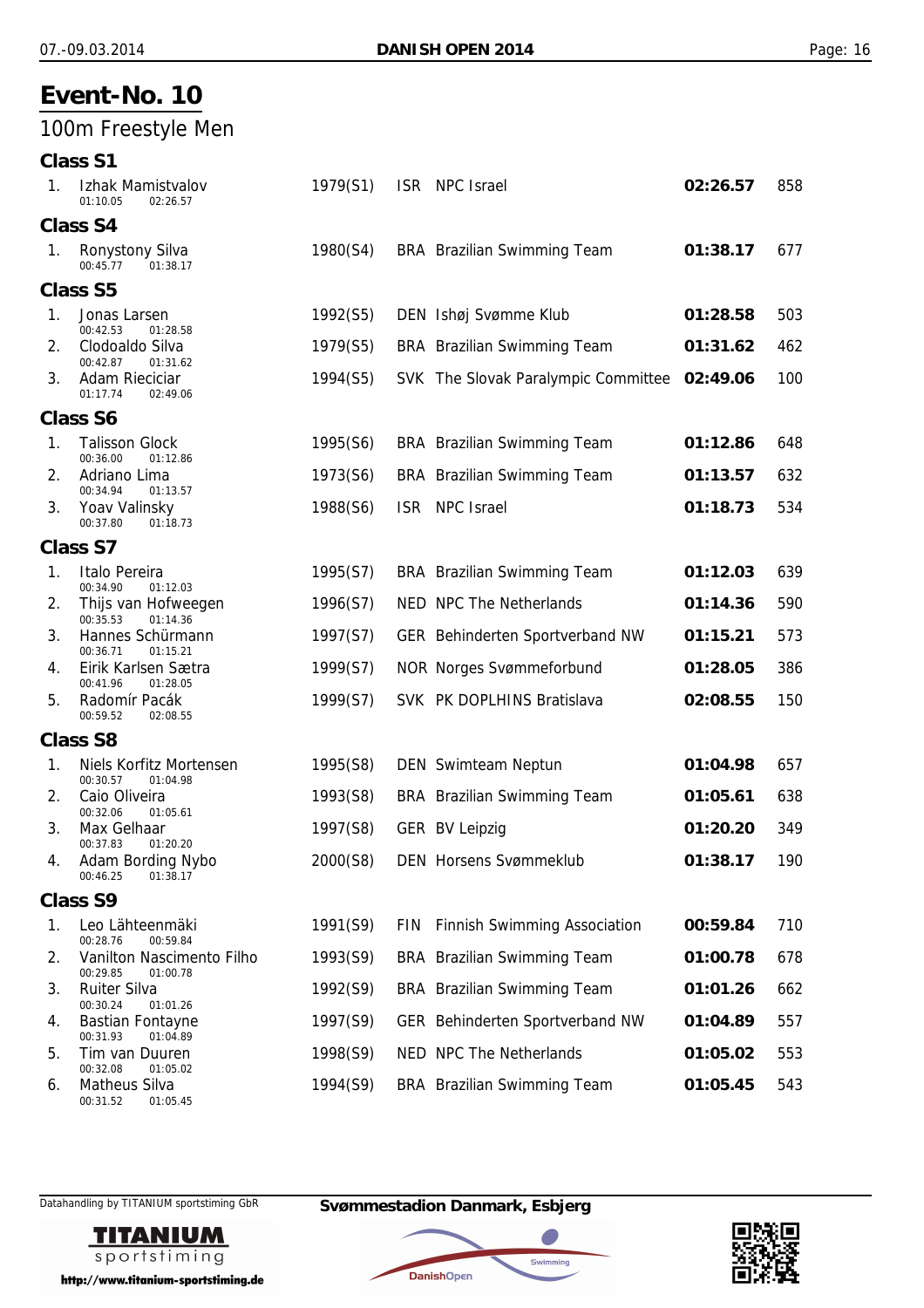## 100m Freestyle Men

#### **Class S9**

| 7. | Pascal Kowalewski<br>00:31.37<br>01:06.03       | 1994(S9)  | GER Behinderten Sportverband NW        | 01:06.03 | 528 |
|----|-------------------------------------------------|-----------|----------------------------------------|----------|-----|
| 8. | Adam Karas<br>00:32.84<br>01:09.23              | 2001(S9)  | GER Behinderten Sportverband NW        | 01:09.23 | 458 |
| 9. | Jakob Heeb<br>00:53.91<br>01:55.66              | 2001(S9)  | DEN Esbjerg Svømmeklub                 | 01:55.66 | 98  |
|    | Was withdrawn                                   |           |                                        |          |     |
|    | Martin Schulz                                   | 1990 (S9) | <b>GER BV Leipzig</b>                  |          |     |
|    | <b>Class S10</b>                                |           |                                        |          |     |
| 1. | Phelipe Rodrigues<br>00:26.50<br>00:54.30       |           | 1990(S10) BRA Brazilian Swimming Team  | 00:54.30 | 818 |
| 2. | Lasse Winther Andersen<br>00:27.45<br>00:57.98  | 1994(S10) | DEN Holbæk Svømme Klub                 | 00:57.98 | 672 |
| 3. | Keith Bo Mortensen<br>00:35.67<br>01:15.79      |           | 1988(S10) DEN I.H. Aalborg             | 01:15.79 | 301 |
|    | Was withdrawn                                   |           |                                        |          |     |
|    | <b>Andre Brasil</b>                             |           | 1984 (S10) BRA Brazilian Swimming Team |          |     |
|    | Class S11                                       |           |                                        |          |     |
| 1. | <b>Matheus Sousa</b><br>00:32.58<br>01:06.18    |           | 1992(S11) BRA Brazilian Swimming Team  | 01:06.18 | 591 |
| 2. | Alex Viana<br>00:34.33<br>01:11.32              |           | 1991(S11) BRA Brazilian Swimming Team  | 01:11.32 | 472 |
|    | Class S12                                       |           |                                        |          |     |
| 1. | Jan Johansen<br>01:02.14<br>02:06.44            |           | 1995(S12) DEN I.H. Aalborg             | 02:06.44 | 65  |
|    | Class S13                                       |           |                                        |          |     |
| 1. | Carlos Farrenberg<br>00:27.08<br>00:56.48       |           | 1980(S13) BRA Brazilian Swimming Team  | 00:56.48 | 727 |
| 2. | Guilherme Silva<br>00:28.84<br>01:00.99         |           | 1995(S13) BRA Brazilian Swimming Team  | 01:00.99 | 577 |
|    | Class S14 / Class A                             |           |                                        |          |     |
| 1. | Adam Ismael Wenham<br>00:31.37<br>01:04.52      | 1997(S14) | <b>NOR Norges Svømmeforbund</b>        | 01:04.52 | 597 |
| 2. | Craig Moate<br>00:31.15<br>01:04.83             | 1985(S14) | GBR Team GB                            | 01:04.83 | 589 |
| 3. | Niklas Jakobsen<br>00:33.47 01:09.60            | 1995(A)   | DEN Maribo Handicap Idrætsforening     | 01:09.60 |     |
| 4. | <b>Marcus Haus</b><br>00:34.89<br>01:13.51      | 1995(S14) | <b>NOR Norges Svømmeforbund</b>        | 01:13.51 | 404 |
| 5. | Carsten S. Olesen<br>00:35.45<br>01:15.32       | 1978(S14) | DEN Svømmeklubben Sælungerne           | 01:15.32 | 375 |
| 6. | Peter W. Jensen<br>00:36.32<br>01:22.02         | 1989(S14) | DEN Svømmeklubben Sælungerne           | 01:22.02 | 290 |
| 7. | Patrick Larsen<br>00:41.19<br>01:27.25          | 1988(A)   | DEN Korsør Handicap Idræt              | 01:27.25 |     |
| 8. | Lasse Anholm<br>00:42.38<br>01:30.11            | 1981(A)   | DEN Ringsted Handicap Idrætsforening   | 01:30.11 |     |
| 9. | Christian Sofus Nielsen<br>00:39.14<br>01:31.57 | 1901(A)   | DEN DSISO Danmark                      | 01:31.57 |     |
|    | 10. Bo Bertelsen<br>00:42.60<br>01:33.74        | 1983(A)   | DEN Ringsted Handicap Idrætsforening   | 01:33.74 |     |



Datahandling by TITANIUM sportstiming GbR **Svømmestadion Danmark, Esbjerg**

**DanishOpen** 

Swimming

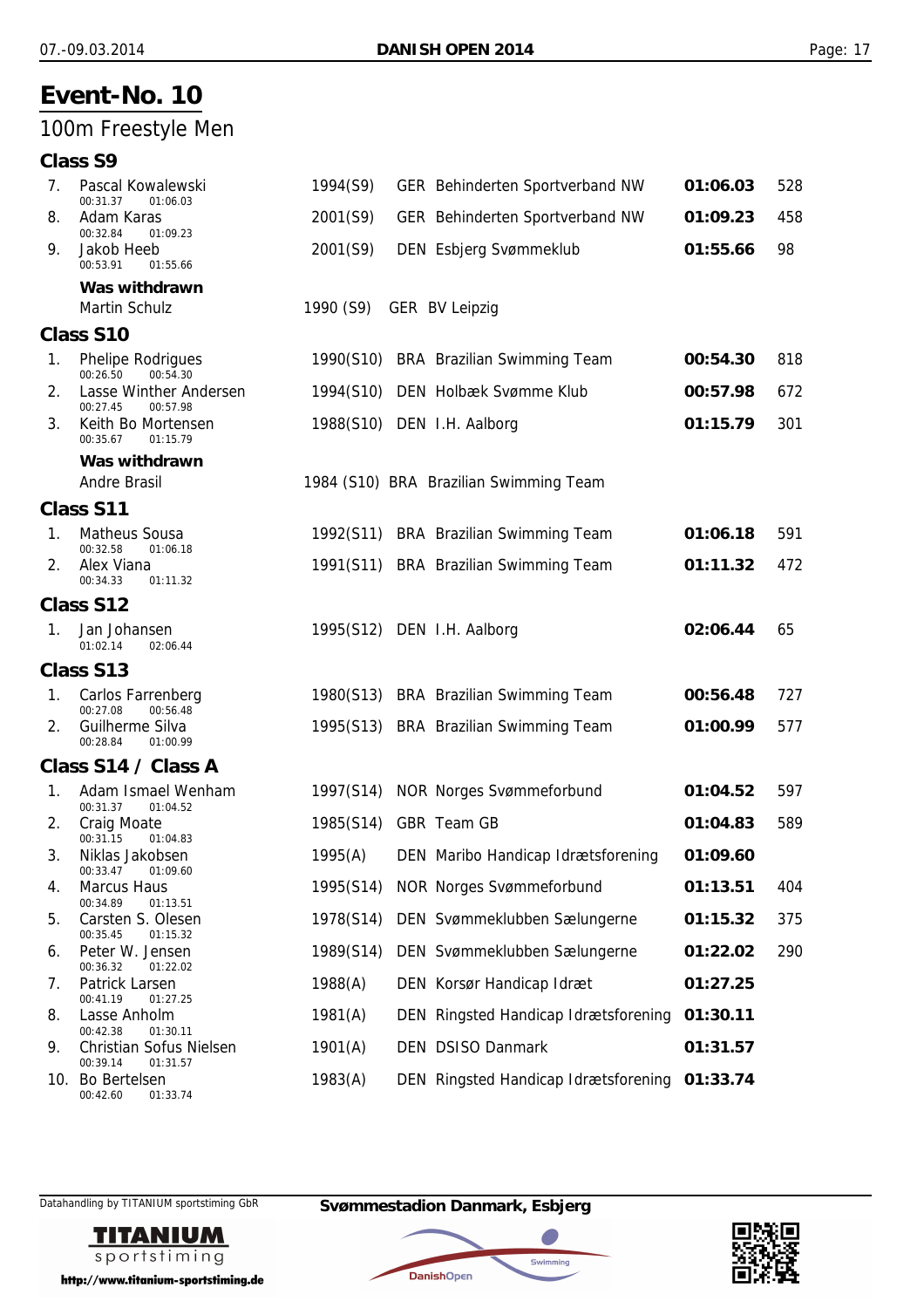## 100m Freestyle Men

### **Class S14 / Class A**

|    | 11. Nikolaj Møller<br>00:43.40<br>01:43.84         | 1901(A) | <b>DEN DSISO Danmark</b>             | 01:43.84 |
|----|----------------------------------------------------|---------|--------------------------------------|----------|
|    | 12. Michael Reynolds<br>02:10.65<br>01:01.77       | 1986(A) | DEN Ringsted Handicap Idrætsforening | 02:10.65 |
|    | 13. Henrik Andersen<br>00:54.66<br>02:11.18        | 1964(A) | DEN Maribo Handicap Idrætsforening   | 02:11.18 |
|    | 14. Henrik Iwersen<br>01:02.15<br>02:12.77         | 1976(A) | DEN Maribo Handicap Idrætsforening   | 02:12.77 |
|    | Down syndrome                                      |         |                                      |          |
| 1. | Pedro Domingues<br>01:12.59<br>00:34.70            | 1991(D) | BRA Sociedade Sindrome de Down       | 01:12.59 |
| 2. | Nis Heide Pinnerup<br>01:15.00                     | 1991(D) | <b>DEN DSISO Danmark</b>             | 01:15.00 |
| 3. | Nikolaj Lund<br>00:39.69<br>01:23.47               | 1990(D) | DEN Korsør Handicap Idræt            | 01:23.47 |
| 4. | Marcus Tufvesson Munkholm<br>00:53.60<br>01:56.42  | 1996(D) | DEN Sigma Swim Allerød               | 01:56.42 |
| 5. | <b>Oliver Roug Nielsen</b><br>01:58.25<br>00:55.55 | 1995(D) | DEN Sigma Swim Allerød               | 01:58.25 |





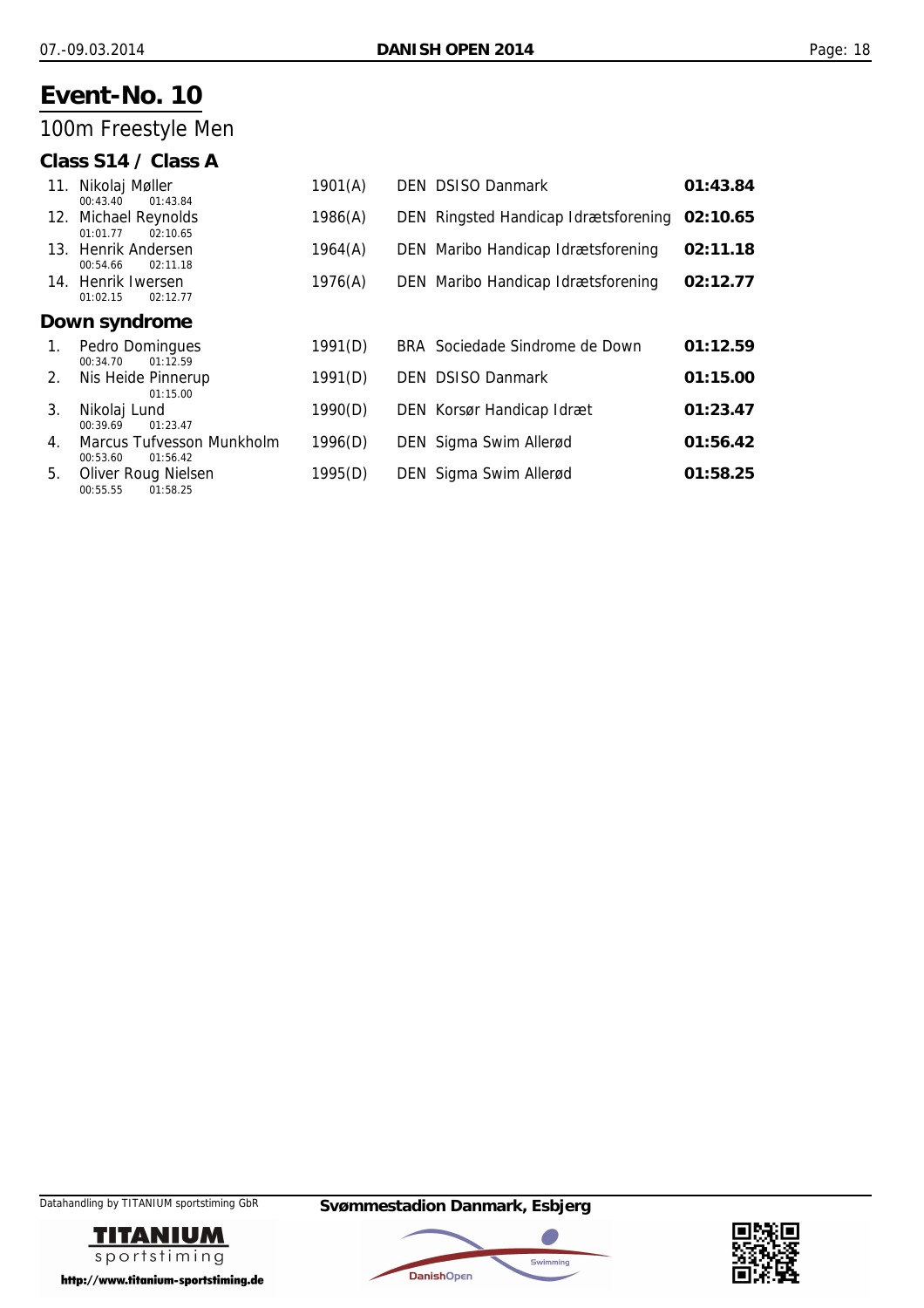## 50m Butterfly Women

| Class S <sub>3</sub> |  |
|----------------------|--|
| <b>Ulara Thamm</b>   |  |

| 1.          | Vera Thamm                             | 1990(S3)             | GER Behinderten Sportverband NW                                    | 01:21.79             | 517        |
|-------------|----------------------------------------|----------------------|--------------------------------------------------------------------|----------------------|------------|
|             | <b>Class S5</b>                        |                      |                                                                    |                      |            |
| $1_{\cdot}$ | Joana Neves                            | 1987(S5)             | <b>BRA</b> Brazilian Swimming Team                                 | 00:58.31             | 400        |
|             | <b>Class S6</b>                        |                      |                                                                    |                      |            |
| $1_{\cdot}$ | Sara Josefine Hanssen                  | 1995(S6)             | <b>NOR Norges Svømmeforbund</b>                                    | 00:52.08             | 398        |
|             | <b>Class S7</b>                        |                      |                                                                    |                      |            |
| 1.          | Mina Marie Hwyerdahl Klausen           | 1997(S7)             | <b>NOR Norges Svømmeforbund</b>                                    | 00:52.73             | 328        |
|             | Did not start                          |                      |                                                                    |                      |            |
|             | Marie Eckelmann                        | 1996 (S7)            | GER Behinderten Sportverband NW                                    |                      |            |
|             | <b>Class S8</b>                        |                      |                                                                    |                      |            |
| 1.          | Louise Bast Berg Aaby                  | 1998(S8)             | <b>DEN</b> Swimteam Neptun                                         | 01:09.27             | 92         |
|             | <b>Class S9</b>                        |                      |                                                                    |                      |            |
| 1.          | Laura Martens Christensen              | 1997(S9)             | DEN I.H. Aalborg                                                   | 00:38.98             | 447        |
| 2.<br>3.    | Marte Heggertveit<br>Ingrid Djupskås   | 1999(S9)<br>1989(S9) | <b>NOR Norges Svømmeforbund</b><br><b>NOR Norges Svømmeforbund</b> | 00:41.07<br>00:51.98 | 382<br>188 |
|             | <b>Disqualified</b>                    |                      |                                                                    |                      |            |
|             | Emma Oldager<br>one hand at the finish | 2002 (S9)            | DEN Danish SO for the Disabled                                     |                      |            |
|             | Class S10                              |                      |                                                                    |                      |            |
| $1_{-}$     | Krista Mørkøre                         | 1998(S10) FAR ISB    |                                                                    | 00:36.82             | 477        |
|             | Class S13                              |                      |                                                                    |                      |            |
| $1_{\cdot}$ | Leticia Freitas                        |                      | 1994(S13) BRA Brazilian Swimming Team                              | 00:34.18             | 559        |
| 2.          | Camilla Aagaard                        |                      | 2000(S13) DEN I.H. Aalborg                                         | 00:47.93             | 203        |
| 3.          | Frederika Veselenyiova                 |                      | 1999(S13) SVK The Slovak Paralympic Committee                      | 00:56.56             | 123        |
|             | Class S14 / Class A                    |                      |                                                                    |                      |            |
| 1.          | Magda Toeters                          | 1986(S14)            | NED NPC The Netherlands                                            | 00:32.91             | 830        |
|             | Down syndrome                          |                      |                                                                    |                      |            |
|             | <b>Disqualified</b>                    |                      |                                                                    |                      |            |
|             | Eva Phister Hansen<br>Falsestart       | 1980 (D)             | DEN Korsør Handicap Idræt                                          |                      |            |
|             | <b>Class N</b>                         |                      |                                                                    |                      |            |
|             | Signe Vestergård                       | 1996(N)              | DEN Maribo Handicap Idrætsforening                                 | 00:57.78             |            |
|             | Maja Przeklasa                         | 1999(N)              | DEN Maribo Handicap Idrætsforening                                 | 00:58.42             |            |





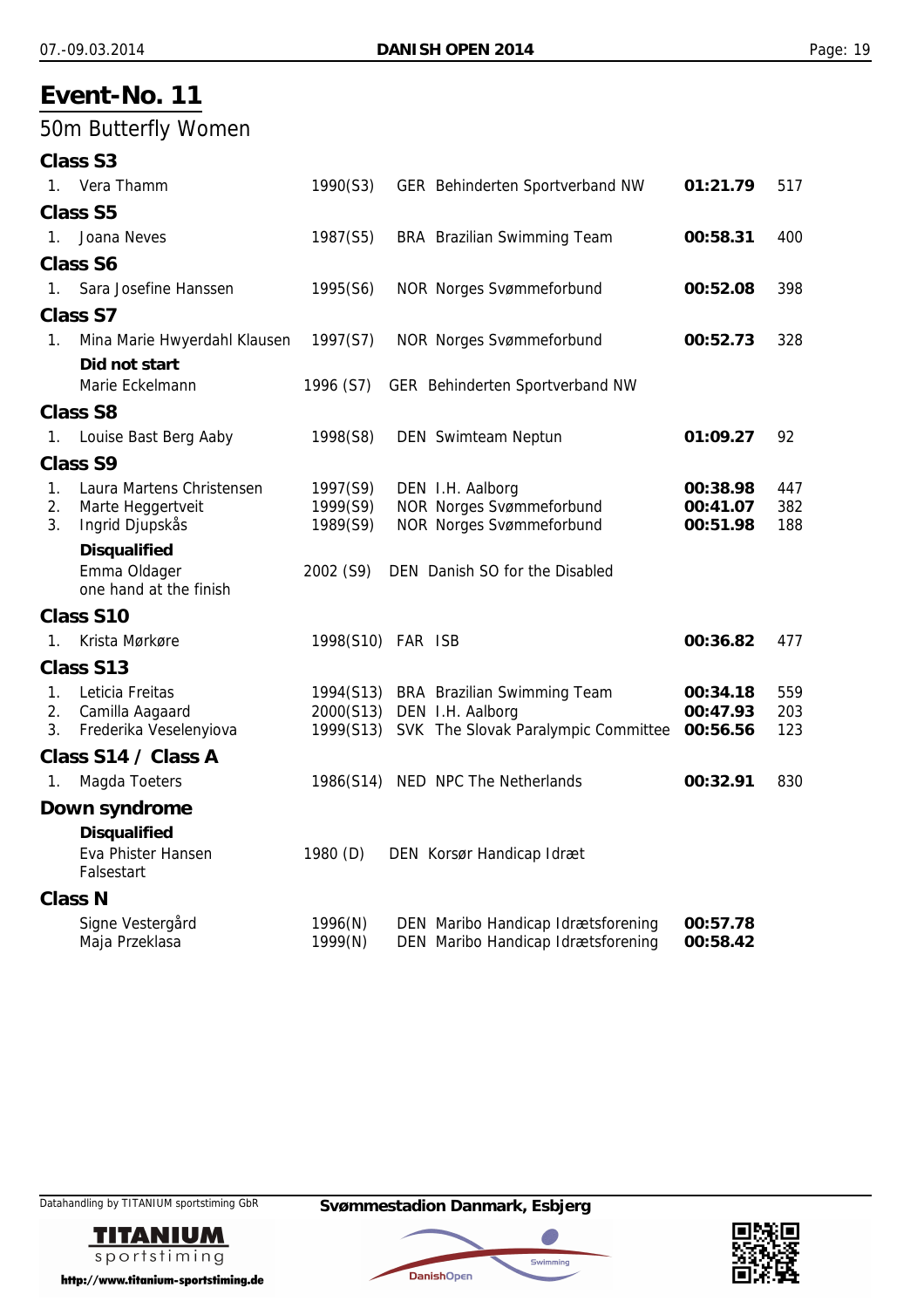## 50m Butterfly Men

|                | <b>Class S5</b>           |           |            |                                                                            |                      |     |
|----------------|---------------------------|-----------|------------|----------------------------------------------------------------------------|----------------------|-----|
|                | Was withdrawn             |           |            |                                                                            |                      |     |
|                | <b>Daniel Dias</b>        | 1988 (S5) |            | BRA Brazilian Swimming Team                                                |                      |     |
|                | <b>Class S6</b>           |           |            |                                                                            |                      |     |
| $\mathbf{1}$ . | <b>Talisson Glock</b>     | 1995(S6)  |            | <b>BRA</b> Brazilian Swimming Team                                         | 00:36.07             | 574 |
| 2.             | Yoav Valinsky             | 1988(S6)  | <b>ISR</b> | <b>NPC Israel</b>                                                          | 00:42.88             | 372 |
| 3.             | Viktor Kemeny             | 1995(S6)  |            | SVK The Slovak Paralympic Committee                                        | 00:46.28             | 307 |
|                | <b>Class S7</b>           |           |            |                                                                            |                      |     |
| 1.             | <b>Tobias Pollap</b>      | 1986(S7)  |            | GER Behinderten Sportverband NW                                            | 00:33.91             | 703 |
| 2.             | Mikael Natunen            | 1992(S7)  |            | FIN Finnish Swimming Association                                           | 00:37.33             | 553 |
|                | <b>Class S9</b>           |           |            |                                                                            |                      |     |
| $1_{\cdot}$    | Vanilton Nascimento Filho | 1993(S9)  |            | <b>BRA</b> Brazilian Swimming Team                                         | 00:30.32             | 676 |
|                | Was withdrawn             |           |            |                                                                            |                      |     |
|                | Martin Schulz             | 1990 (S9) |            | GER BV Leipzig                                                             |                      |     |
|                | <b>Class S10</b>          |           |            |                                                                            |                      |     |
| 1.             | Lasse Winther Andersen    |           |            | 1994(S10) DEN Holbæk Svømme Klub                                           | 00:27.55             | 759 |
| 2.             | Keith Bo Mortensen        |           |            | 1988(S10) DEN I.H. Aalborg                                                 | 00:29.45             | 622 |
|                | Was withdrawn             |           |            |                                                                            |                      |     |
|                | <b>Andre Brasil</b>       |           |            | 1984 (S10) BRA Brazilian Swimming Team                                     |                      |     |
|                | <b>Class S13</b>          |           |            |                                                                            |                      |     |
| 1.             | Carlos Farrenberg         |           |            | 1980(S13) BRA Brazilian Swimming Team                                      | 00:30.06             | 538 |
|                | Class S14 / Class A       |           |            |                                                                            |                      |     |
| 1.             | Marc Evers                | 1991(S14) |            | NED NPC The Netherlands                                                    | 00:27.67             | 712 |
| 2.             | <b>Craig Moate</b>        | 1985(S14) |            | GBR Team GB                                                                | 00:33.23             | 411 |
| 3.             | <b>Marcus Haus</b>        | 1995(S14) |            | <b>NOR Norges Svømmeforbund</b>                                            | 00:38.73             | 259 |
| 4.             | Peter W. Jensen           | 1989(S14) |            | DEN Svømmeklubben Sælungerne                                               | 00:41.76             | 207 |
| 5.             | Gustav Ljungberg          | 1991(S14) |            | SWE Njurunda Simsallakap                                                   | 00:41.93             | 204 |
| 6.             | Lasse Anholm              | 1981(A)   |            | DEN Ringsted Handicap Idrætsforening                                       | 00:46.42             |     |
| 7.<br>8.       | Henrik Andersen           | 1964(A)   |            | DEN Maribo Handicap Idrætsforening<br>DEN Ringsted Handicap Idrætsforening | 01:03.80<br>01:09.79 |     |
|                | Michael Reynolds          | 1986(A)   |            |                                                                            |                      |     |
|                | Down syndrome             |           |            |                                                                            |                      |     |
| 1.             | Marcus Tufvesson Munkholm | 1996(D)   |            | DEN Sigma Swim Allerød                                                     | 00:50.82             |     |
| 2.             | Sergio Costa              | 1981(D)   |            | BRA Sociedade Sindrome de Down                                             | 00:53.35             |     |





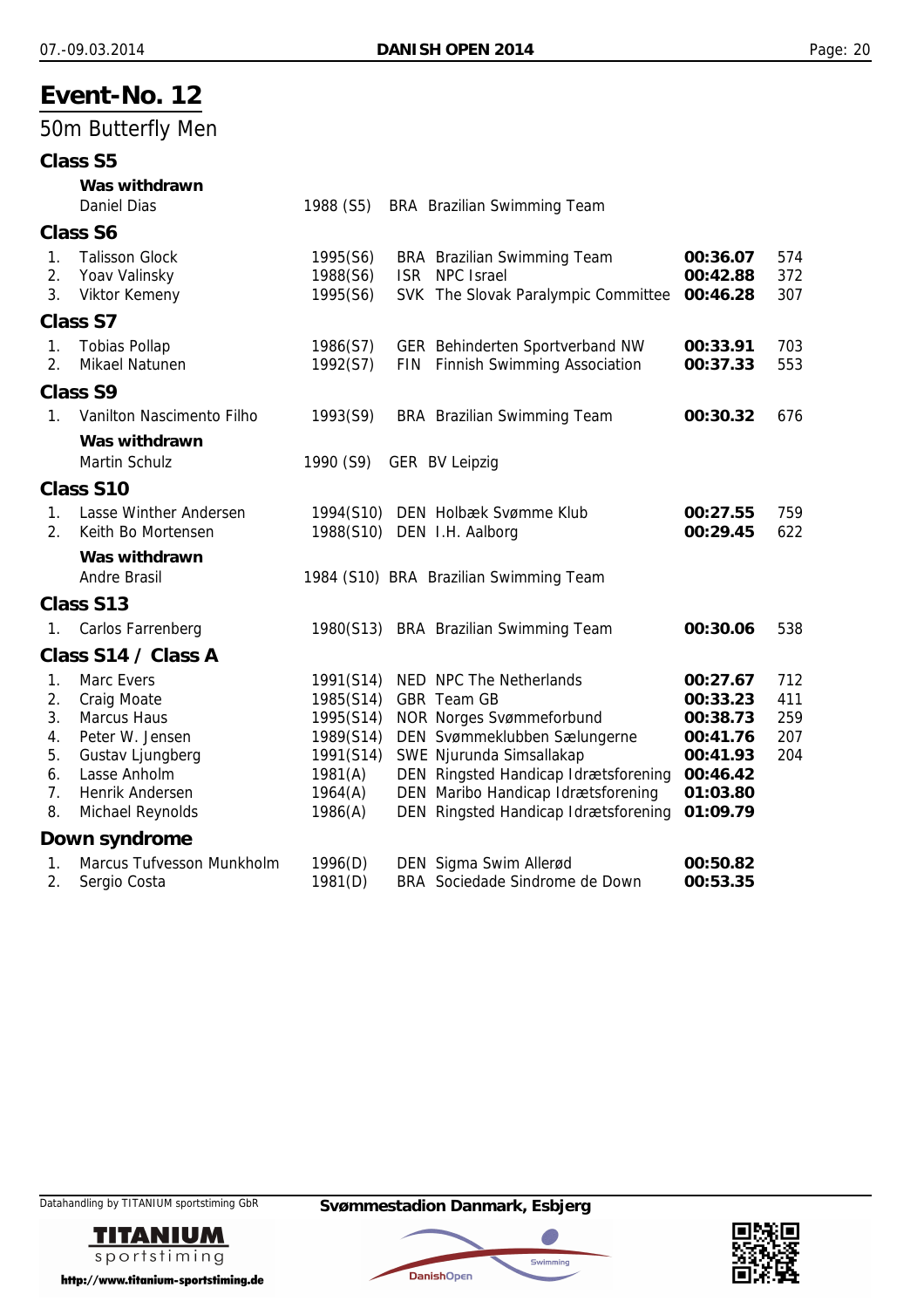### 100m Backstroke Women

| <b>Class S4</b> |  |
|-----------------|--|
|                 |  |

| 1. | Edenia Garcia<br>00:55.78<br>01:55.10                                   | 1987(S4)  | BRA Brazilian Swimming Team            | 01:55.10 | 814 |
|----|-------------------------------------------------------------------------|-----------|----------------------------------------|----------|-----|
|    | <b>Class S5</b>                                                         |           |                                        |          |     |
| 1. | Sarah Louise Rung<br>01:38.26<br>00:47.81                               | 1989(S5)  | <b>NOR Norges Svømmeforbund</b>        | 01:38.26 | 656 |
| 2. | Ingrid Thunem<br>01:25.97<br>02:59.11                                   | 1989(S5)  | <b>NOR Norges Svømmeforbund</b>        | 02:59.11 | 146 |
|    | <b>Class S6</b>                                                         |           |                                        |          |     |
| 1. | Sara Josefine Hanssen<br>00:49.40<br>01:43.02                           | 1995(S6)  | <b>NOR Norges Svømmeforbund</b>        | 01:43.02 | 580 |
| 2. | Peggy Sonntag<br>00:56.96<br>01:57.45                                   | 1999(S6)  | <b>GER BV Leipzig</b>                  | 01:57.45 | 418 |
|    | <b>Class S7</b>                                                         |           |                                        |          |     |
| 1. | Mina Marie Hwyerdahl Klausen<br>00:46.30<br>01:35.50                    | 1997(S7)  | <b>NOR Norges Svømmeforbund</b>        | 01:35.50 | 674 |
|    | <b>Disqualified</b><br>Veronica Almeida<br>more then 15 under the water | 1975 (S7) | BRA Brazilian Swimming Team            |          |     |
|    | Did not start                                                           |           |                                        |          |     |
|    | Marie Eckelmann                                                         | 1996 (S7) | GER Behinderten Sportverband NW        |          |     |
|    | <b>Class S8</b>                                                         |           |                                        |          |     |
| 1. | Lisa Den Braber<br>00:47.40<br>01:36.75                                 | 1992(S8)  | NED NPC The Netherlands                | 01:36.75 | 452 |
| 2. | Louise Winslev<br>00:55.38<br>01:55.99                                  | 1998(S8)  | <b>DEN Kolding Svømmeklub</b>          | 01:55.99 | 262 |
| 3. | Louise Bast Berg Aaby<br>00:57.47<br>01:57.71                           | 1998(S8)  | DEN Swimteam Neptun                    | 01:57.71 | 251 |
|    | <b>Class S9</b>                                                         |           |                                        |          |     |
| 1. | Camille Cruz<br>00:41.13<br>01:22.98                                    | 1992(S9)  | BRA Brazilian Swimming Team            | 01:22.98 | 575 |
| 2. | Inge Belfor<br>00:41.62<br>01:25.38                                     | 2001(S9)  | NED NPC The Netherlands                | 01:25.38 | 528 |
| 3. | Heidi-Ann Skjensvold<br>01:54.42                                        | 1997(S9)  | <b>NOR Norges Svømmeforbund</b>        | 01:54.42 | 219 |
|    | <b>Class S10</b>                                                        |           |                                        |          |     |
| 1. | Marije Oosterhuis<br>00:36.20<br>01:15.62                               |           | 1995(S10) NED NPC The Netherlands      | 01:15.62 | 660 |
| 2. | Lisa Kruger<br>00:37.36<br>01:16.96                                     |           | 2000(S10) NED NPC The Netherlands      | 01:16.96 | 626 |
| 3. | Jadranka Maric<br>01:28.62                                              | 1998(S10) | SVK The Slovak Paralympic Committee    | 01:28.62 | 410 |
| 4. | Rikke Jensen<br>01:02.04<br>02:10.66                                    |           | 1992(S10) DEN Svømmeklubben Sælungerne | 02:10.66 | 127 |





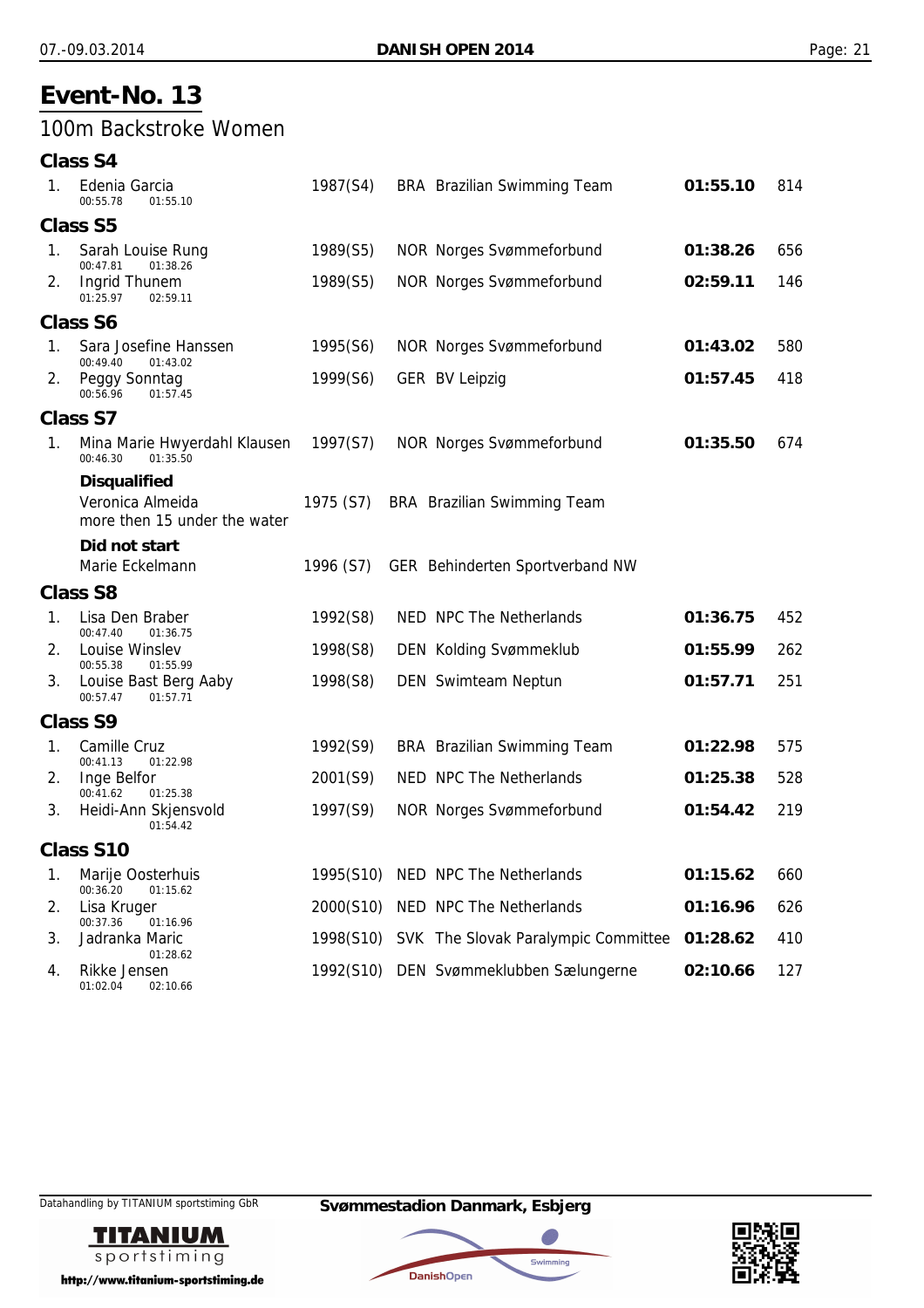### 100m Backstroke Women

|                | Class S11                                      |           |                                                        |          |     |
|----------------|------------------------------------------------|-----------|--------------------------------------------------------|----------|-----|
| $\mathbf{1}$ . | Tatiana Blattnerova<br>00:53.49<br>01:53.06    |           | 2002(S11) SVK PK DOPLHINS Bratislava                   | 01:53.06 | 335 |
|                | Class S12                                      |           |                                                        |          |     |
| $1_{\cdot}$    | Sterre Veerman<br>00:39.08<br>01:17.81         |           | 2000(S12) NED NPC The Netherlands                      | 01:17.81 | 664 |
|                | Was withdrawn                                  |           |                                                        |          |     |
|                | Karina Petrikovicova                           |           | 1993 (S12) SVK The Slovak Paralympic Committee         |          |     |
|                | Class S13                                      |           |                                                        |          |     |
| 1.             | Ragna Forså<br>00:43.94<br>01:30.58            |           | 1998(S13) NOR Norges Svømmeforbund                     | 01:30.58 | 419 |
| 2.             | Frederika Veselenyiova<br>00:49.61<br>01:42.31 |           | 1999(S13) SVK The Slovak Paralympic Committee 01:42.31 |          | 291 |
|                | Did not start                                  |           |                                                        |          |     |
|                | Sanne Hofman                                   |           | 2001 (S13) NED NPC The Netherlands                     |          |     |
|                | Class S14 / Class A                            |           |                                                        |          |     |
| $1_{\cdot}$    | Marlou van der Kulk<br>01:10.46                | 1993(S14) | NED NPC The Netherlands                                | 01:10.46 | 881 |
| 2.             | Louise Pedersen<br>00:48.86<br>01:40.77        | 1979(S14) | DEN Brøndby Handicap-Idrætsforening                    | 01:40.77 | 301 |
| 3.             | Marie Husfeldt<br>01:01.18<br>02:11.73         | 1995(A)   | DEN Sigma Swim Allerød                                 | 02:11.73 |     |
|                | Down syndrome                                  |           |                                                        |          |     |
| $\mathbf{1}$ . | Eva Rosted<br>02:38.52                         | 1999(D)   | DEN Sigma Swim Allerød                                 | 02:38.52 |     |
| <b>Class N</b> |                                                |           |                                                        |          |     |
|                | Signe Vestergård<br>01:01.47<br>02:08.47       | 1996(N)   | DEN Maribo Handicap Idrætsforening                     | 02:08.47 |     |





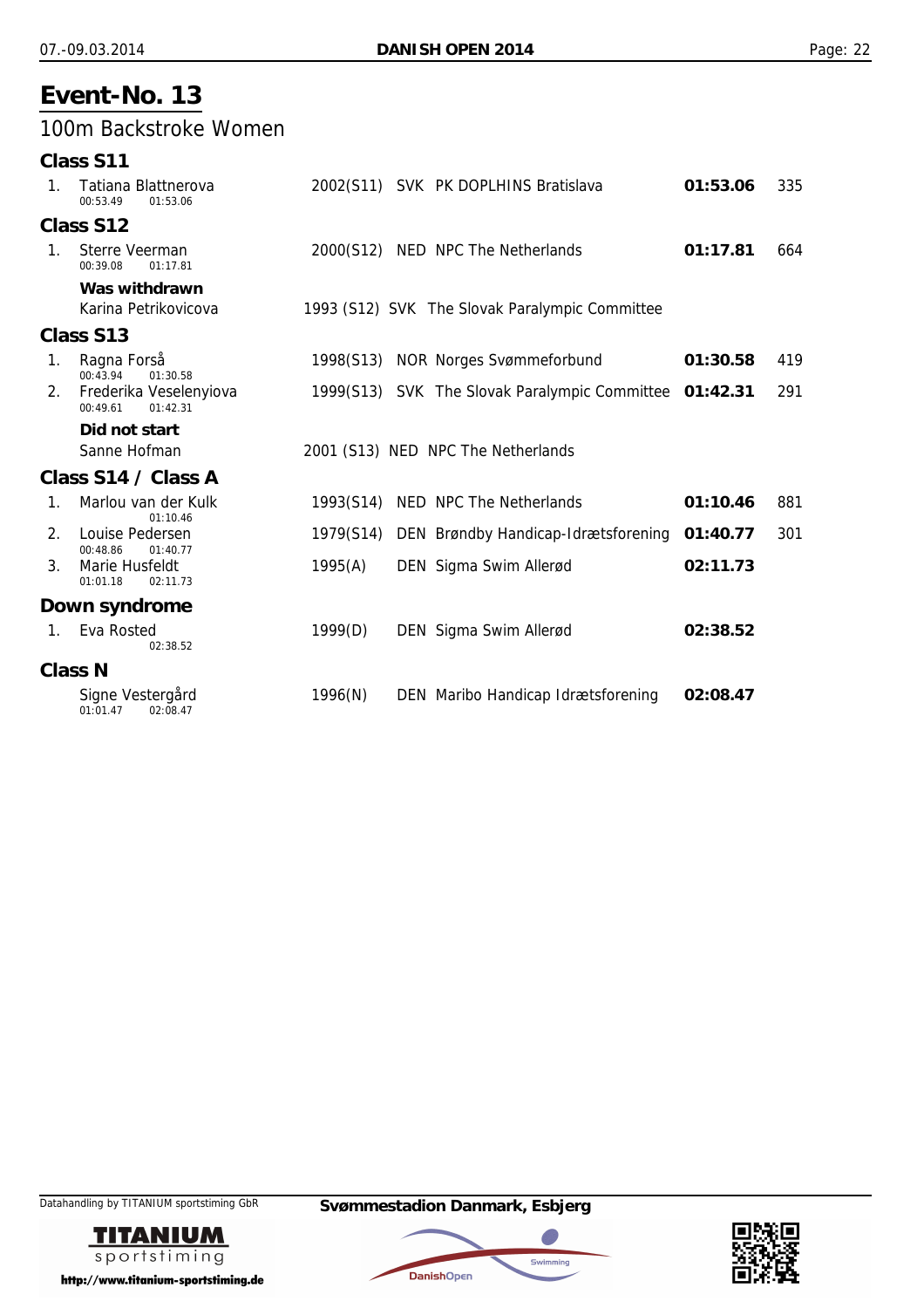### 100m Backstroke Men

**Class S2**

| 1.          | Jacek Czech<br>01:09.48<br>02:29.07                                                       | 1976(S2)                    | POL Start Tarnobrzeg                         | 02:29.07 | 778 |
|-------------|-------------------------------------------------------------------------------------------|-----------------------------|----------------------------------------------|----------|-----|
|             | <b>Class S5</b>                                                                           |                             |                                              |          |     |
| $1_{\cdot}$ | Jonas Larsen<br>00:47.36<br>01:37.47                                                      | 1992(S5)                    | DEN Ishøj Svømme Klub                        | 01:37.47 | 528 |
| 2.          | Adam Rieciciar<br>01:20.32<br>03:00.74                                                    | 1994(S5)                    | SVK The Slovak Paralympic Committee 03:00.74 |          | 112 |
|             | <b>Class S6</b>                                                                           |                             |                                              |          |     |
| 1.          | <b>Viktor Kemeny</b><br>01:37.42<br>00:45.60                                              | 1995(S6)                    | SVK The Slovak Paralympic Committee 01:37.42 |          | 494 |
|             | <b>Class S7</b>                                                                           |                             |                                              |          |     |
| 1.          | Italo Pereira<br>00:37.70<br>01:16.45                                                     | 1995(S7)                    | <b>BRA</b> Brazilian Swimming Team           | 01:16.45 | 796 |
| 2.          | Hannes Schürmann<br>00:43.80<br>01:29.03                                                  | 1997(S7)                    | GER Behinderten Sportverband NW              | 01:29.03 | 544 |
| 3.          | Eirik Karlsen Sætra<br>00:51.53<br>01:47.19                                               | 1999(S7)                    | <b>NOR Norges Svømmeforbund</b>              | 01:47.19 | 342 |
| 4.          | Radomír Pacák<br>01:09.61<br>02:19.10                                                     | 1999(S7)                    | SVK PK DOPLHINS Bratislava                   | 02:19.10 | 178 |
|             | <b>Class S8</b>                                                                           |                             |                                              |          |     |
| 1.          | Niels Korfitz Mortensen<br>00:34.85<br>01:13.04                                           | 1995(S8)                    | <b>DEN</b> Swimteam Neptun                   | 01:13.04 | 692 |
| 2.          | Adam Bording Nybo<br>00:47.98<br>01:39.13                                                 | 2000(S8)                    | <b>DEN Horsens Svømmeklub</b>                | 01:39.13 | 277 |
|             | <b>Class S9</b>                                                                           |                             |                                              |          |     |
| 1.          | <b>Bastian Fontayne</b><br>01:13.17<br>00:35.73                                           | 1997(S9)                    | GER Behinderten Sportverband NW              | 01:13.17 | 599 |
| 2.          | Pascal Kowalewski<br>01:18.13                                                             | 1994(S9)                    | GER Behinderten Sportverband NW              | 01:18.13 | 492 |
| 3.          | Adam Karas<br>00:40.01<br>01:24.16                                                        | 2001(S9)                    | GER Behinderten Sportverband NW              | 01:24.16 | 393 |
|             | <b>Class S10</b>                                                                          |                             |                                              |          |     |
| 1.          | <b>Gabriel Tomelin</b><br>00:32.98<br>01:08.40                                            |                             | 1995(S10) BRA Brazilian Swimming Team        | 01:08.40 | 673 |
| 2.          | Keith Bo Mortensen<br>00:37.46<br>01:14.66                                                |                             | 1988(S10) DEN I.H. Aalborg                   | 01:14.66 | 517 |
|             | Class S12                                                                                 |                             |                                              |          |     |
|             | <b>Disqualified</b><br>Jan Johansen<br>when leaving the pool, another swimmer was impeded | 1995 (S12) DEN I.H. Aalborg |                                              |          |     |
|             | Class S13                                                                                 |                             |                                              |          |     |

1. Antti Latikka 1990(S13) FIN Finnish Swimming Association **01:04.89** 675<br>00:32.31 01:04.89  $01:04.89$ 



http://www.titanium-sportstiming.de

Datahandling by TITANIUM sportstiming GbR **Svømmestadion Danmark, Esbjerg**



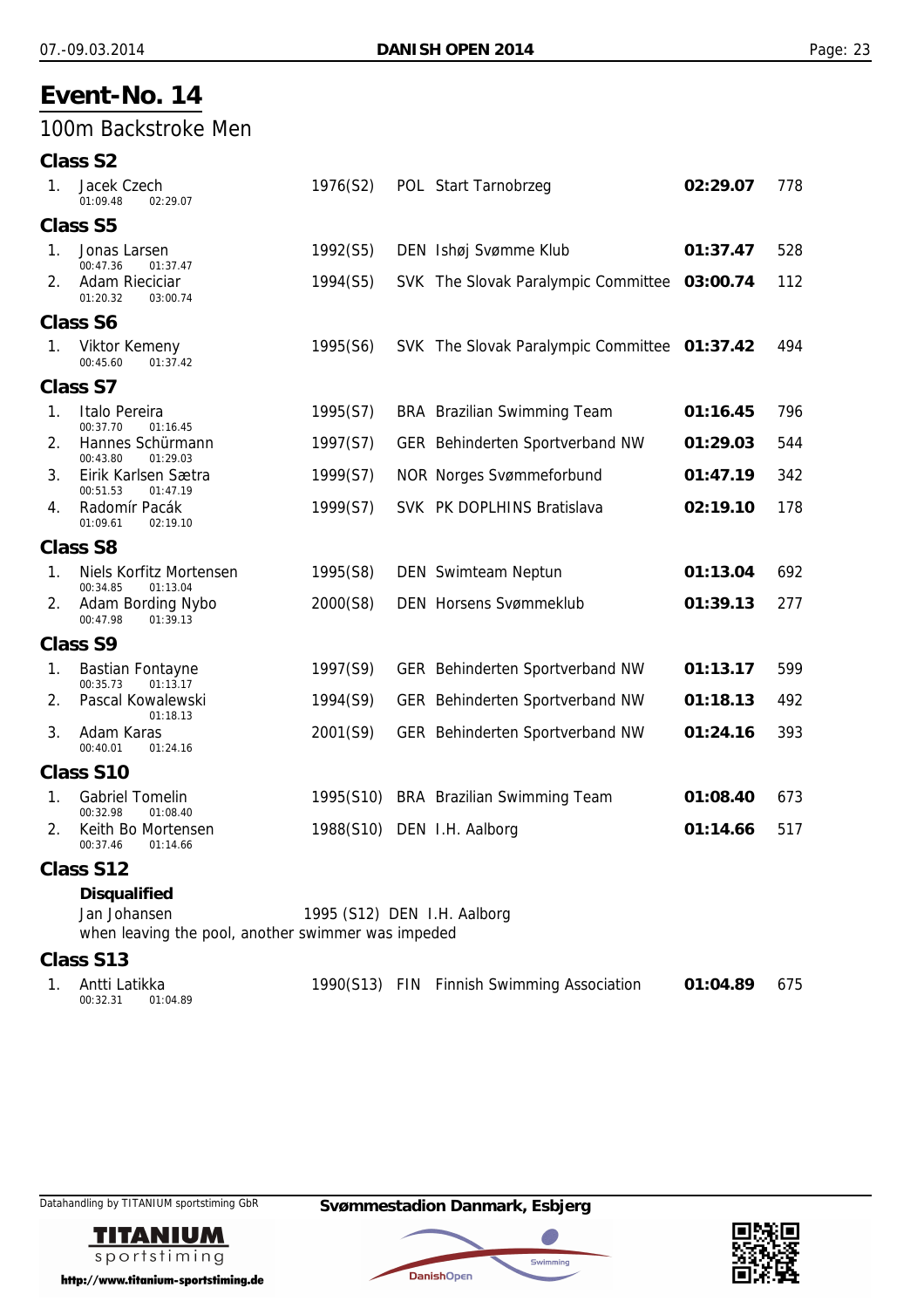### 100m Backstroke Men

### **Class S14 / Class A**

| 1. | Aymeric Parmentier<br>00:33.22<br>01:10.44        | 1993(S14) | <b>BEL</b> Belgian Paralympic Committee | 01:10.44 | 674 |
|----|---------------------------------------------------|-----------|-----------------------------------------|----------|-----|
| 2. | Jonas Bastian Sorensen<br>00:35.70<br>01:11.55    | 1993(S14) | DEN Ringsted Handicap Idrætsforening    | 01:11.55 | 643 |
| 3. | Adam Ismael Wenham<br>00:39.00<br>01:20.25        | 1997(S14) | <b>NOR Norges Svømmeforbund</b>         | 01:20.25 | 456 |
| 4. | Niklas Jakobsen<br>01:49.82                       | 1995(A)   | DEN Maribo Handicap Idrætsforening      | 01:49.82 |     |
| 5. | Lasse Anholm<br>00:56.78<br>01:57.77              | 1981(A)   | DEN Ringsted Handicap Idrætsforening    | 01:57.77 |     |
| 6. | Nikolaj Møller<br>00:59.45<br>02:08.49            | 1901(A)   | DEN DSISO Danmark                       | 02:08.49 |     |
| 7. | Patrick Larsen<br>01:06.42<br>02:14.85            | 1988(A)   | DEN Korsør Handicap Idræt               | 02:14.85 |     |
| 8. | Michael Reynolds<br>02:22.11                      | 1986(A)   | DEN Ringsted Handicap Idrætsforening    | 02:22.11 |     |
| 9. | Henrik Andersen<br>01:08.02<br>02:27.40           | 1964(A)   | DEN Maribo Handicap Idrætsforening      | 02:27.40 |     |
|    | Down syndrome                                     |           |                                         |          |     |
| 1. | Nis Heide Pinnerup<br>00:40.45<br>01:26.77        | 1991(D)   | DEN DSISO Danmark                       | 01:26.77 |     |
| 2. | Pedro Domingues<br>00:44.07<br>01:32.95           | 1991(D)   | BRA Sociedade Sindrome de Down          | 01:32.95 |     |
| 3. | Nikolaj Lund<br>00:47.98<br>01:41.30              | 1990(D)   | DEN Korsør Handicap Idræt               | 01:41.30 |     |
| 4. | Marcus Tufvesson Munkholm<br>01:04.27<br>02:08.43 | 1996(D)   | DEN Sigma Swim Allerød                  | 02:08.43 |     |
| 5. | Oliver Roug Nielsen<br>01:03.29<br>02:10.87       | 1995(D)   | DEN Sigma Swim Allerød                  | 02:10.87 |     |





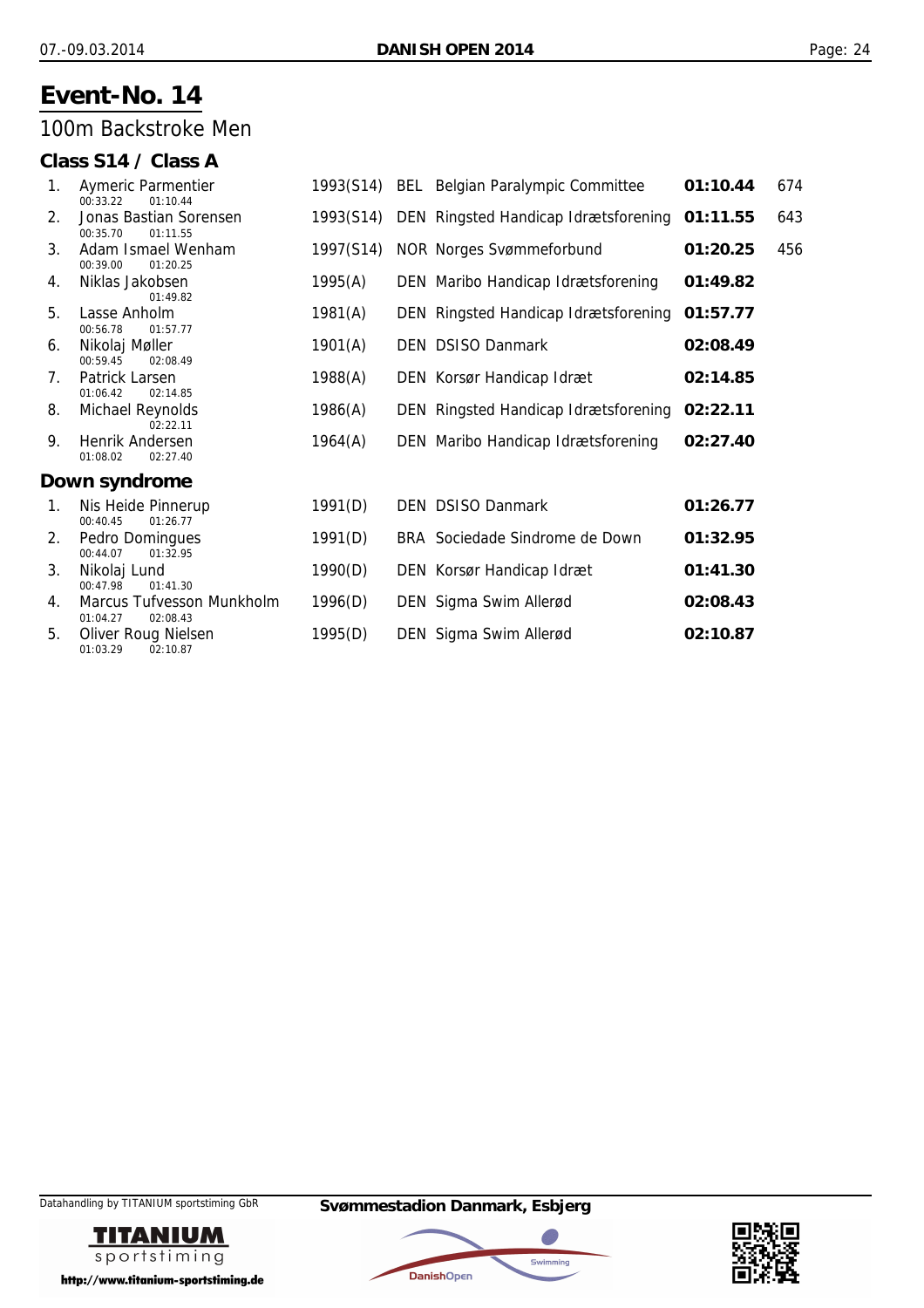## 400m Freestyle Women

### **Class S6**

| 1. | Susana Ribeiro<br>00:43.40<br>01:30.09                          | 02:15.75             | 1967(S6)<br>BRA Brazilian Swimming Team<br>03:01.66<br>03:46.55<br>04:33.30<br>05:18.06<br>06:01.22                                                         | 06:01.22 | 733 |
|----|-----------------------------------------------------------------|----------------------|-------------------------------------------------------------------------------------------------------------------------------------------------------------|----------|-----|
|    | Class S7                                                        |                      |                                                                                                                                                             |          |     |
| 1. | Erel Halevi<br>00:42.24<br>01:27.88                             | 02:13.21             | ISR NPC Israel<br>1991(S7)<br>02:58.67<br>03:45.37<br>04:31.47<br>05:18.39<br>06:02.04                                                                      | 06:02.04 | 619 |
|    | <b>Class S8</b>                                                 |                      |                                                                                                                                                             |          |     |
| 1. | <b>Amalie Vinther</b><br>00:36.34<br>01:15.92                   | 01:55.92             | 1995(S8)<br><b>DEN</b> Thisted Svømmeklub<br>03:17.02<br>03:58.12<br>04:38.63<br>05:17.16<br>02:36.72                                                       | 05:17.16 | 704 |
| 2. | Romy Pansters                                                   |                      | NED NPC The Netherlands<br>1996(S8)                                                                                                                         | 05:22.11 | 672 |
| 3. | 00:36.81<br>01:16.51<br>Lisa Den Braber<br>00:39.76<br>01:23.27 | 01:58.08<br>02:07.36 | 04:01.81<br>02:39.35<br>03:20.51<br>04:42.74<br>05:22.11<br>1992(S8)<br>NED NPC The Netherlands<br>02:51.70<br>03:36.81<br>04:22.23<br>05:50.79<br>05:07.15 | 05:50.79 | 521 |
|    | <b>Class S9</b>                                                 |                      |                                                                                                                                                             |          |     |
| 1. | Marte Heggertveit<br>00:37.89<br>01:20.58                       | 02:03.25             | 1999(S9)<br><b>NOR Norges Svømmeforbund</b><br>03:31.11<br>04:15.20<br>04:59.49<br>05:41.90<br>02:47.25                                                     | 05:41.90 | 440 |
| 2. | Laura Martens Christensen<br>00:40.44<br>01:25.86               | 02:11.46             | 1997(S9)<br>DEN I.H. Aalborg<br>03:42.39<br>04:27.08<br>05:12.40<br>02:57.23<br>05:56.16                                                                    | 05:56.16 | 389 |
|    | <b>Class S10</b>                                                |                      |                                                                                                                                                             |          |     |
| 1. | Manon Vermarien<br>00:36.29<br>01:14.30                         | 01:52.80             | 1997(S10) NED NPC The Netherlands<br>03:49.06<br>03:10.42<br>04:27.71<br>05:06.32<br>02:31.77                                                               | 05:06.32 | 607 |
| 2. | Lisa Kruger<br>00:35.37<br>01:14.70                             | 01:53.95             | 2000(S10) NED NPC The Netherlands<br>03:52.65<br>02:33.65<br>03:12.53<br>04:30.76<br>05:08.02                                                               | 05:08.02 | 597 |
| 3. | Krista Mørkøre<br>00:38.14<br>01:19.97                          | 02:04.42             | 1998(S10) FAR ISB<br>03:32.86<br>04:17.46<br>02:47.53<br>05:00.83<br>05:40.62                                                                               | 05:40.62 | 441 |
| 4. | Jadranka Maric<br>00:39.61<br>01:22.87                          | 02:07.32             | 1998(S10) SVK The Slovak Paralympic Committee<br>04:22.36<br>05:49.43<br>02:52.39<br>03:36.99<br>05:07.15                                                   | 05:49.43 | 409 |
| 5. | Lene Knudsen<br>00:49.38<br>01:41.47                            | 02:34.36             | 2001(S10) NOR Norges Svømmeforbund<br>03:28.04<br>04:21.84<br>05:16.21<br>06:08.51<br>06:56.23                                                              | 06:56.23 | 242 |
|    | Class S13                                                       |                      |                                                                                                                                                             |          |     |
| 1. | Leticia Freitas                                                 |                      | 1994(S13) BRA Brazilian Swimming Team<br>04:46.42                                                                                                           | 05:25.51 | 561 |
| 2. | 01:17.64<br>00:36.01<br>Ingvild Bye                             | 01:59.26             | 02:40.95<br>03:21.62<br>04:04.54<br>05:25.51<br>2000(S13) NOR Norges Svømmeforbund                                                                          | 05:50.63 | 449 |
| 3. | 00:39.14<br>01:23.60<br>Ragna Forså<br>00:42.10<br>01:28.50     | 02:08.92<br>02:15.07 | 03:40.54<br>04:26.33<br>02:55.44<br>05:10.11<br>05:50.63<br>1998(S13) NOR Norges Svømmeforbund<br>03:47.01<br>04:33.21<br>03:01.50<br>05:19.45<br>06:03.50  | 06:03.50 | 403 |
|    | Class S14 / Class A                                             |                      |                                                                                                                                                             |          |     |
| 1. | Rona Hjelmstad                                                  |                      | 1993(S14) NOR Norges Svømmeforbund                                                                                                                          | 06:05.23 | 445 |
| 2. | 00:41.24<br>01:28.62<br>Anni Joala                              | 02:16.32             | 03:04.43<br>03:50.56<br>04:37.54<br>05:22.40<br>06:05.23<br>1998(S14) EST Estonian MHPO                                                                     | 06:33.57 | 356 |
| 3. | 00:42.47<br>01:31.91<br>Louise Pedersen                         | 02:21.83             | 05:45.62<br>06:33.57<br>03:12.57<br>04:03.37<br>04:55.11<br>1979(S14) DEN Brøndby Handicap-Idrætsforening                                                   | 07:16.14 | 261 |
|    | 00:44.08<br>01:37.43                                            | 02:34.52             | 05:25.12<br>06:21.76<br>07:16.14<br>03:30.99<br>04:28.98                                                                                                    |          |     |
|    | Down syndrome                                                   |                      |                                                                                                                                                             |          |     |
| 1. | Carlsson Maria<br>02:01.60<br>00:55.67                          | 03:06.82             | SWE Njurunda Simsallakap<br>1983(D)<br>07:25.71<br>08:25.53<br>04:11.64<br>05:17.20<br>06:21.39                                                             | 08:25.53 |     |



Datahandling by TITANIUM sportstiming GbR **Svømmestadion Danmark, Esbjerg**



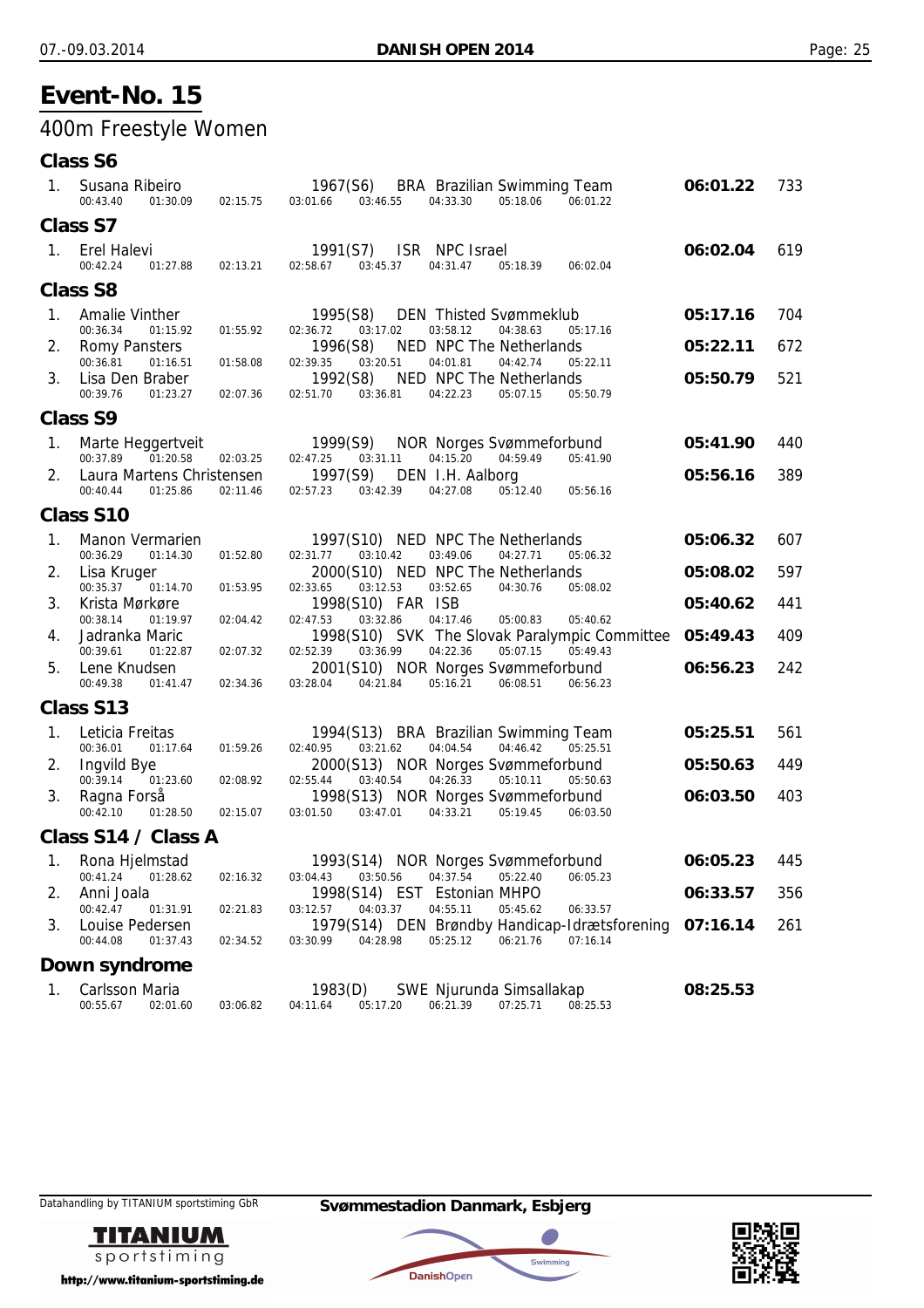## 400m Freestyle Men

### **Class S4**

| 1. | Michael Schoenmaker<br>00:45.19<br>01:34.58<br>02:24.22                                   | 1983(S4)<br>NED NPC The Netherlands<br>03:16.45<br>04:09.31<br>05:02.11<br>05:55.09<br>06:48.40                                                                   | 06:48.40 | 862 |
|----|-------------------------------------------------------------------------------------------|-------------------------------------------------------------------------------------------------------------------------------------------------------------------|----------|-----|
|    | <b>Class S7</b>                                                                           |                                                                                                                                                                   |          |     |
| 1. | Tobias Pollap<br>00:33.17<br>01:11.34<br>01:50.65                                         | GER Behinderten Sportverband NW<br>1986(S7)<br>03:52.10<br>04:33.59<br>05:12.65<br>02:31.34<br>00:03.11                                                           | 05:12.65 | 778 |
| 2. | Andreas Bjørnstad<br>00:36.93<br>01:17.00<br>01:58.41                                     | 1997(S7)<br><b>NOR Norges Svømmeforbund</b><br>04:03.30<br>02:40.18<br>03:21.42<br>04:44.44<br>05:24.04                                                           | 05:24.04 | 711 |
| 3. | Hannes Schürmann<br>00:38.20<br>01:19.18<br>02:01.55                                      | 1997(S7)<br>GER Behinderten Sportverband NW<br>03:27.39<br>04:10.64<br>02:44.56<br>05:34.50                                                                       | 05:34.50 | 657 |
| 4. | Thijs van Hofweegen<br>00:38.34<br>01:17.36<br>02:02.67                                   | NED NPC The Netherlands<br>1996(S7)<br>02:45.63<br>03:30.63<br>04:14.88<br>05:42.89<br>05:00.37                                                                   | 05:42.89 | 617 |
|    | <b>Class S8</b>                                                                           |                                                                                                                                                                   |          |     |
| 1. | Caio Oliveira<br>00:32.63<br>01:07.52<br>01:42.41                                         | BRA Brazilian Swimming Team<br>1993(S8)<br>03:30.15<br>04:05.60<br>04:40.65<br>02:18.27<br>02:53.86                                                               | 04:40.65 | 845 |
| 2. | Max Gelhaar                                                                               | 1997(S8)<br><b>GER BV Leipzig</b>                                                                                                                                 | 05:43.00 | 463 |
| 3. | 00:38.25<br>01:22.12<br>02:06.16<br>Adam Bording Nybo<br>00:49.31<br>01:42.56<br>02:36.90 | 03:34.07<br>02:49.99<br>04:17.75<br>05:01.09<br>05:43.00<br>2000(S8)<br><b>DEN Horsens Svømmeklub</b><br>04:28.51<br>03:32.56<br>05:23.84<br>06:18.40<br>07:13.06 | 07:13.06 | 230 |
|    | <b>Class S9</b>                                                                           |                                                                                                                                                                   |          |     |
| 1. | <b>Bastian Fontayne</b>                                                                   | GER Behinderten Sportverband NW<br>1997(S9)                                                                                                                       | 04:54.84 | 615 |
|    | 00:34.57<br>01:11.71<br>01:48.84                                                          | 03:03.95<br>03:41.24<br>04:18.32<br>04:54.84<br>02:26.60                                                                                                          |          |     |
| 2. | Adam Karas<br>00:37.77<br>01:19.85<br>02:02.79                                            | 2001(S9)<br><b>GER</b> Behinderten Sportverband NW<br>02:45.69<br>03:28.62<br>04:53.27<br>04:11.56<br>05:33.52                                                    | 05:33.52 | 425 |
|    | Was withdrawn                                                                             |                                                                                                                                                                   |          |     |
|    | <b>Martin Schulz</b>                                                                      | 1990 (S9)<br><b>GER BV Leipzig</b>                                                                                                                                |          |     |
|    | <b>Class S10</b>                                                                          |                                                                                                                                                                   |          |     |
| 1. | Lasse Winther Andersen<br>00:30.95<br>01:05.17<br>01:39.45                                | 1994(S10) DEN Holbæk Svømme Klub<br>03:21.44<br>02:14.11<br>02:47.89<br>03:55.64<br>04:28.77                                                                      | 04:28.77 | 699 |
| 2. | <b>Gabriel Tomelin</b><br>00:30.90<br>01:05.15<br>01:39.78                                | 1995(S10) BRA Brazilian Swimming Team<br>02:14.81<br>02:49.48<br>03:24.11<br>03:58.94<br>04:32.39                                                                 | 04:32.39 | 672 |
|    | Was withdrawn                                                                             |                                                                                                                                                                   |          |     |
|    | <b>Andre Brasil</b>                                                                       | 1984 (S10) BRA Brazilian Swimming Team                                                                                                                            |          |     |
|    | Class S11                                                                                 |                                                                                                                                                                   |          |     |
| 1. | Matheus Sousa<br>00:32.34<br>01:08.18<br>01:45.22                                         | 1992(S11) BRA Brazilian Swimming Team<br>02:21.97<br>03:00.18<br>03:38.09<br>04:16.12<br>04:53.38                                                                 | 04:53.38 | 702 |
|    | Class S14 / Class A                                                                       |                                                                                                                                                                   |          |     |
| 1. | <b>Craig Moate</b>                                                                        | 1985(S14) GBR Team GB                                                                                                                                             | 04:39.71 | 758 |
| 2. | 00:31.59<br>01:06.39<br>01:41.96<br>Gustav Ljungberg                                      | 02:53.28<br>03:29.12<br>02:17.57<br>04:04.73<br>04:39.71<br>1991(S14) SWE Njurunda Simsallakap                                                                    | 05:21.06 | 501 |
| 3. | 00:34.11<br>01:13.60<br>01:54.78<br><b>Marcus Haus</b>                                    | 03:17.83<br>03:59.20<br>04:41.02<br>05:21.06<br>02:36.03                                                                                                          |          | 402 |
|    | 00:37.96<br>01:19.62<br>02:02.91                                                          | 1995(S14) NOR Norges Svømmeforbund<br>05:02.78<br>03:32.12<br>04:17.86<br>05:45.40<br>02:46.67                                                                    | 05:45.40 |     |
| 4. | Niklas Jakobsen<br>00:34.89<br>01:16.67<br>02:02.39                                       | DEN Maribo Handicap Idrætsforening<br>1995(A)<br>03:37.27<br>04:25.98<br>05:15.03<br>05:59.84<br>02:47.87                                                         | 05:59.84 |     |
| 5. | Patrick Larsen                                                                            | 1988(A)<br>DEN Korsør Handicap Idræt                                                                                                                              | 07:15.27 |     |
| 6. | 00:43.46<br>01:32.76<br>02:26.28<br><b>Christian Sofus Nielsen</b>                        | 06:16.05<br>03:21.36<br>04:19.06<br>05:15.92<br>07:15.27<br>1901(A)<br><b>DEN DSISO Danmark</b>                                                                   | 07:59.70 |     |
|    | 00:42.92<br>01:35.12<br>02:32.86                                                          | 07:59.70<br>03:33.59<br>04:36.02<br>05:34.56<br>06:55.12                                                                                                          |          |     |



http://www.titanium-sportstiming.de

Datahandling by TITANIUM sportstiming GbR **Svømmestadion Danmark, Esbjerg**



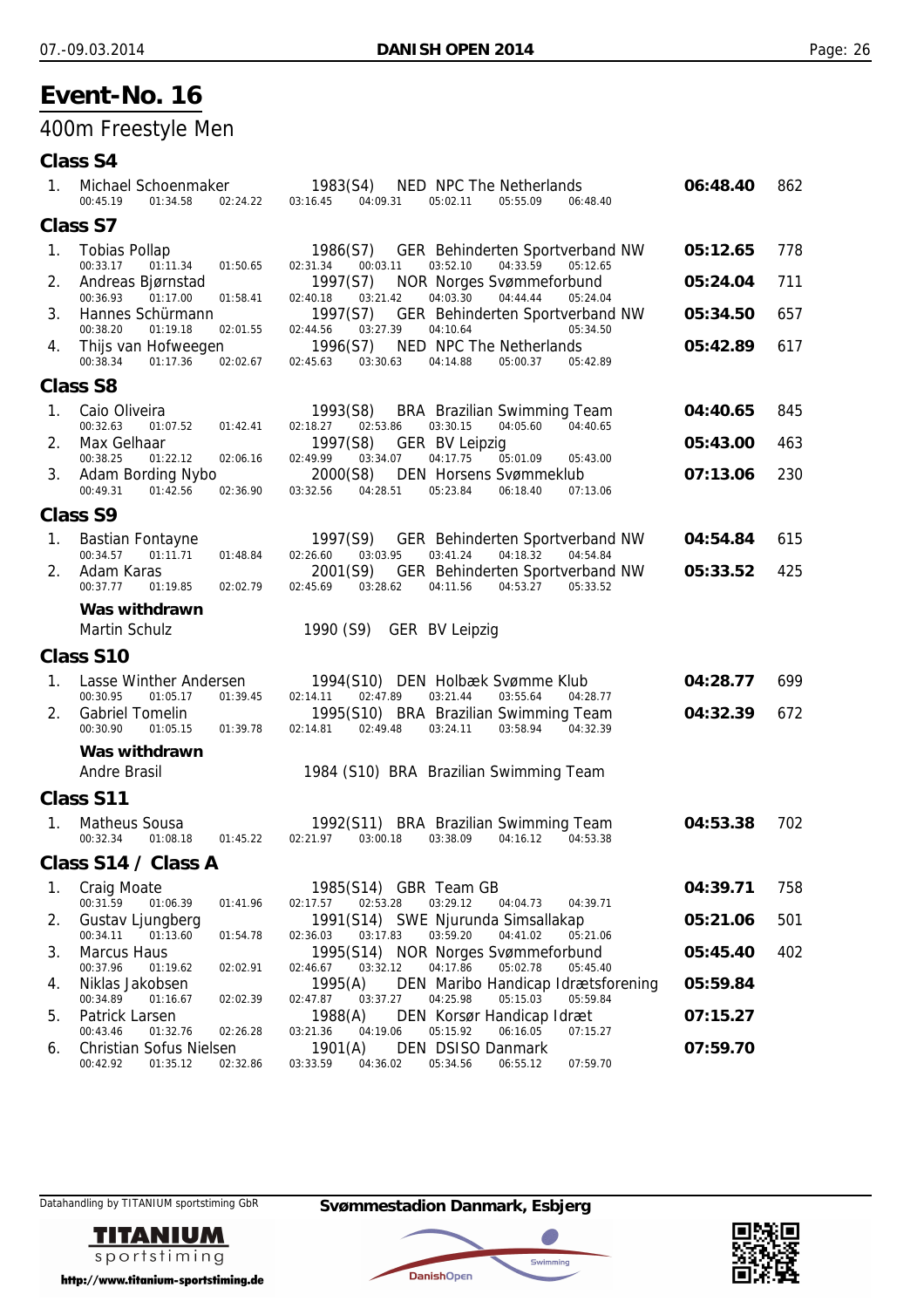400m Freestyle Men

### **Down syndrome**

| 1. Pedro Domingues         |          |          |                                              |  | 1991(D) BRA Sociedade Sindrome de Down | 06:12.11 |
|----------------------------|----------|----------|----------------------------------------------|--|----------------------------------------|----------|
| 00:37.63 01:20.53          | 02:05.66 | 02:53.79 | 03:42.57  04:34.40  05:23.28  06:12.11       |  |                                        |          |
| 2. Sergio Costa            |          |          |                                              |  | 1981(D) BRA Sociedade Sindrome de Down | 08:43.35 |
| 00:53.88 01:58.70          | 03:10.02 |          | 04:21.36 05:31.88 06:39.81 07:47.48 08:43.35 |  |                                        |          |
| 3. Oliver Roug Nielsen     |          |          | 1995(D) DEN Sigma Swim Allerød               |  |                                        | 09:16.85 |
| 00:58.43 02:06.03 03:15.46 |          |          | 04:26.23 05:37.58 06:51.26 08:02.39 09:16.85 |  |                                        |          |





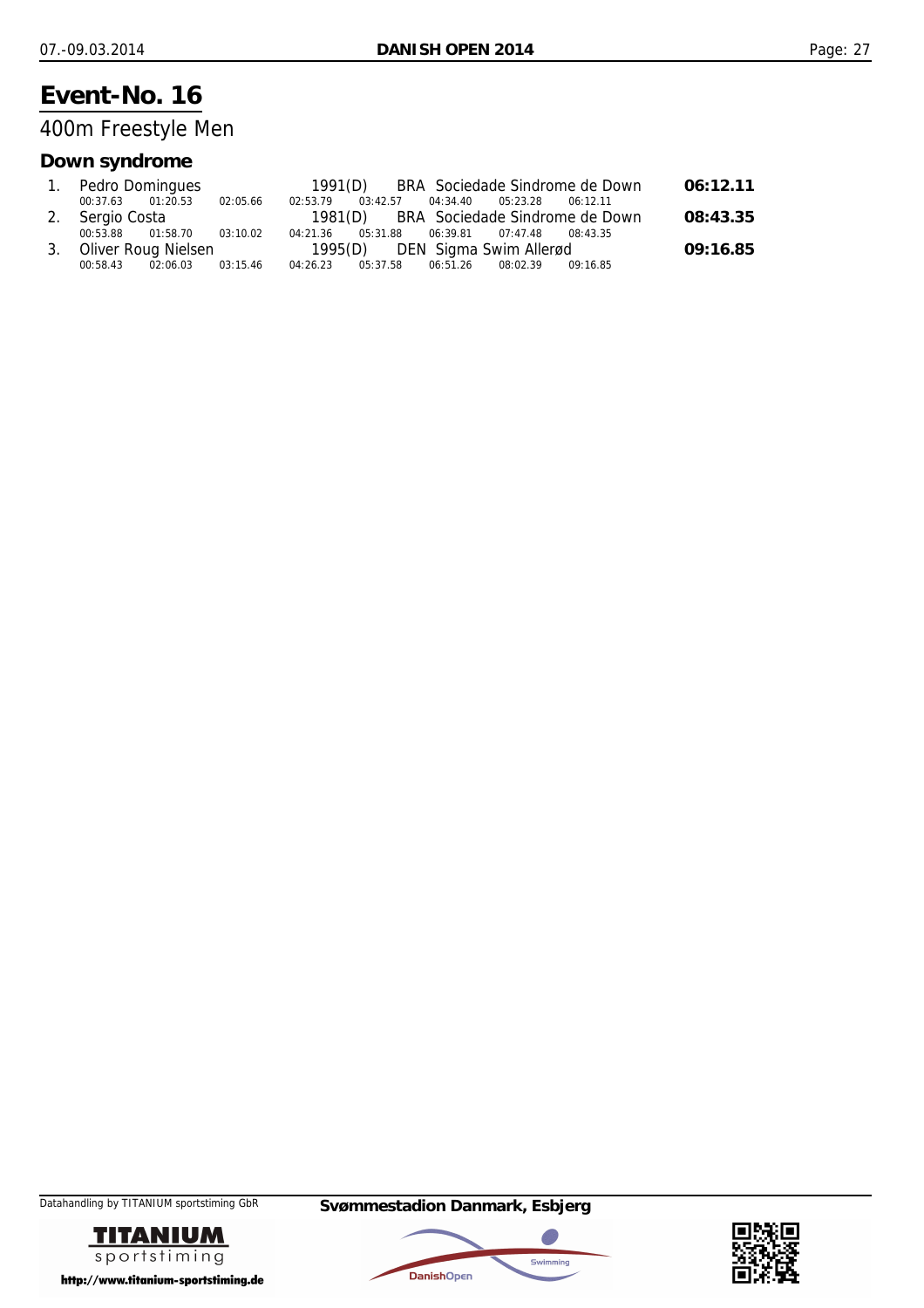## 4 x 50m Individual Medley Mixed

| $\mathbf{1}$ . | 1. Team                                                                                   | I.H. Aalborg                     | 02:52.05 |
|----------------|-------------------------------------------------------------------------------------------|----------------------------------|----------|
|                | Jan Johansen (1995)                                                                       | 01:01.71                         |          |
|                | Laura Martens Christensen (1997)                                                          | 01:46.32                         |          |
|                | Keith Bo Mortensen (1988)                                                                 | 02:15.24                         |          |
|                | Camilla Aagaard (2000)                                                                    | 02:52.05                         |          |
| 2.             | 1. Team                                                                                   | Ringsted Handicap Idrætsforening | 02:52.47 |
|                | Lasse Anholm (1981)                                                                       | 00:52.04                         |          |
|                | Susan Hansen (1987)                                                                       | 01:41.34                         |          |
|                | Jonas Bastian Sorensen (1993)                                                             | 02:11.80                         |          |
|                | Bo Bertelsen (1983)                                                                       | 02:52.47                         |          |
| $3_{-}$        | 1. Team                                                                                   | Maribo Handicap Idrætsforening   | 03:47.25 |
|                | Signe Vestergård (1996)                                                                   | 01:02.18                         |          |
|                | Henrik Iwersen (1976)                                                                     |                                  |          |
|                | Maja Przeklasa (1999)                                                                     | 02:07.01                         |          |
|                | Niklas Jakobsen (1995)                                                                    | 03:47.25                         |          |
| 4.             | 1. Team                                                                                   | Korsør Handicap Idræt            | 03:50.13 |
|                | Nikolaj Lund (1990)                                                                       | 00:47.53                         |          |
|                | Eva Phister Hansen (1980)                                                                 | 02:05.91                         |          |
|                | Henrik Andersen (1964)                                                                    |                                  |          |
|                | Patrick Larsen (1988)                                                                     | 03:50.13                         |          |
| 5.             | 1. Team                                                                                   |                                  | 03:50.92 |
|                | Marie Husfeldt (1995)                                                                     | 00:59.55                         |          |
|                | Eva Rosted (1999)                                                                         | 02:03.85                         |          |
|                | Marcus Tufvesson Munkholm (1996)                                                          | 01:43.02                         |          |
|                | Oliver Roug Nielsen (1995)                                                                | 03:50.92                         |          |
|                | <b>Disqualified</b>                                                                       |                                  |          |
|                |                                                                                           | <b>DEN DSISO Danmark</b>         |          |
|                |                                                                                           |                                  |          |
|                |                                                                                           |                                  |          |
|                | Nis Heide Pinnerup (1991)                                                                 |                                  |          |
|                | Christian Sofus Nielsen (1901)                                                            |                                  |          |
|                |                                                                                           |                                  |          |
|                | 1. Team<br>Nikolaj Møller (1901)<br>Chantal Schade Kanstrup (1901)<br>Freestyle at breast | Sigma Swim Allerød<br>00:56.56   |          |





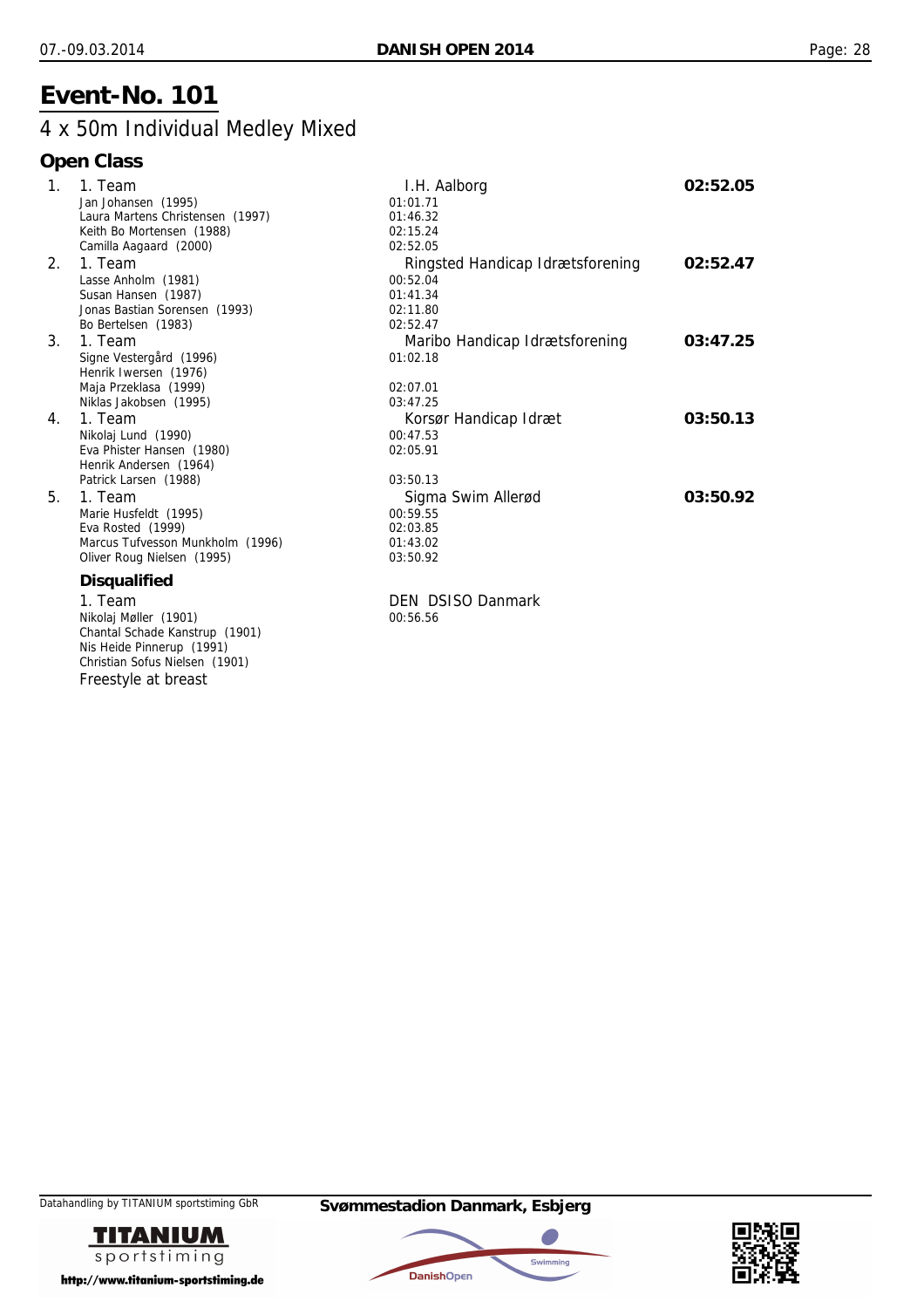## **Event-No. 5A**

## 200m Individual Medley Women Final

#### **Open Class**

| A-Final |                     |                           |          |                            |                                        |          |     |
|---------|---------------------|---------------------------|----------|----------------------------|----------------------------------------|----------|-----|
| 1.      |                     | Marlou van der Kulk       |          |                            | 1993(SM14) NED NPC The Netherlands     | 02:29.94 | 994 |
|         | 00:31.58            | 01:08.35                  | 01:53.08 | 02:29.94                   |                                        |          |     |
| 2.      |                     | Magda Toeters             |          |                            | 1986(SM14) NED NPC The Netherlands     | 02:35.99 | 882 |
|         | 00:33.60            | 01:14.82                  | 01:59.33 | 02:35.99                   |                                        |          |     |
| 3.      | Susana Ribeiro      |                           |          |                            | 1967(SM6) BRA Brazilian Swimming Team  | 03:25.95 | 768 |
|         | 00:48.72            | 01:45.17                  | 02:41.03 | 03:25.95                   |                                        |          |     |
| 4.      |                     | Marije Oosterhuis         |          |                            | 1995(SM10) NED NPC The Netherlands     | 02:44.63 | 691 |
|         | 00:34.57            | 01:16.40                  | 02:07.45 | 02:44.63                   |                                        |          |     |
| 5.      | Leticia Freitas     |                           |          |                            | 1994(SM13) BRA Brazilian Swimming Team | 02:58.03 | 569 |
|         | 00:34.86            | 01:23.94                  | 02:20.20 | 02:58.03                   |                                        |          |     |
| 6.      |                     | Laura Martens Christensen |          | 1997(SM9) DEN I.H. Aalborg |                                        | 03:03.31 | 523 |
|         | 00:39.81            | 01:28.68                  | 02:19.32 | 03:03.31                   |                                        |          |     |
| 7.      |                     | Lisa Den Braber           |          |                            | 1992(SM8) NED NPC The Netherlands      | 03:15.78 | 505 |
|         | 00:48.88            | 01:40.78                  | 02:32.15 | 03:15.78                   |                                        |          |     |
|         | <b>Disqualified</b> |                           |          |                            |                                        |          |     |

**Chantalle Zijderveld** 2 stroks under water at breast

2000 (SM10)NED NPC The Netherlands





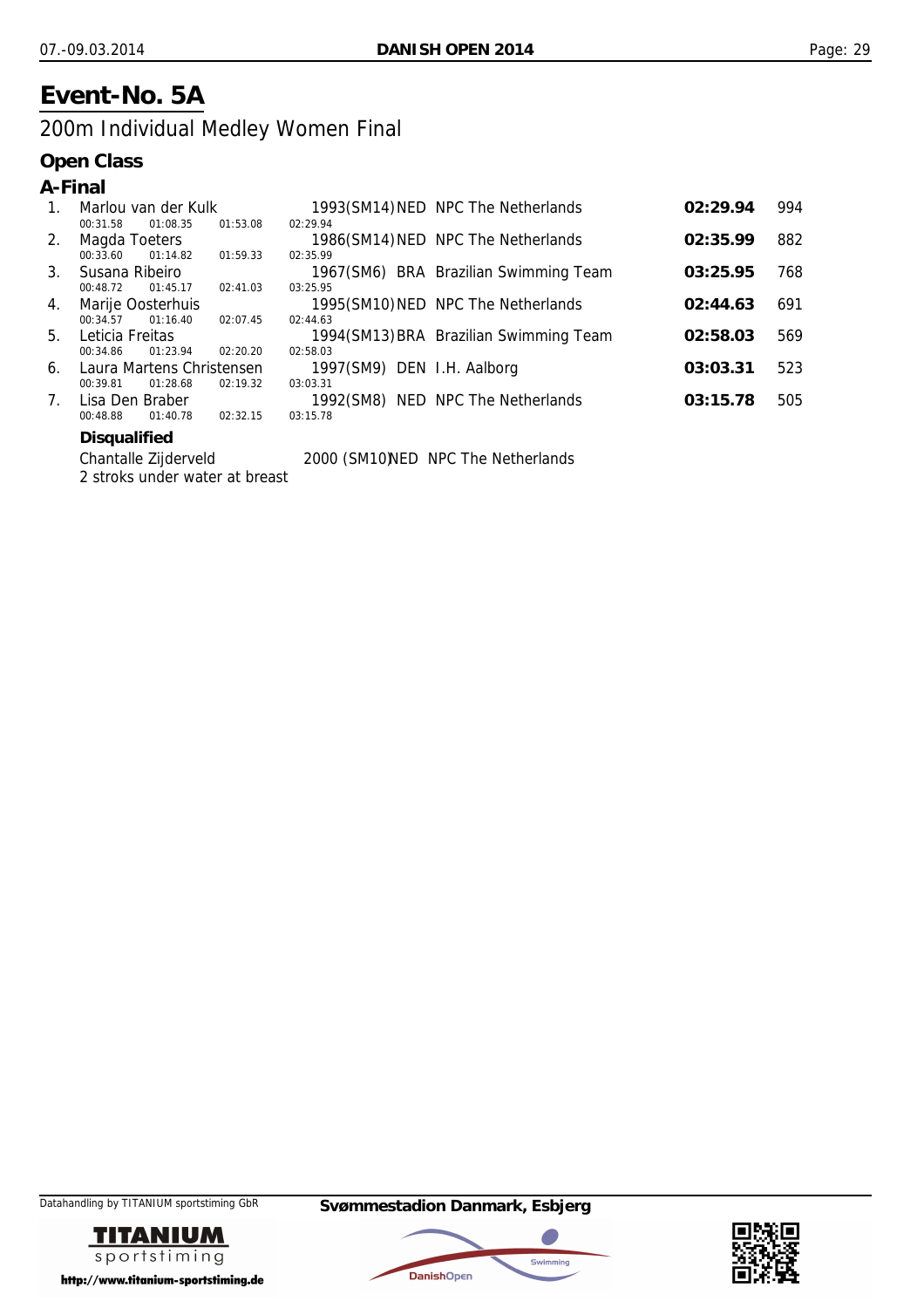## **Event-No. 6B**

## 200m Individual Medley Men Final

|                | A-Final               |                           |          |                          |                                                          |          |                                                            |
|----------------|-----------------------|---------------------------|----------|--------------------------|----------------------------------------------------------|----------|------------------------------------------------------------|
| 1.             | Marc Evers            |                           |          |                          | 1991(SM14) NED NPC The Netherlands                       | 02:15.66 | 986                                                        |
|                | 00:28.63              | 01:03.12                  | 01:43.55 | 02:15.66                 |                                                          |          |                                                            |
| 2.             | <b>Talisson Glock</b> |                           |          |                          | 1995(SM6) BRA Brazilian Swimming Team                    | 02:50.99 | 966                                                        |
|                | 00:35.59              | 01:17.19                  | 02:11.78 | 02:50.99                 |                                                          |          |                                                            |
| 3 <sub>1</sub> |                       | Jonas Bastian Sorensen    |          |                          | 1993(SM14) DEN Ringsted Handicap Idrætsforening 02:26.63 |          | 781                                                        |
|                | 00:31.83              | 01:10.11                  | 01:51.99 | 02:26.63                 |                                                          |          |                                                            |
| 4.             |                       | Roberto Rodriguez         |          |                          | 1992(SM6) BRA Brazilian Swimming Team                    | 03:07.01 | 772                                                        |
|                | 00:42.57              | 01:33.29                  | 02:24.08 | 03:07.01                 |                                                          |          |                                                            |
| 5.             | Tobias Pollap         |                           |          |                          | 1986(SM7) GER Behinderten Sportverband NW                | 02:49.83 | 771                                                        |
|                | 00:34.28              | 01:21.76                  | 02:12.00 | 02:49.83                 |                                                          |          |                                                            |
| 6.             | Yoav Valinsky         |                           |          | 1988(SM6) ISR NPC Israel |                                                          | 03:12.03 | 722                                                        |
|                | 00:42.66              | 01:32.49                  | 02:27.65 | 03:12.03                 |                                                          |          |                                                            |
| 7.             |                       | <b>Aymeric Parmentier</b> |          |                          | 1993(SM14) BEL Belgian Paralympic Committee              | 02:34.08 | 673                                                        |
|                | 00:33.47              | 01:11.28                  | 01:56.99 | 02:34.08                 |                                                          |          |                                                            |
| 8.             |                       | Adam Ismael Wenham        |          |                          | 1997(SM14) NOR Norges Svømmeforbund                      | 02:36.99 | $\left( \begin{array}{c} \star \end{array} \right)$<br>636 |
|                | 00:35.52              | 01:18.52                  | 02:01.09 | 02:36.99                 |                                                          |          |                                                            |





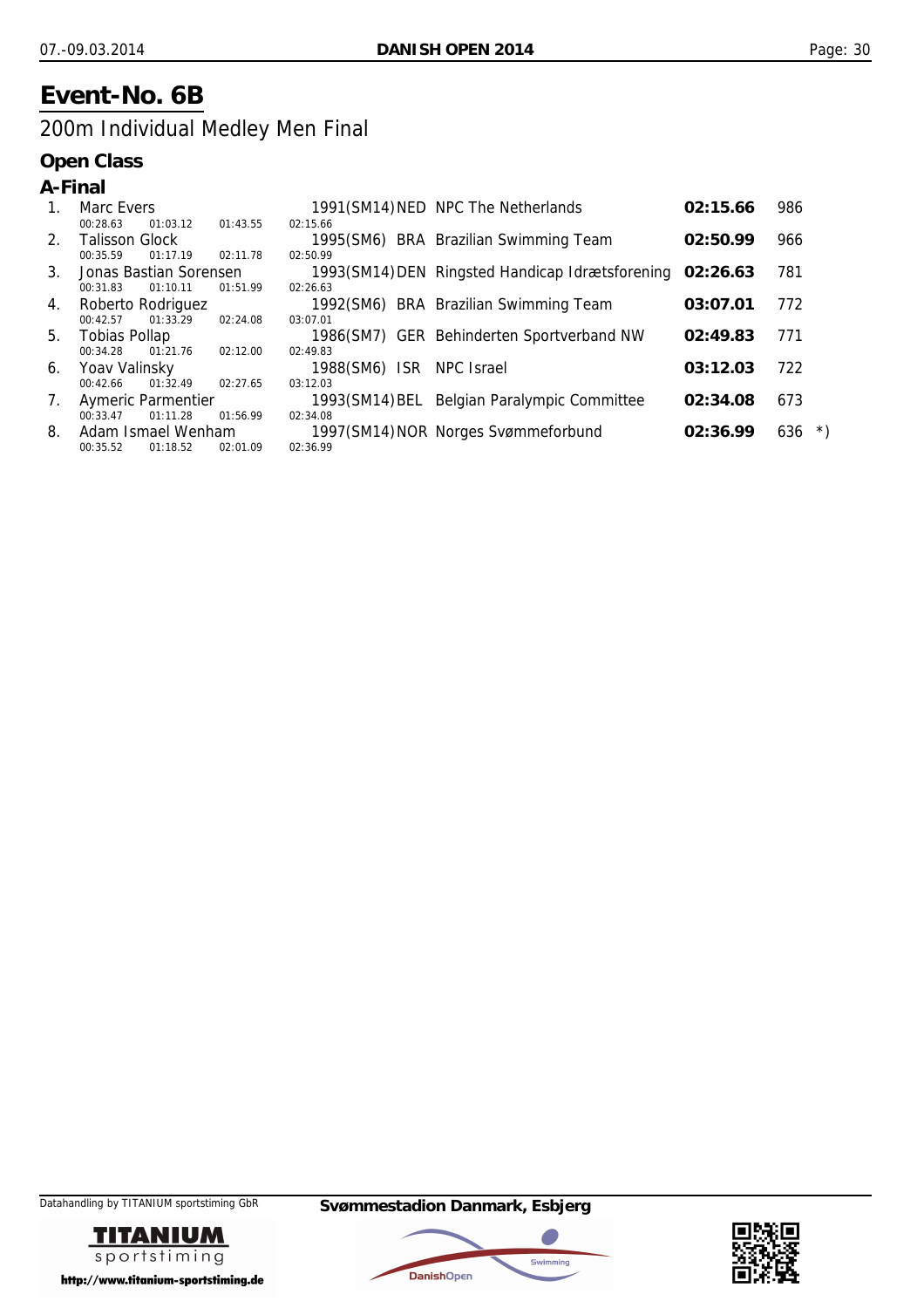## **Event-No. 7C**

### 50m Breaststroke Women Final

|  | ial<br>ın |
|--|-----------|
|--|-----------|

| 1. Sarah Louise Rung    |  | 1989(SB4) NOR Norges Svømmeforbund                      | 00:48.31 | 988 |
|-------------------------|--|---------------------------------------------------------|----------|-----|
| 2. Chantalle Zijderveld |  | 2000(SB9) NED NPC The Netherlands                       | 00:37.49 | 849 |
| 3. Vera Thamm           |  | 1990(SB2) GER Behinderten Sportverband NW               | 01:19.29 | 837 |
| 4. Magda Toeters        |  | 1986(SB14) NED NPC The Netherlands                      | 00:37.20 | 826 |
| 5. Susana Ribeiro       |  | 1967(SB6) BRA Brazilian Swimming Team                   | 00:48.21 | 760 |
| 6. Lisa Den Braber      |  | 1992(SB7) NED NPC The Netherlands                       | 00:46.95 | 707 |
| 7. Marlou van der Kulk  |  | 1993(SB14) NED NPC The Netherlands                      | 00:39.42 | 694 |
| 8. Cecilie Kristiansen  |  | 1990(SB2) DEN Ringsted Handicap Idrætsforening 01:32.10 |          | 621 |





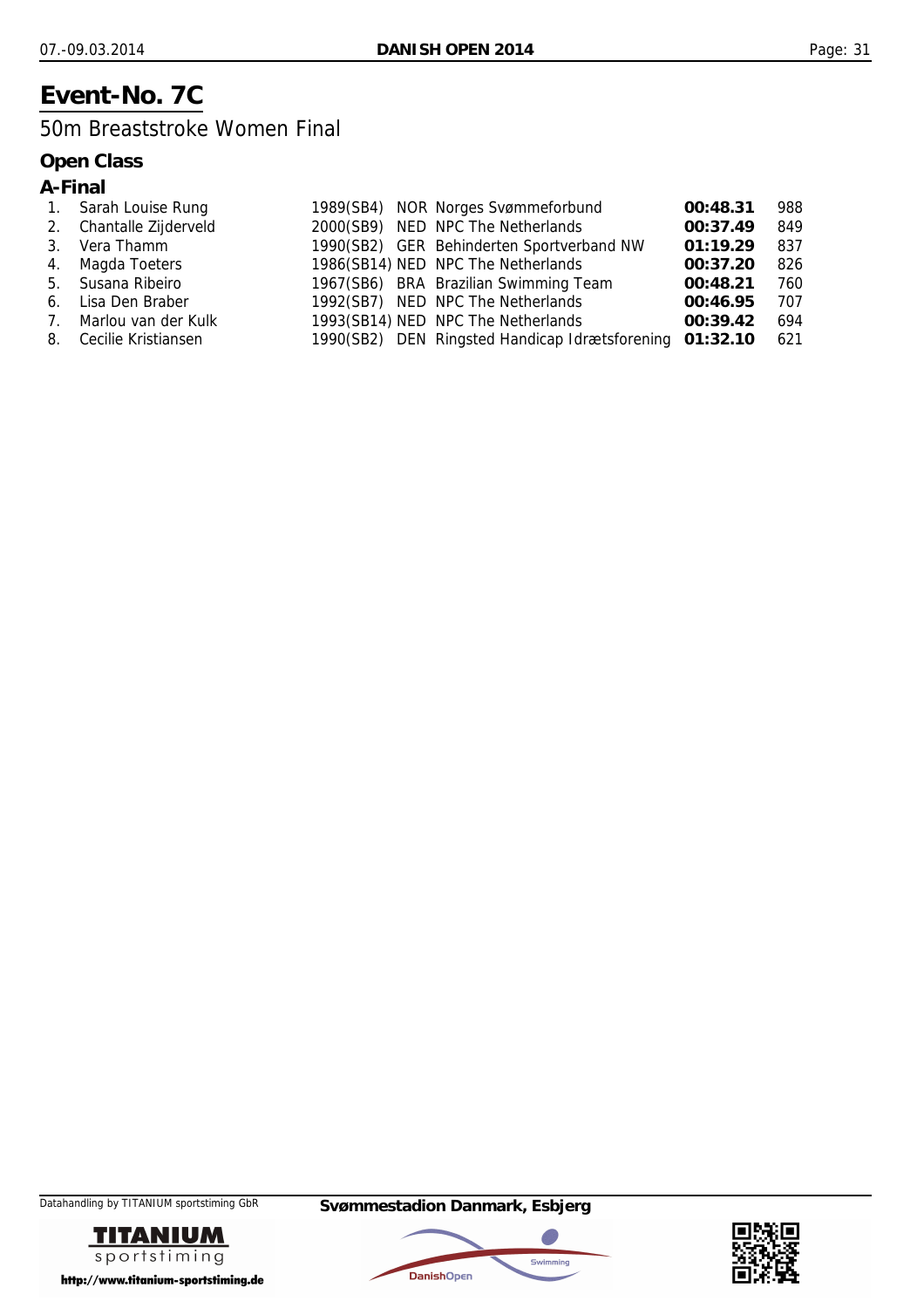## **Event-No. 8D**

### 50m Breaststroke Men Final

| ın<br>М |
|---------|
|---------|

|         | Michael Schoenmaker       |                          | 1983(SB3) NED NPC The Netherlands                        | 00:52.71 | 845 |
|---------|---------------------------|--------------------------|----------------------------------------------------------|----------|-----|
| $2_{1}$ | Marc Evers                |                          | 1991(SB14) NED NPC The Netherlands                       | 00:32.76 | 799 |
| 3.      | Roberto Rodriguez         |                          | 1992(SB5) BRA Brazilian Swimming Team                    | 00:45.73 | 795 |
|         | 4. Niels Grunenberg       | 1975(SB5) GER PSC Berlin |                                                          | 00:46.08 | 780 |
| 5.      | Viktor Kemeny             |                          | 1995(SB7) SVK The Slovak Paralympic Committee 00:40.33   |          | 745 |
|         | 6. Jonas Bastian Sorensen |                          | 1993(SB14) DEN Ringsted Handicap Idrætsforening 00:34.26 |          | 699 |
| 7.      | Ronystony Silva           |                          | 1980(SB3) BRA Brazilian Swimming Team                    | 00:58.03 | 697 |
|         | 8. Aymeric Parmentier     |                          | 1993(SB14) BEL Belgian Paralympic Committee              | 00:34.35 | 693 |





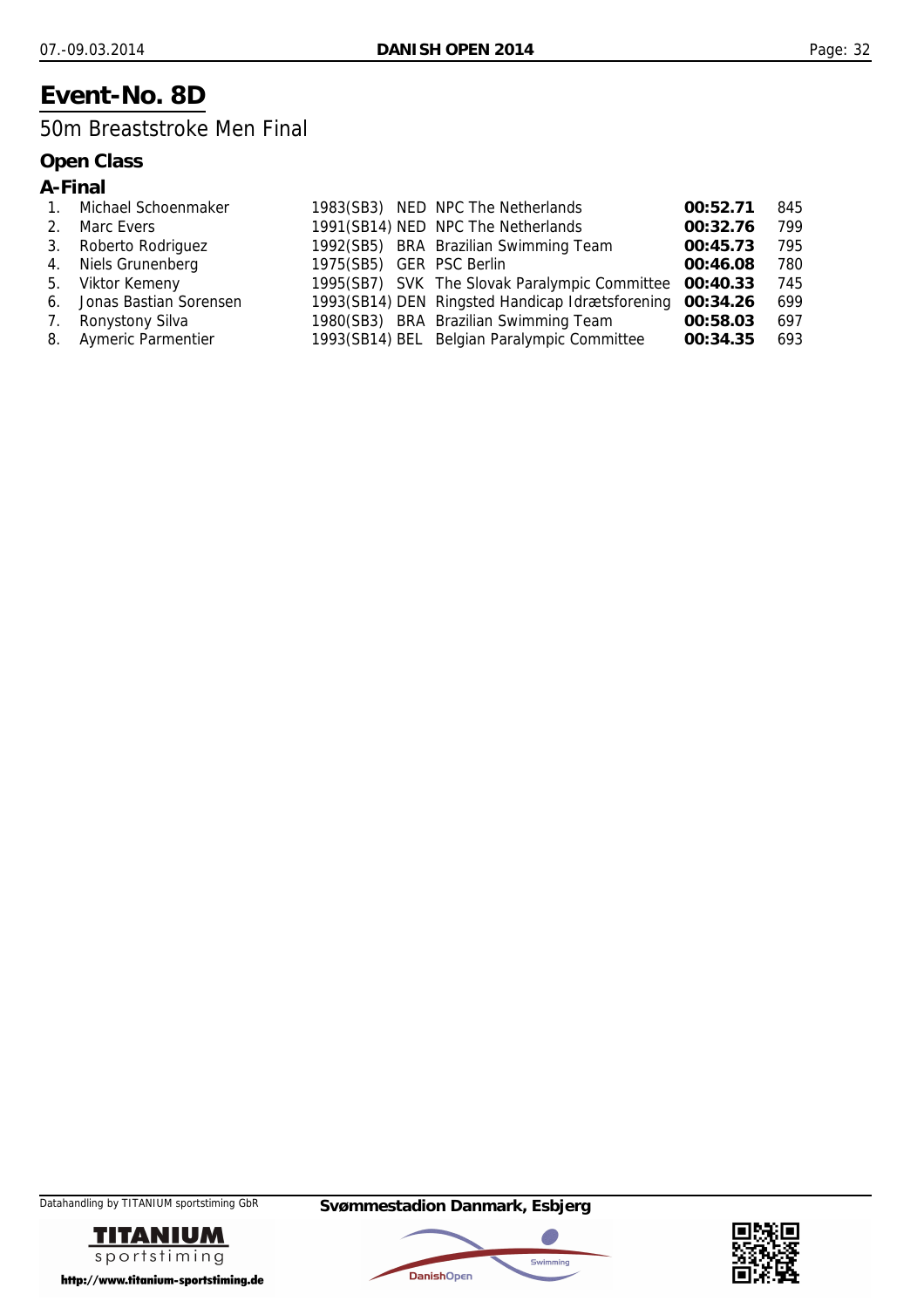## **Event-No. 9E**

## 100m Freestyle Women Final

| A-Final |                                              |           |                                 |          |     |
|---------|----------------------------------------------|-----------|---------------------------------|----------|-----|
| 1.      | Sarah Louise Rung<br>01:26.26<br>00:41.82    | 1989(S5)  | <b>NOR Norges Svømmeforbund</b> | 01:26.26 | 725 |
| 2.      | Marije Oosterhuis<br>00:31.58<br>01:05.79    | 1995(S10) | NED NPC The Netherlands         | 01:05.79 | 630 |
| 3.      | Amalie Vinther<br>00:34.90<br>01:11.79       | 1995(S8)  | <b>DEN</b> Thisted Svømmeklub   | 01:11.79 | 626 |
| 4.      | Chantal Molenkamp<br>01:06.50<br>00:31.39    | 1990(S10) | NED NPC The Netherlands         | 01:06.50 | 610 |
| 5.      | Joana Neves<br>01:33.23<br>00:44.62          | 1987(S5)  | BRA Brazilian Swimming Team     | 01:33.23 | 597 |
| 6.      | Erel Halevi<br>00:40.09<br>01:21.22          | 1991(S7)  | NPC Israel<br>ISR.              | 01:21.22 | 574 |
| 7.      | <b>Romy Pansters</b><br>00:36.41<br>01:14.25 | 1996(S8)  | NED NPC The Netherlands         | 01:14.25 | 566 |
| 8.      | Camille Cruz<br>01:08.52<br>00:33.25         | 1992(S9)  | BRA Brazilian Swimming Team     | 01:08.52 | 563 |





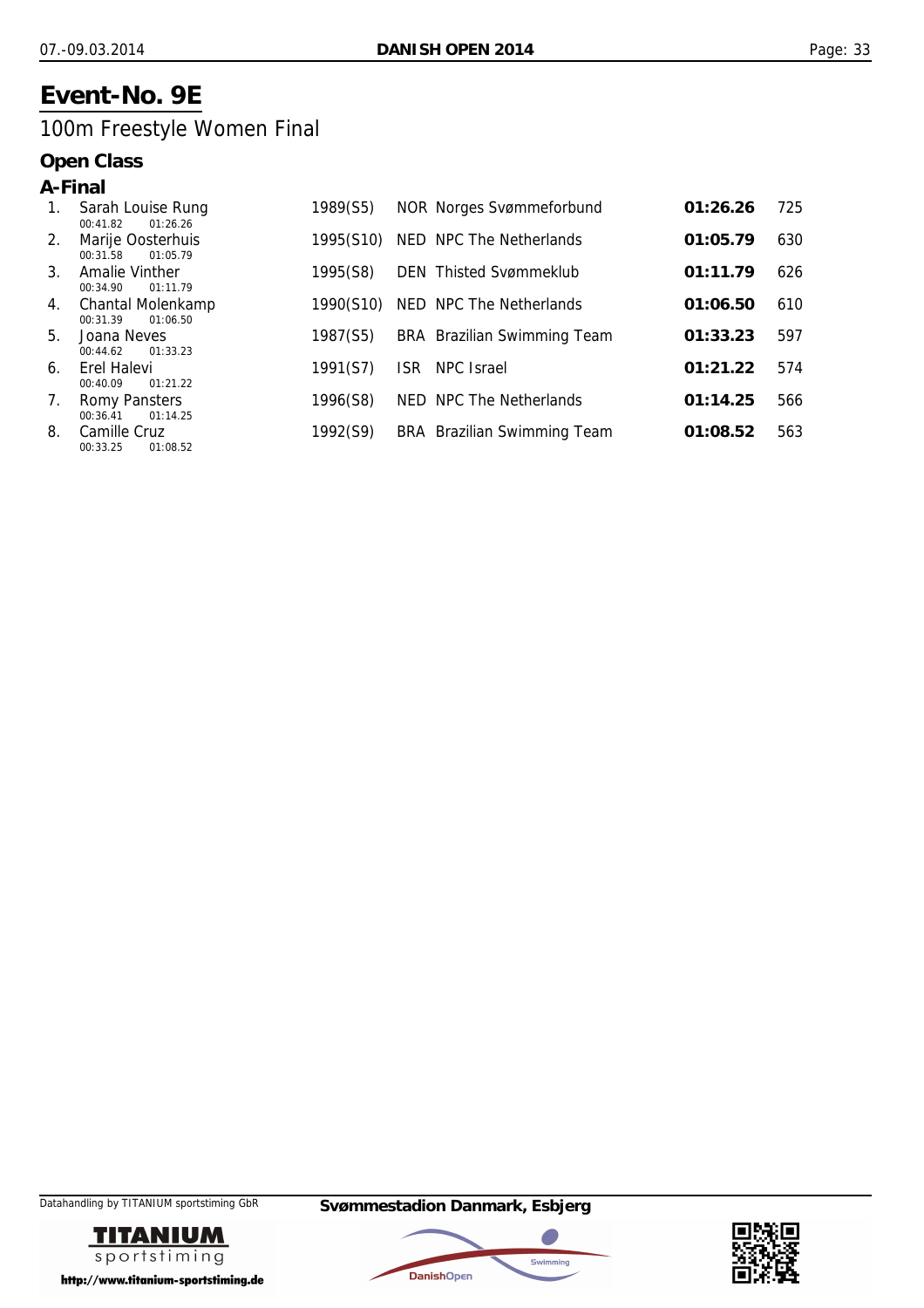## **Event-No. 10F**

## 100m Freestyle Men Final

| A-Final                         |                                                   |           |            |                                         |          |     |
|---------------------------------|---------------------------------------------------|-----------|------------|-----------------------------------------|----------|-----|
|                                 | Izhak Mamistvalov<br>01:06.28<br>02:21.54         | 1979(S1)  | <b>ISR</b> | NPC Israel                              | 02:21.54 | 920 |
| 2.                              | <b>Phelipe Rodrigues</b><br>00:53.90<br>00:26.09  | 1990(S10) |            | BRA Brazilian Swimming Team             | 00:53.90 | 837 |
| 3.                              | Carlos Farrenberg<br>00:56.44<br>00:26.95         | 1980(S13) |            | BRA Brazilian Swimming Team             | 00:56.44 | 729 |
| 4.                              | Leo Lähteenmäki<br>00:28.67<br>01:00.02           | 1991(S9)  |            | <b>FIN</b> Finnish Swimming Association | 01:00.02 | 704 |
| 5.                              | <b>Ronystony Silva</b><br>01:38.20<br>00:44.52    | 1980(S4)  |            | BRA Brazilian Swimming Team             | 01:38.20 | 676 |
| 6.                              | Vanilton Nascimento Filho<br>00:29.77<br>01:00.99 | 1993(S9)  |            | BRA Brazilian Swimming Team             | 01:00.99 | 671 |
| $7_{\scriptscriptstyle{\circ}}$ | <b>Ruiter Silva</b><br>00:29.82<br>01:01.00       | 1992(S9)  |            | BRA Brazilian Swimming Team             | 01:01.00 | 670 |
| 7.                              | Lasse Winther Andersen<br>00:58.04<br>00:27.65    | 1994(S10) |            | DEN Holbæk Svømme Klub                  | 00:58.04 | 670 |





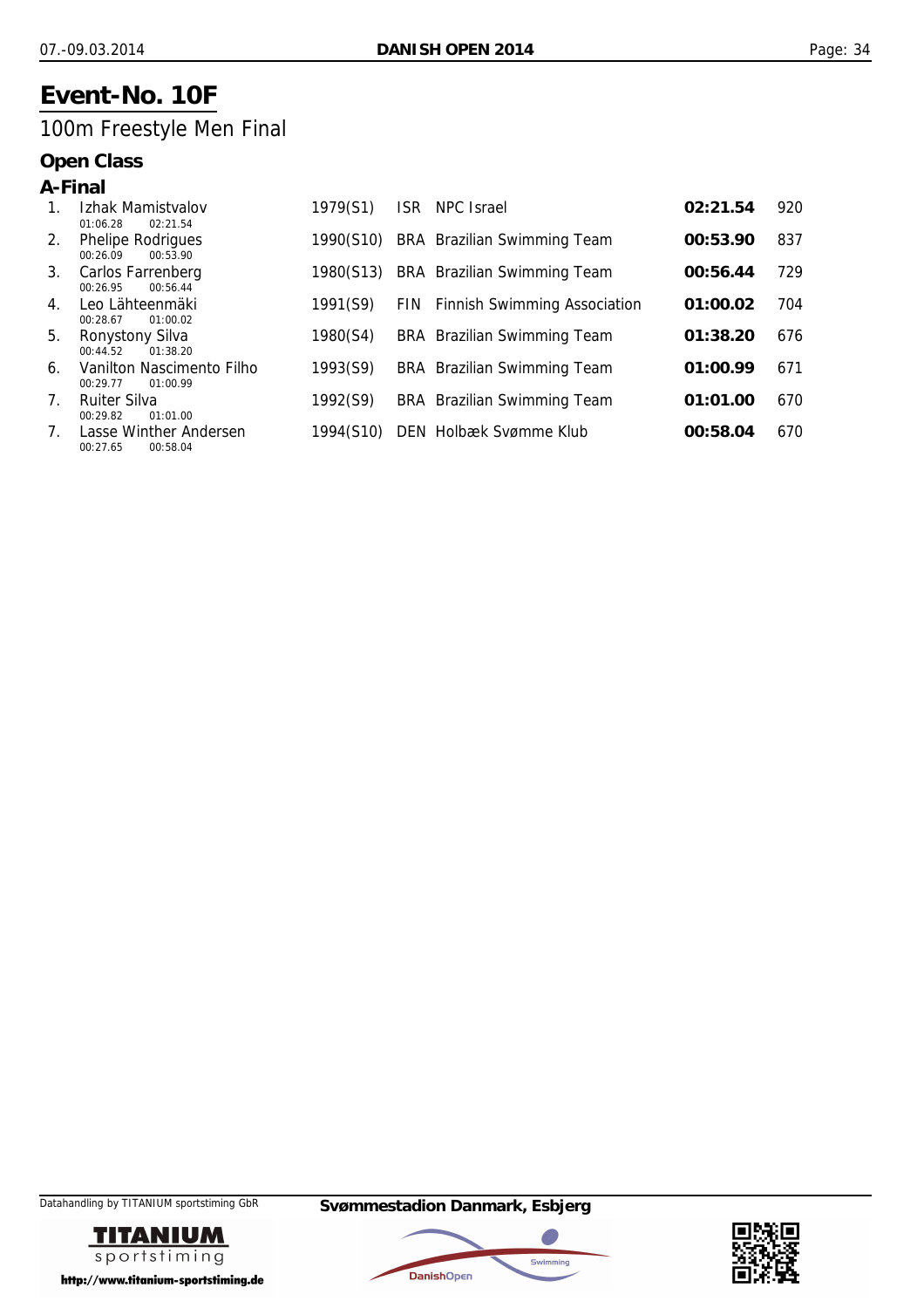## **Event-No. 11G**

## 50m Butterfly Women Final

### **Open Class**

### **A-Final**

| $\mathbf{1}$ . | Magda Toeters                |           |         | 1986(S14) NED NPC The Netherlands        | 00:33.29 | 802 |
|----------------|------------------------------|-----------|---------|------------------------------------------|----------|-----|
| 2.             | Leticia Freitas              |           |         | 1994(S13) BRA Brazilian Swimming Team    | 00:33.71 | 583 |
| $\mathbf{3}$ . | Vera Thamm                   |           |         | 1990(S3) GER Behinderten Sportverband NW | 01:20.30 | 536 |
| $4_{\odot}$    | Krista Mørkøre               | 1998(S10) | FAR ISB |                                          | 00:36.64 | 484 |
|                | 5. Marte Heggertveit         | 1999(S9)  |         | NOR Norges Svømmeforbund                 | 00:38.11 | 478 |
| 6.             | Joana Neves                  | 1987(S5)  |         | BRA Brazilian Swimming Team              | 00:56.12 | 440 |
|                | 7. Laura Martens Christensen | 1997(S9)  |         | DEN I.H. Aalborg                         | 00:39.46 | 431 |
|                | 8. Sara Josefine Hanssen     | 1995(S6)  |         | <b>NOR Norges Svømmeforbund</b>          | 00:54.05 | 362 |





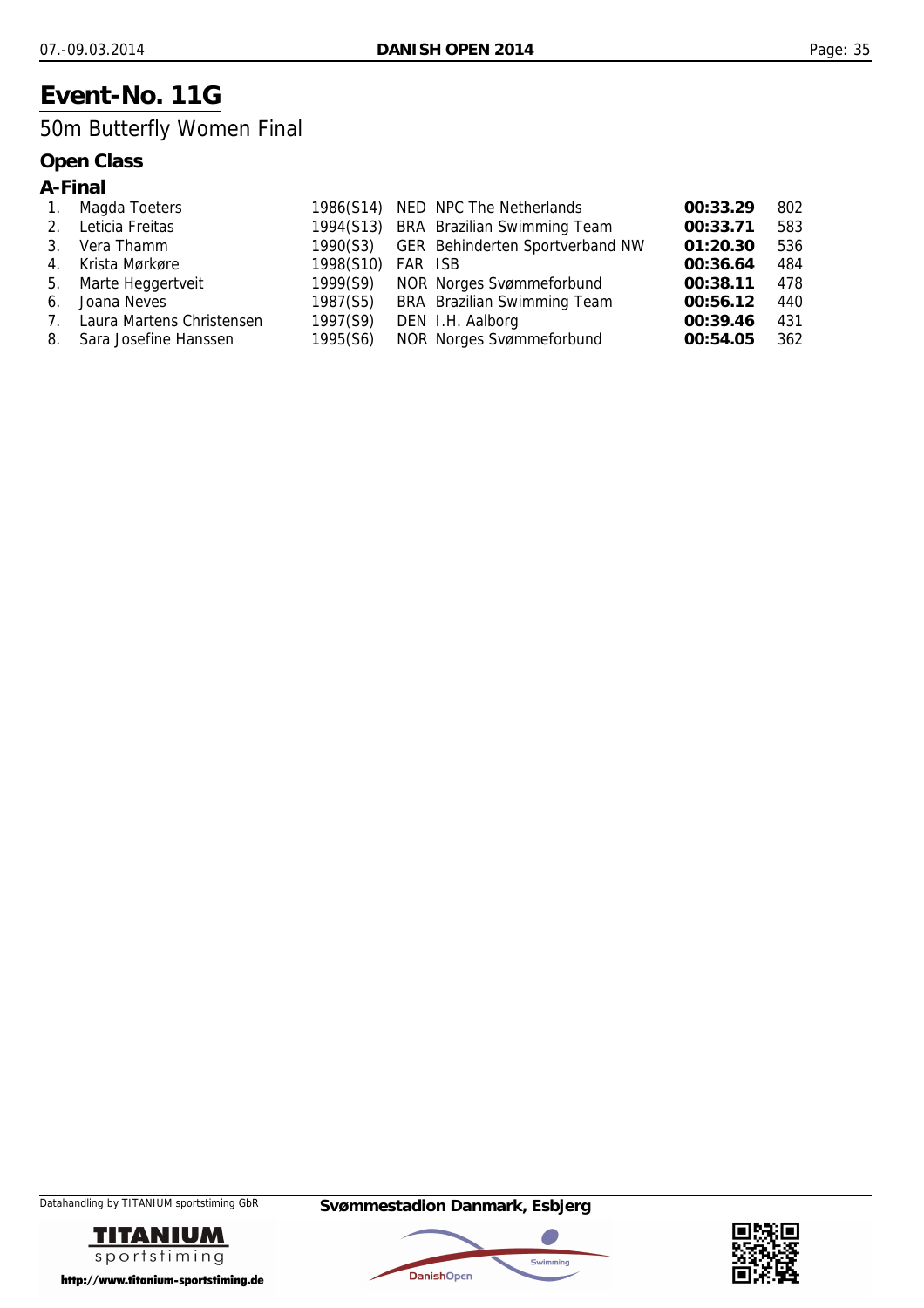## **Event-No. 12H**

## 50m Butterfly Men Final

|  | ın<br>ı<br>М |  |
|--|--------------|--|
|--|--------------|--|

|         | Lasse Winther Andersen       |           | 1994(S10) DEN Holbæk Svømme Klub          | 00:27.52 | 762     |
|---------|------------------------------|-----------|-------------------------------------------|----------|---------|
| $2_{1}$ | Marc Evers                   | 1991(S14) | NED NPC The Netherlands                   | 00:27.61 | 716     |
|         | 3. Vanilton Nascimento Filho |           | 1993(S9) BRA Brazilian Swimming Team      | 00:29.99 | 698     |
|         | 4. Tobias Pollap             |           | 1986(S7) GER Behinderten Sportverband NW  | 00:34.19 | 689     |
| 5.      | <b>Talisson Glock</b>        | 1995(S6)  | BRA Brazilian Swimming Team               | 00:34.05 | 663     |
|         | 6. Keith Bo Mortensen        |           | 1988(S10) DEN I.H. Aalborg                | 00:29.86 | $596 *$ |
|         | 7. Carlos Farrenberg         |           | 1980(S13) BRA Brazilian Swimming Team     | 00:29.51 | 568     |
|         | 8. Mikael Natunen            |           | 1992(S7) FIN Finnish Swimming Association | 00:37.87 | 533     |





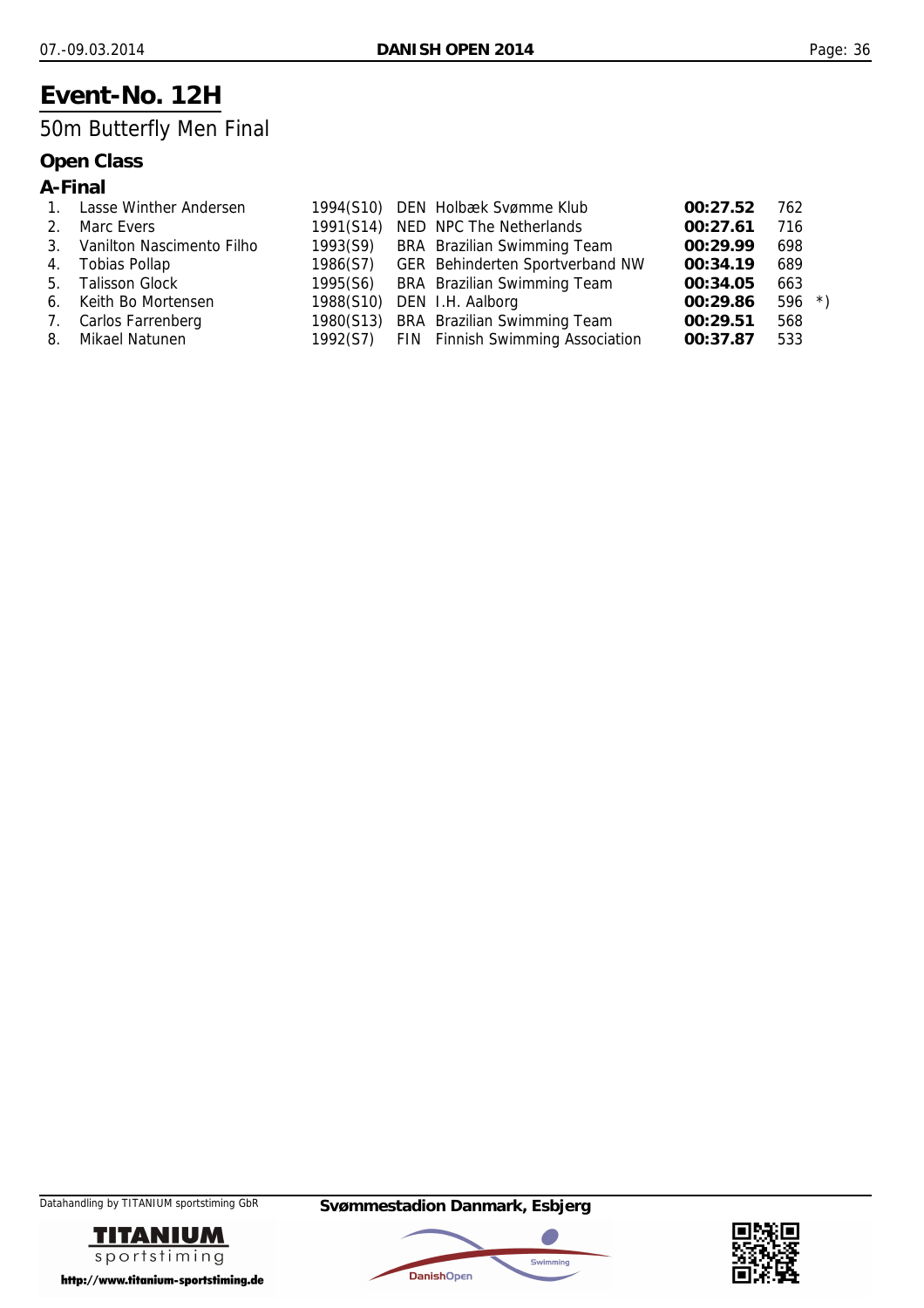## **Event-No. 13I**

### 100m Backstroke Women Final

| A-Final |                                                      |           |                                 |          |     |
|---------|------------------------------------------------------|-----------|---------------------------------|----------|-----|
| $1_{-}$ | Marlou van der Kulk<br>00:33.22<br>01:09.45          | 1993(S14) | NED NPC The Netherlands         | 01:09.45 | 920 |
| $2^{1}$ | Edenia Garcia<br>00:54.60<br>01:53.71                | 1987(S4)  | BRA Brazilian Swimming Team     | 01:53.71 | 834 |
| 3.      | Mina Marie Hwyerdahl Klausen<br>01:34.84<br>00:46.05 | 1997(S7)  | NOR Norges Svømmeforbund        | 01:34.84 | 685 |
| 4.      | Marije Oosterhuis<br>00:36.32<br>01:14.89            | 1995(S10) | NED NPC The Netherlands         | 01:14.89 | 679 |
| 5.      | Sterre Veerman<br>00:37.85<br>01:17.63               | 2000(S12) | NED NPC The Netherlands         | 01:17.63 | 669 |
| 6.      | Sarah Louise Rung<br>01:41.02<br>00:49.90            | 1989(S5)  | <b>NOR Norges Svømmeforbund</b> | 01:41.02 | 612 |
| 7.      | Lisa Kruger<br>00:37.21<br>01:18.31                  | 2000(S10) | NED NPC The Netherlands         | 01:18.31 | 594 |
| 8.      | Sara Josefine Hanssen<br>01:44.33<br>00:50.49        | 1995(S6)  | <b>NOR Norges Svømmeforbund</b> | 01:44.33 | 562 |





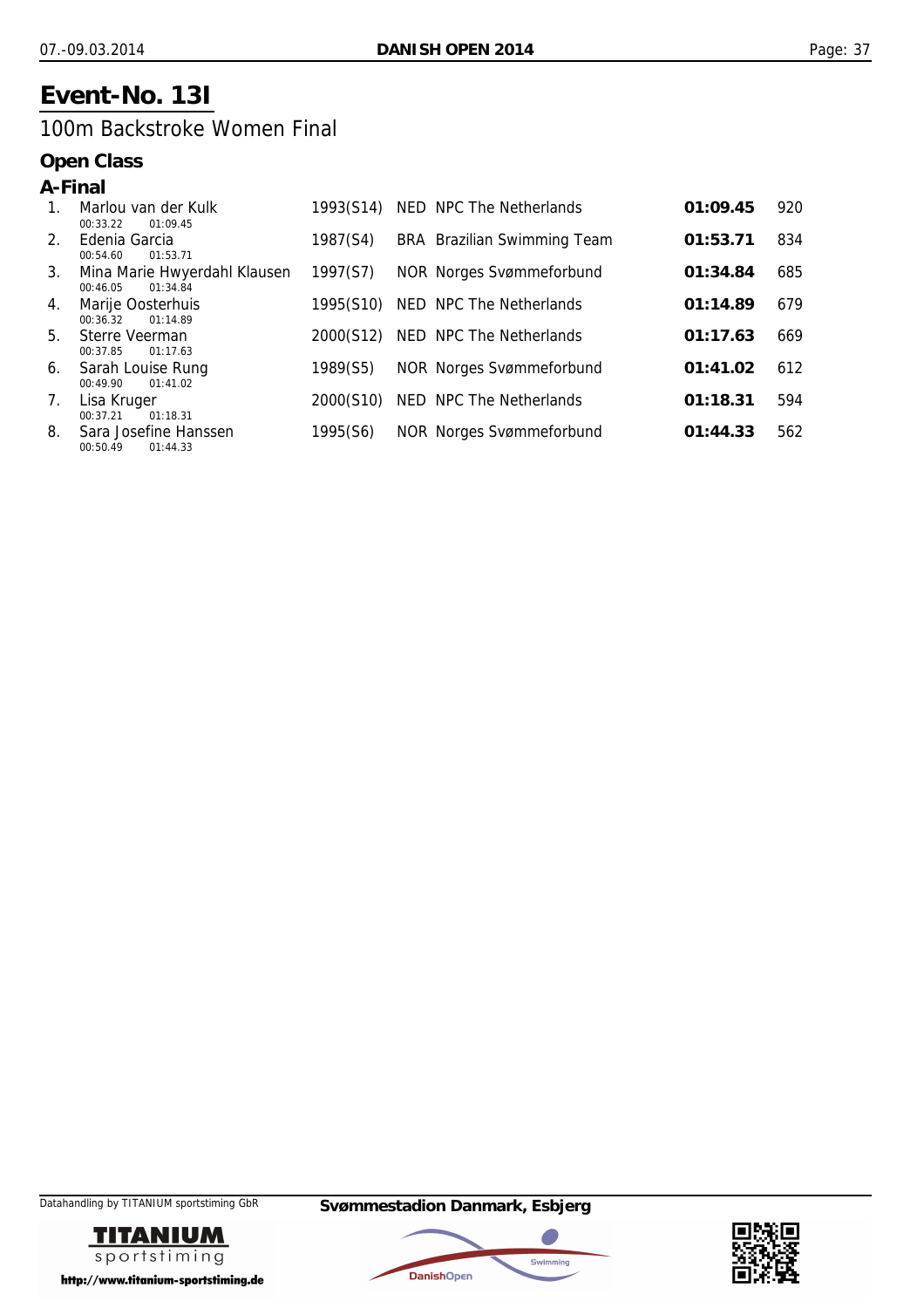## **Event-No. 14J**

### 100m Backstroke Men Final

| A-Final        |                                                   |           |                                               |          |     |
|----------------|---------------------------------------------------|-----------|-----------------------------------------------|----------|-----|
|                | Jacek Czech<br>01:08.11<br>02:24.24               | 1976(S2)  | POL Start Tarnobrzeg                          | 02:24.24 | 831 |
| $2_{-}$        | Italo Pereira<br>01:15.77<br>00:37.12             | 1995(S7)  | BRA Brazilian Swimming Team                   | 01:15.77 | 814 |
| 3 <sub>1</sub> | Niels Korfitz Mortensen<br>01:11.99<br>00:34.68   | 1995(S8)  | <b>DEN</b> Swimteam Neptun                    | 01:11.99 | 723 |
| 4.             | Antti Latikka<br>01:05.09<br>00:32.06             | 1990(S13) | FIN Finnish Swimming Association              | 01:05.09 | 669 |
| 5.             | <b>Aymeric Parmentier</b><br>00:33.56<br>01:10.77 | 1993(S14) | <b>BEL</b> Belgian Paralympic Committee       | 01:10.77 | 665 |
| 6.             | Jonas Bastian Sorensen<br>00:35.60<br>01:11.69    | 1993(S14) | DEN Ringsted Handicap Idrætsforening 01:11.69 |          | 639 |
| 7.             | <b>Bastian Fontayne</b><br>01:11.88<br>00:35.07   | 1997(S9)  | <b>GER Behinderten Sportverband NW</b>        | 01:11.88 | 632 |
| 8.             | <b>Gabriel Tomelin</b><br>01:11.39<br>00:33.51    | 1995(S10) | BRA Brazilian Swimming Team                   | 01:11.39 | 592 |





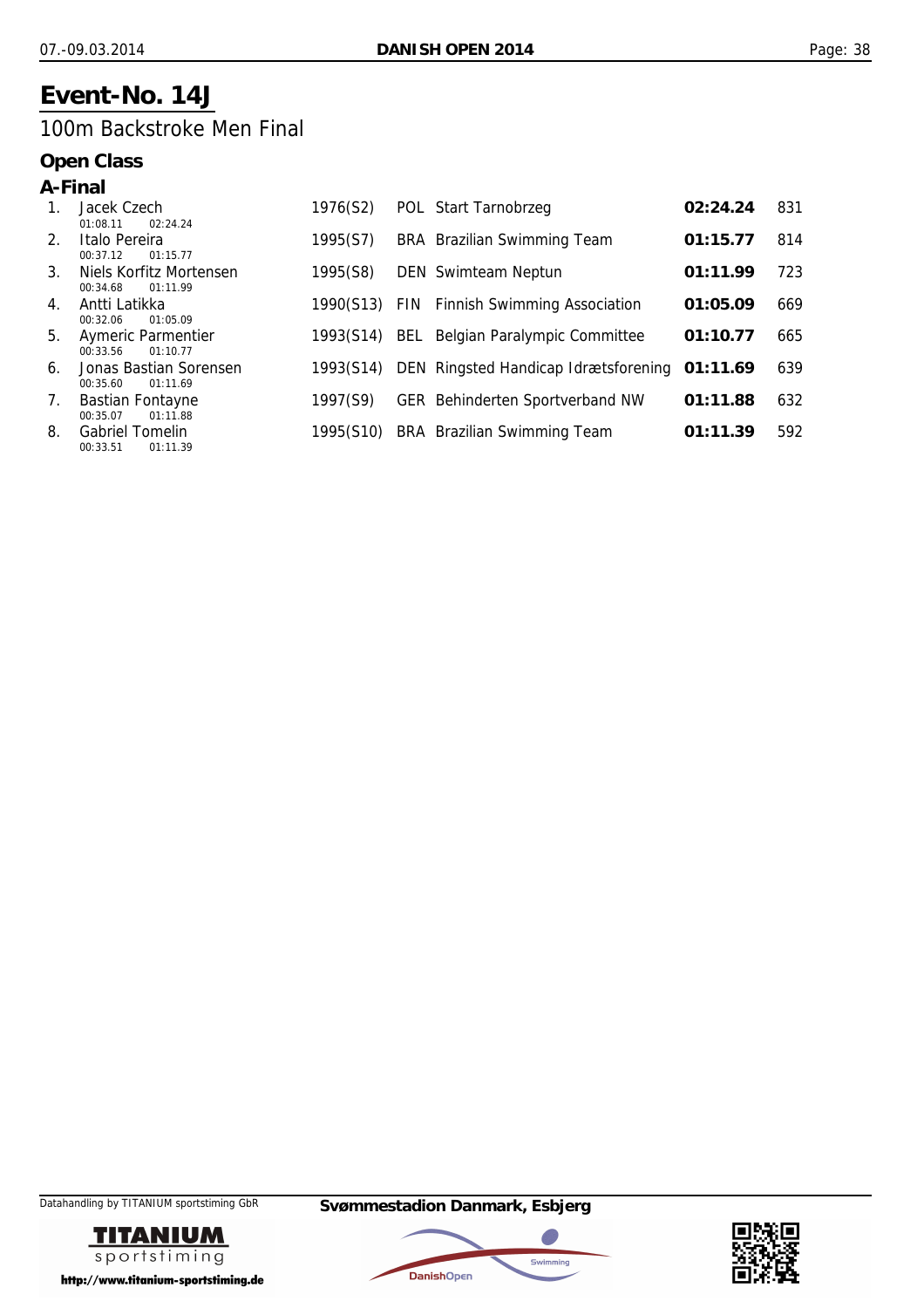## **Event-No. 15K**

## 400m Freestyle Women Final

|    | A-Final         |                    |                   |                                |                                                           |                     |                   |                                    |          |          |
|----|-----------------|--------------------|-------------------|--------------------------------|-----------------------------------------------------------|---------------------|-------------------|------------------------------------|----------|----------|
| 1. |                 | Amalie Vinther     |                   |                                | 1995(S8) DEN Thisted Svømmeklub                           |                     |                   |                                    | 05:20.09 | 685      |
|    | 00:36.23        | 01:15.91           |                   | 01:56.70   02:37.67   03:18.70 |                                                           | 03:59.70            | 04:40.99          | 05:20.09                           |          |          |
|    |                 | 2. Susana Ribeiro  |                   |                                | 1967(S6) BRA Brazilian Swimming Team                      |                     |                   |                                    | 06:11.63 | 683      |
|    | 00:42.78        | 01:28.47           | 02:15.82 03:03.21 |                                | 03:50.70                                                  | 04:38.14            | 05:25.38          | 06:11.63                           |          |          |
|    |                 |                    |                   |                                | 3. Romy Pansters <b>1996</b> (S8) NED NPC The Netherlands |                     |                   |                                    | 05:20.93 | 680      |
|    | 00:36.65        | 01:16.34           | 01:56.64 02:37.84 |                                | 03:18.92                                                  | 04:00.14            | 04:41.57          | 05:20.93                           |          |          |
|    |                 | 4. Manon Vermarien |                   |                                | 1997(S10) NED NPC The Netherlands                         |                     |                   |                                    | 04:59.00 | 653      |
|    | 00:34.35        | 01:10.81           |                   | 01:47.41 02:25.36              | 03:03.55                                                  | 03:42.47            | 04:21.06          | 04:59.00                           |          |          |
|    | 5. Erel Halevi  |                    |                   |                                | 1991(S7) ISR NPC Israel                                   |                     |                   |                                    | 06:01.57 | 621      |
|    | 00:40.25        | 01:24.14           | 02:10.15          | 02:56.19                       |                                                           | 04:29.28            | 05:17.17 06:01.57 |                                    |          |          |
|    |                 | 6. Lisa Kruger     |                   |                                | 2000(S10) NED NPC The Netherlands                         |                     |                   |                                    | 05:12.79 | 570      |
|    | 00:34.39        | 01:12.83           | 01:52.21          | 02:32.53                       | 03:12.73                                                  | 03:53.68            | 04:33.43          | 05:12.79                           |          |          |
| 7. | Leticia Freitas |                    |                   |                                | 1994(S13) BRA Brazilian Swimming Team                     |                     |                   |                                    | 05:35.38 | 513      |
|    | 00:38.30        | 01:20.17           |                   | 02:03.37 02:47.04              | 03:29.83                                                  | 04:12.42            | 04:54.70          | 05:35.38                           |          |          |
| 8. | Ingvild Bye     |                    |                   |                                |                                                           |                     |                   | 2000(S13) NOR Norges Svømmeforbund | 05:42.13 | $483$ *) |
|    | 00:37.80        | 01:21.01           | 02:04.81          | 02:49.49                       | 03:33.95                                                  | 04:18.40   05:01.42 |                   | 05:42.13                           |          |          |





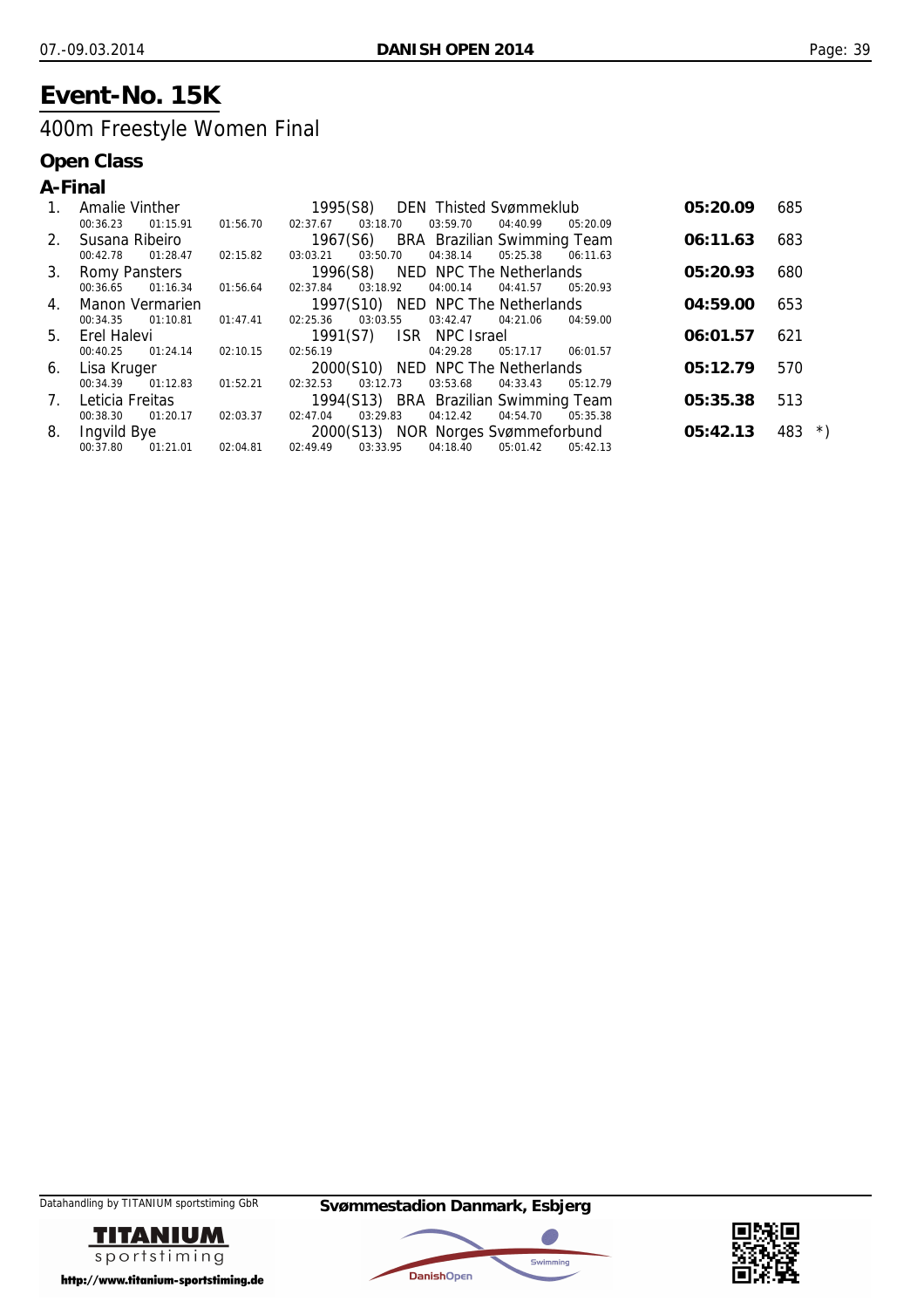## **Event-No. 16L**

## 400m Freestyle Men Final

|             | A-Final                   |                   |                                       |          |                                          |          |          |     |
|-------------|---------------------------|-------------------|---------------------------------------|----------|------------------------------------------|----------|----------|-----|
| 1.          | Michael Schoenmaker       |                   | 1983(S4)                              |          | NED NPC The Netherlands                  |          | 06:35.89 | 917 |
|             | 01:29.72<br>00:42.40      | 02:18.92          | 04:00.24<br>03:09.93                  | 04:52.40 | 05:44.00                                 | 06:35.89 |          |     |
| $2^{+}$     | Caio Oliveira             |                   | 1993(S8) BRA Brazilian Swimming Team  |          |                                          |          | 04:38.29 | 867 |
|             | 01:07.15<br>00:32.50      | 01:42.07          | 02:52.92<br>02:17.36                  | 03:28.55 | 04:03.78                                 | 04:38.29 |          |     |
|             | 3. Craig Moate            |                   | 1985(S14) GBR Team GB                 |          |                                          |          | 04:36.51 | 784 |
|             | 00:31.37                  | 01:05.67 01:40.66 | 02:16.12<br>02:51.22                  | 03:26.84 | 04:02.33                                 | 04:36.51 |          |     |
|             | 4. Tobias Pollap          |                   |                                       |          | 1986(S7) GER Behinderten Sportverband NW |          | 05:12.06 | 781 |
|             | 01:11.16<br>00:33.21      | 01:50.64          | 03:11.31<br>02:30.89                  | 03:52.40 | 04:33.46                                 | 05:12.06 |          |     |
|             | 5. Lasse Winther Andersen |                   | 1994(S10) DEN Holbæk Svømme Klub      |          |                                          |          | 04:27.06 | 713 |
|             | 00:29.86<br>01:03.14      | 01:36.55          | 02:44.41<br>02:10.39                  | 03:19.08 | 03:53.53                                 | 04:27.06 |          |     |
|             | 6. Andreas Bjørnstad      |                   | 1997(S7) NOR Norges Svømmeforbund     |          |                                          |          | 05:24.28 | 710 |
|             | 01:17.71<br>00:37.00      | 01:59.12          | 03:21.63<br>02:40.18                  | 04:03.16 | 04:44.44                                 | 05:24.28 |          |     |
| $7_{\cdot}$ | Matheus Sousa             |                   | 1992(S11) BRA Brazilian Swimming Team |          |                                          |          | 04:54.47 | 694 |
|             | 00:32.99<br>01:09.57      | 01:46.59          | 03:01.03<br>02:23.67                  | 03:38.86 | 04:17.14                                 | 04:54.47 |          |     |
| 8.          | <b>Gabriel Tomelin</b>    |                   | 1995(S10) BRA Brazilian Swimming Team |          |                                          |          | 04:32.75 | 669 |
|             | 01:04.60<br>00:30.71      | 01:38.96          | 02:14.08<br>02:49.21                  | 03:24.60 | 03:58.93                                 | 04:32.75 |          |     |





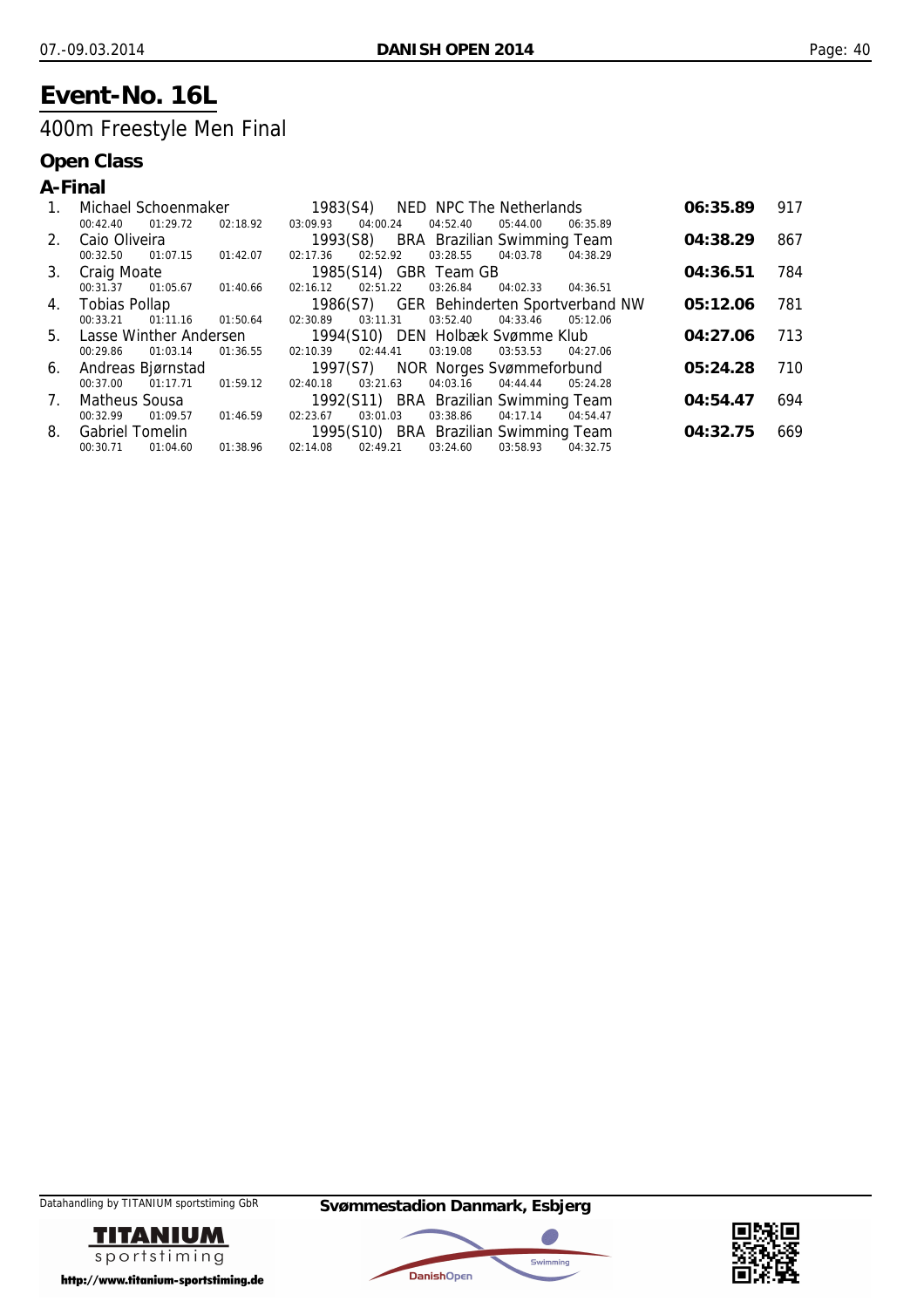### 50m Backstroke Women

|                                  | <b>Class S3</b>                                                                                             |                                                                      |                                                                                                                                                                                                   |                                                                      |                                        |
|----------------------------------|-------------------------------------------------------------------------------------------------------------|----------------------------------------------------------------------|---------------------------------------------------------------------------------------------------------------------------------------------------------------------------------------------------|----------------------------------------------------------------------|----------------------------------------|
|                                  | 1. Vera Thamm                                                                                               | 1990(S3)                                                             | GER Behinderten Sportverband NW                                                                                                                                                                   | 01:21.53                                                             | 481                                    |
|                                  | <b>Class S4</b>                                                                                             |                                                                      |                                                                                                                                                                                                   |                                                                      |                                        |
| 1.<br>2 <sub>1</sub>             | Edenia Garcia<br>Cecilie Kristiansen                                                                        | 1987(S4)<br>1990(S4)                                                 | BRA Brazilian Swimming Team<br>DEN Ringsted Handicap Idrætsforening                                                                                                                               | 00:53.82<br>01:18.64                                                 | 805<br>377                             |
|                                  | <b>Class S5</b>                                                                                             |                                                                      |                                                                                                                                                                                                   |                                                                      |                                        |
| 1.<br>2.                         | Rildene Firmino<br><b>Ingrid Thunem</b>                                                                     | 1974(S5)<br>1989(S5)                                                 | <b>BRA</b> Brazilian Swimming Team<br><b>NOR Norges Svømmeforbund</b>                                                                                                                             | 01:11.49<br>01:25.85                                                 | 214<br>135                             |
|                                  | <b>Class S6</b>                                                                                             |                                                                      |                                                                                                                                                                                                   |                                                                      |                                        |
| 1.<br>2.                         | Sara Josefine Hanssen<br>Peggy Sonntag                                                                      | 1995(S6)<br>1999(S6)                                                 | <b>NOR Norges Svømmeforbund</b><br><b>GER BV Leipzig</b>                                                                                                                                          | 00:47.57<br>00:56.05                                                 | 590<br>391                             |
|                                  | <b>Class S7</b>                                                                                             |                                                                      |                                                                                                                                                                                                   |                                                                      |                                        |
| 1.                               | Mina Marie Hwyerdahl Klausen                                                                                | 1997(S7)                                                             | <b>NOR Norges Svømmeforbund</b>                                                                                                                                                                   | 00:44.61                                                             | 666                                    |
|                                  | <b>Class S8</b>                                                                                             |                                                                      |                                                                                                                                                                                                   |                                                                      |                                        |
| 1.<br>2.                         | Louise Winslev<br>Louise Bast Berg Aaby                                                                     | 1998(S8)<br>1998(S8)                                                 | <b>DEN Kolding Svømmeklub</b><br>DEN Swimteam Neptun                                                                                                                                              | 00:53.44<br>00:55.39                                                 | 270<br>242                             |
|                                  | <b>Class S9</b>                                                                                             |                                                                      |                                                                                                                                                                                                   |                                                                      |                                        |
| 1.<br>2.<br>3.<br>4.<br>5.<br>6. | Camille Cruz<br>Inge Belfor<br>Ingrid Djupskås<br>Marte Heggertveit<br>Heidi-Ann Skjensvold<br>Emma Oldager | 1992(S9)<br>2001(S9)<br>1989(S9)<br>1999(S9)<br>1997(S9)<br>2002(S9) | BRA Brazilian Swimming Team<br>NED NPC The Netherlands<br><b>NOR Norges Svømmeforbund</b><br><b>NOR Norges Svømmeforbund</b><br><b>NOR Norges Svømmeforbund</b><br>DEN Danish SO for the Disabled | 00:38.89<br>00:40.62<br>00:44.30<br>00:45.11<br>00:49.47<br>00:59.01 | 564<br>495<br>381<br>361<br>274<br>161 |
|                                  | Class S10                                                                                                   |                                                                      |                                                                                                                                                                                                   |                                                                      |                                        |
| 1.                               | Rikke Jensen                                                                                                |                                                                      | 1992(S10) DEN Svømmeklubben Sælungerne                                                                                                                                                            | 00:56.51                                                             | 159                                    |
|                                  | Class S12                                                                                                   |                                                                      |                                                                                                                                                                                                   |                                                                      |                                        |
| 1.                               | <b>Sterre Veerman</b>                                                                                       | 2000(S12)                                                            | NED NPC The Netherlands                                                                                                                                                                           | 00:36.10                                                             | 671                                    |
|                                  | Class S13                                                                                                   |                                                                      |                                                                                                                                                                                                   |                                                                      |                                        |
| 1.<br>2.<br>3.                   | Ingvild Bye<br>Ragna Forså<br>Frederika Veselenyiova                                                        | 2000(S13)<br>1998(S13)                                               | <b>NOR Norges Svømmeforbund</b><br><b>NOR Norges Svømmeforbund</b><br>1999(S13) SVK The Slovak Paralympic Committee 00:49.21                                                                      | 00:38.99<br>00:42.51                                                 | 529<br>408<br>263                      |
|                                  | Did not start<br>Sanne Hofman                                                                               |                                                                      | 2001 (S13) NED NPC The Netherlands                                                                                                                                                                |                                                                      |                                        |
|                                  | Class S14 / Class A                                                                                         |                                                                      |                                                                                                                                                                                                   |                                                                      |                                        |
| 1.                               | Marlou van der Kulk                                                                                         | 1993(S14)                                                            | NED NPC The Netherlands                                                                                                                                                                           | 00:32.62                                                             | 896                                    |
| 2.                               | Rona Hjelmstad                                                                                              | 1993(S14)                                                            | <b>NOR Norges Svømmeforbund</b>                                                                                                                                                                   | 00:42.51                                                             | 404                                    |
| 3.                               | Louise Pedersen                                                                                             | 1979(S14)                                                            | DEN Brøndby Handicap-Idrætsforening                                                                                                                                                               | 00:44.81                                                             | 345                                    |
| 4.<br>5.                         | Marie Husfeldt<br>Arja Johansen                                                                             | 1995(A)<br>1998(S14)                                                 | DEN Sigma Swim Allerød<br><b>NOR Norges Svømmeforbund</b>                                                                                                                                         | 00:55.52<br>00:56.59                                                 | 171                                    |



Datahandling by TITANIUM sportstiming GbR **Svømmestadion Danmark, Esbjerg**



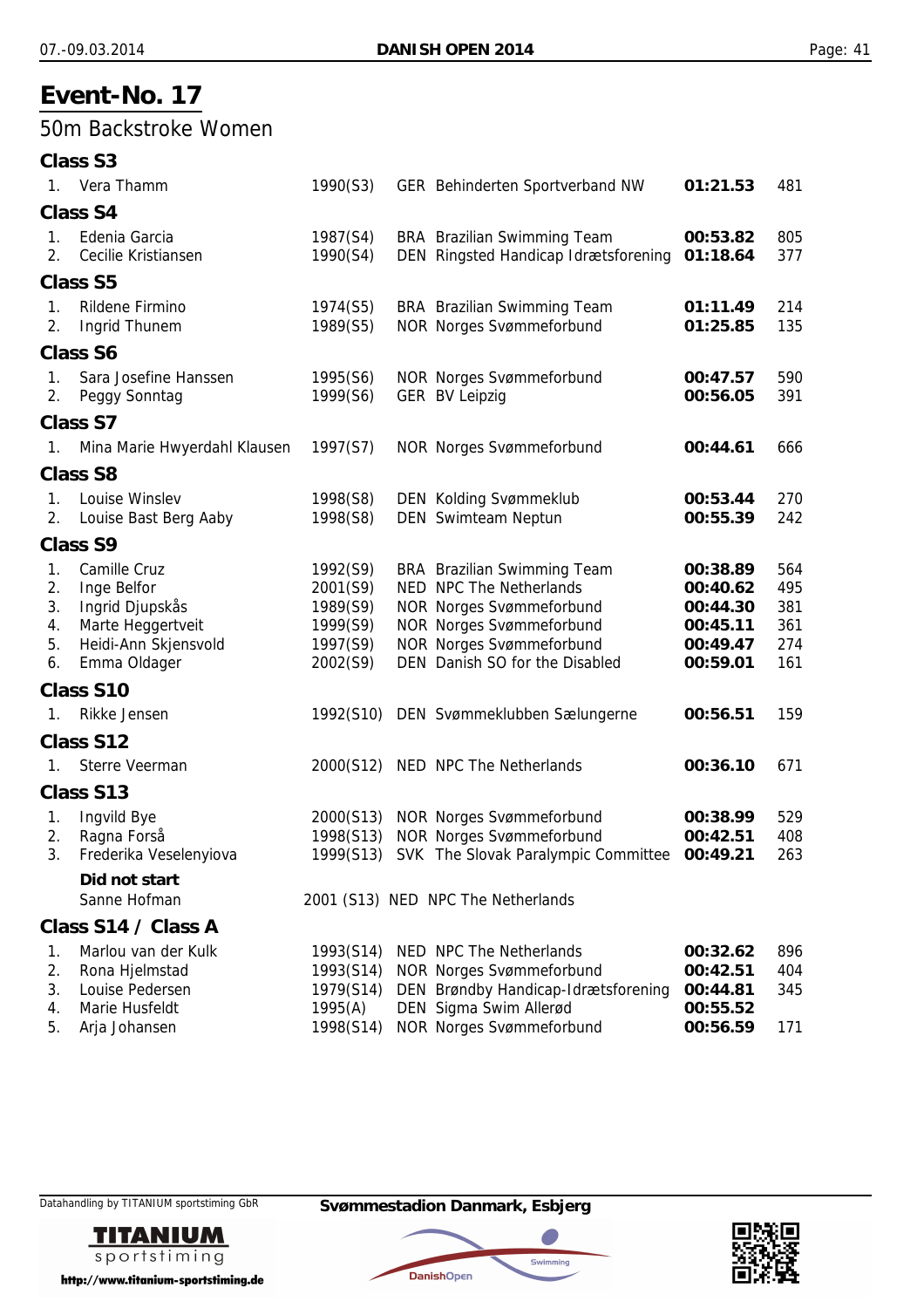50m Backstroke Women

### **Down syndrome**

| $1_{-}$ | Eva Rosted            | 1999(D) | DEN Sigma Swim Allerød             | 01:07.57 |
|---------|-----------------------|---------|------------------------------------|----------|
|         | 2. Eva Phister Hansen | 1980(D) | DEN Korsør Handicap Idræt          | 01:15.52 |
|         | Class N               |         |                                    |          |
|         | Signe Vestergård      | 1996(N) | DEN Maribo Handicap Idrætsforening | 00:59.43 |
|         | Maja Przeklasa        | 1999(N) | DEN Maribo Handicap Idrætsforening | 01:01.13 |





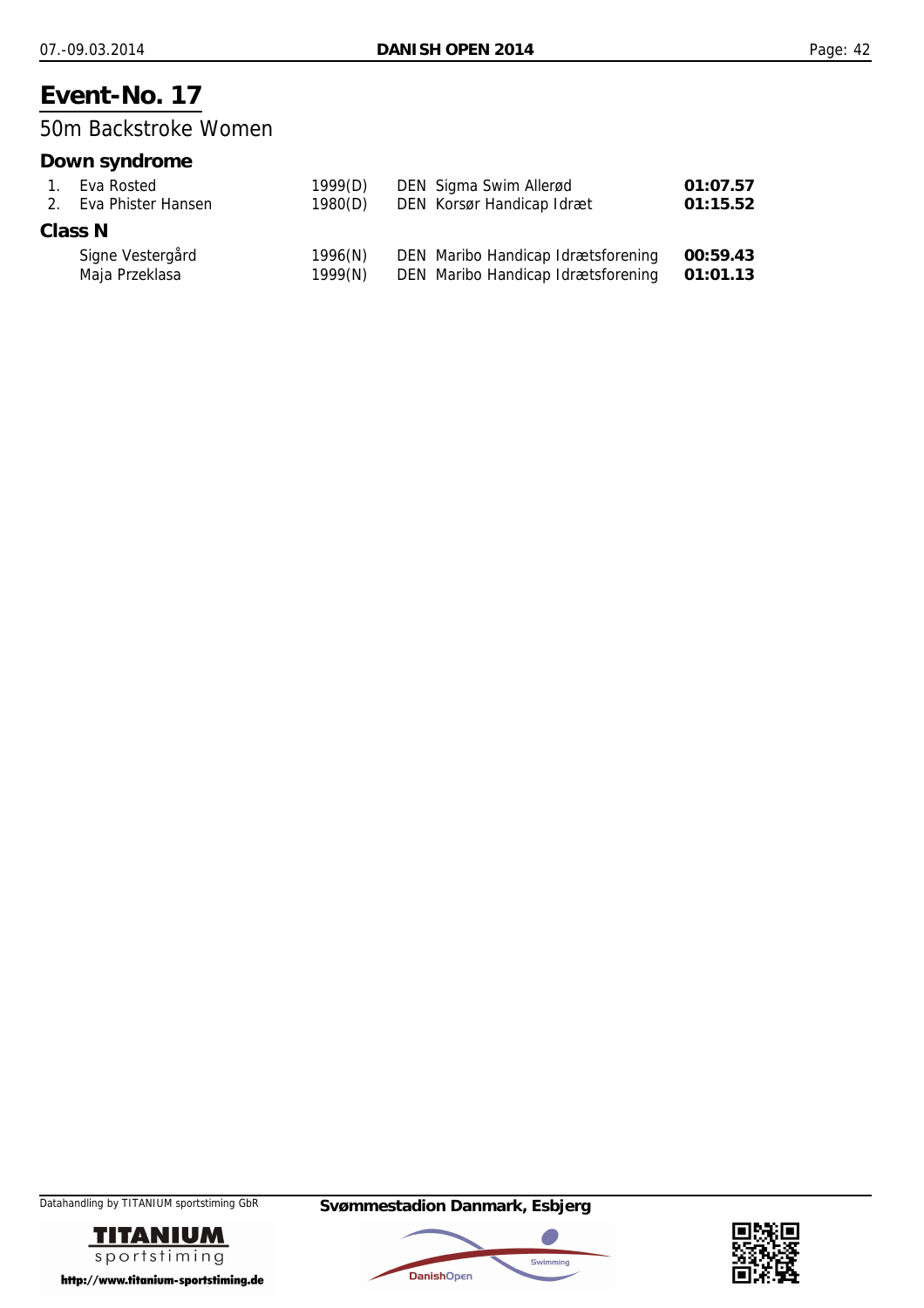### 50m Backstroke Men

|                | <b>Class S2</b>                |                       |                                              |          |     |
|----------------|--------------------------------|-----------------------|----------------------------------------------|----------|-----|
| 1.             | Jacek Czech                    | 1976(S2)              | POL Start Tarnobrzeg                         | 01:04.37 | 893 |
|                | <b>Class S4</b>                |                       |                                              |          |     |
|                | 1. Ronystony Silva             | 1980(S4)              | BRA Brazilian Swimming Team                  | 00:49.18 | 732 |
|                | <b>Class S5</b>                |                       |                                              |          |     |
| 1.             | Jonas Larsen                   | 1992(S5)              | DEN Ishøj Svømme Klub                        | 00:43.74 | 569 |
| 2 <sub>1</sub> | <b>Adam Rieciciar</b>          | 1994(S5)              | SVK The Slovak Paralympic Committee 01:19.49 |          | 127 |
|                | <b>Class S6</b>                |                       |                                              |          |     |
|                | 1. Viktor Kemeny               | 1995(S6)              | SVK The Slovak Paralympic Committee 00:43.44 |          | 543 |
|                | Class S7                       |                       |                                              |          |     |
| $\mathbf{1}$ . | Italo Pereira                  | 1995(S7)              | <b>BRA</b> Brazilian Swimming Team           | 00:37.61 | 684 |
| 2.             | Thijs van Hofweegen            | 1996(S7)              | NED NPC The Netherlands                      | 00:40.29 | 575 |
| 3 <sub>1</sub> | Eirik Karlsen Sætra            | 1999(S7)              | <b>NOR Norges Svømmeforbund</b>              | 00:48.96 | 353 |
|                | <b>Class S8</b>                |                       |                                              |          |     |
| 1.             | Max Gelhaar                    | 1997(S8)              | <b>GER BV Leipzig</b>                        | 00:40.84 | 392 |
|                | <b>Class S9</b>                |                       |                                              |          |     |
|                | 1. Pascal Kowalewski           | 1994(S9)              | GER Behinderten Sportverband NW              | 00:37.57 | 436 |
|                | Class S10                      |                       |                                              |          |     |
| 1 <sub>1</sub> | Keith Bo Mortensen             |                       | 1988(S10) DEN I.H. Aalborg                   | 00:33.29 | 577 |
|                | Was withdrawn                  |                       |                                              |          |     |
|                | Andre Brasil                   |                       | 1984 (S10) BRA Brazilian Swimming Team       |          |     |
|                | Class S12                      |                       |                                              |          |     |
| $\mathbf{1}$ . | Jan Johansen                   |                       | 1995(S12) DEN I.H. Aalborg                   | 01:04.44 | 76  |
|                | Class S14 / Class A            |                       |                                              |          |     |
| 1.             | <b>Aymeric Parmentier</b>      |                       | 1993(S14) BEL Belgian Paralympic Committee   | 00:32.25 | 697 |
| 2.             | Adam Ismael Wenham             |                       | 1997(S14) NOR Norges Svømmeforbund           | 00:37.21 | 454 |
| 3.             | <b>Craig Moate</b>             | 1985(S14) GBR Team GB |                                              | 00:38.29 | 416 |
| 4.             | Gustav Ljungberg               |                       | 1991(S14) SWE Njurunda Simsallakap           | 00:39.01 | 394 |
| 5.             | <b>Marcus Haus</b>             |                       | 1995(S14) NOR Norges Svømmeforbund           | 00:42.90 | 296 |
| 6.             | Niklas Jakobsen                |                       | 1995(A) DEN Maribo Handicap Idrætsforening   | 00:48.75 |     |
| 7.             | <b>Christian Sofus Nielsen</b> | 1901(A)               | DEN DSISO Danmark                            | 00:50.83 |     |
| 8.             | Nikolaj Møller                 | 1901(A)               | <b>DEN DSISO Danmark</b>                     | 00:53.79 |     |
| 9.             | Patrick Larsen                 | 1988(A)               | DEN Korsør Handicap Idræt                    | 01:02.15 |     |
|                | 10. Henrik Andersen            | 1964(A)               | DEN Maribo Handicap Idrætsforening           | 01:03.66 |     |
|                | 11. Henrik Iwersen             | 1976(A)               | DEN Maribo Handicap Idrætsforening           | 01:09.78 |     |
|                | Down syndrome                  |                       |                                              |          |     |
| 1.             | Nis Heide Pinnerup             | 1991(D)               | <b>DEN DSISO Danmark</b>                     | 00:39.29 |     |
| 2.             | Pedro Domingues                | 1991(D)               | BRA Sociedade Sindrome de Down               | 00:43.76 |     |
| 3.             | Nikolaj Lund                   | 1990(D)               | DEN Korsør Handicap Idræt                    | 00:46.01 |     |
| 4.             | Marcus Tufvesson Munkholm      | 1996(D)               | DEN Sigma Swim Allerød                       | 00:55.79 |     |
| 5.             | Sergio Costa                   | 1981(D)               | BRA Sociedade Sindrome de Down               | 01:00.29 |     |
| 6.             | Oliver Roug Nielsen            | 1995(D)               | DEN Sigma Swim Allerød                       | 01:00.71 |     |



http://www.titanium-sportstiming.de

Datahandling by TITANIUM sportstiming GbR **Svømmestadion Danmark, Esbjerg**



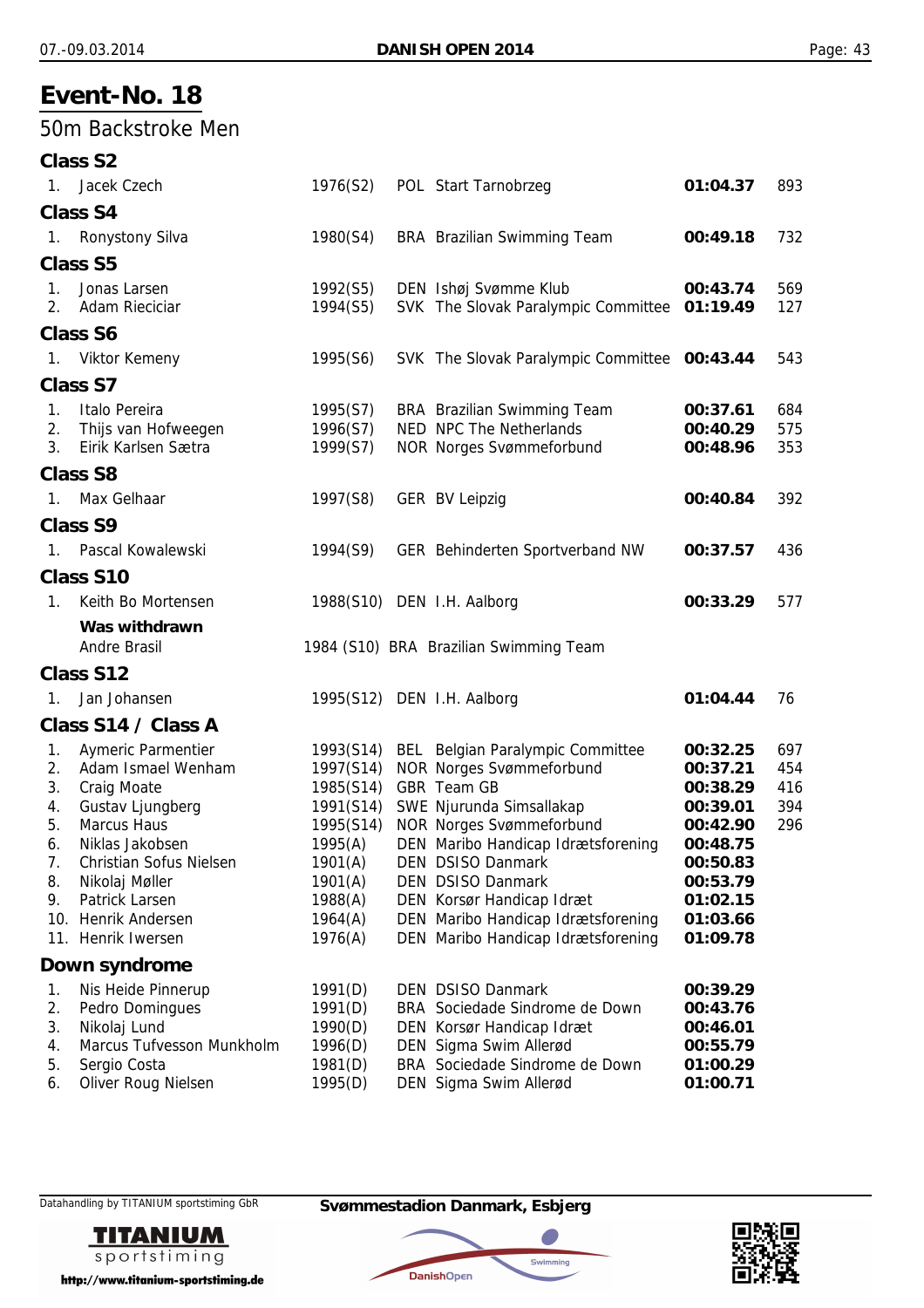### 100m Breaststroke Women

#### **Class SB4** 1. Sarah Louise Rung 1989(SB4) NOR Norges Svømmeforbund **01:47.10** 941 01:47.10 2. Ingrid Thunem 1989(SB4) NOR Norges Svømmeforbund **02:18.28** 564 01:48.66 02:18.28 **Class SB6** 1. Susana Ribeiro 1967(SB6) BRA Brazilian Swimming Team **01:44.59** 757 01:44.59 2. Peggy Sonntag 1999(SB6) GER BV Leipzig **02:06.80** 467 01:00.68 02:06.80 **Class SB7** 1. Lisa Den Braber 1992(SB7) NED NPC The Netherlands **01:37.88** 776 00:46.92 01:37.88 2. Veronica Almeida 1975(SB7) BRA Brazilian Swimming Team **01:45.60** 642 00:50.93 01:45.60 3. Mina Marie Hwyerdahl Klausen 1997(SB7) NOR Norges Svømmeforbund **01:53.70** 534 00:53.07 01:53.70 4. Ingrid Djupskås 1989(SB7) NOR Norges Svømmeforbund **01:54.87** 520 00:53.12 01:54.87 *Did not start* Marie Eckelmann 1996 (SB7) GER Behinderten Sportverband NW **Class SB8** 1. Laura Martens Christensen 1997(SB8) DEN I.H. Aalborg **01:34.64** 541<br>00:44.89 01:34.64 01:34.64 2. Romy Pansters 1996(SB8) NED NPC The Netherlands **02:05.24** 233 00:58.66 02:05.24 3. Heidi-Ann Skjensvold 1997(SB8) NOR Norges Svømmeforbund **02:23.89** 154  $01 \cdot 01.05$   $02 \cdot 23.89$ **Class SB9** 1. Chantalle Zijderveld **2000(SB9)** NED NPC The Netherlands **01:23.25** 788<br>
00:38.99 01:23.25  $01:23.25$ 2. Lisa Kruger 2000(SB9) NED NPC The Netherlands **01:29.45** 635 00:41.59 01:29.45 3. Marije Oosterhuis 1995(SB9) NED NPC The Netherlands **01:29.59** 632  $00:42.10$ 4. Krista Mørkøre 1998(SB9) FAR ISB **01:38.10** 481 00:46.92 01:38.10 5. Manon Vermarien 1997(SB9) NED NPC The Netherlands **01:40.29** 450 00:48.54 01:40.29 6. Rikke Jensen 1992(SB9) DEN Svømmeklubben Sælungerne **02:18.28** 171 01:05.17 02:18.28 7. Camilla Nielsen 2000(SB9) DEN Esbjerg Svømmeklub **02:42.61** 105  $01:15.28$   $02:42.61$ **Class SB11** 1. Tatiana Blattnerova 2002(SB11) SVK PK DOPLHINS Bratislava **02:14.54** 279 01:08.14 02:14.54 **Class SB12** *Was withdrawn* Karina Petrikovicova 1993 (SB12)SVK The Slovak Paralympic Committee



http://www.titanium-sportstiming.de

Datahandling by TITANIUM sportstiming GbR **Svømmestadion Danmark, Esbjerg**



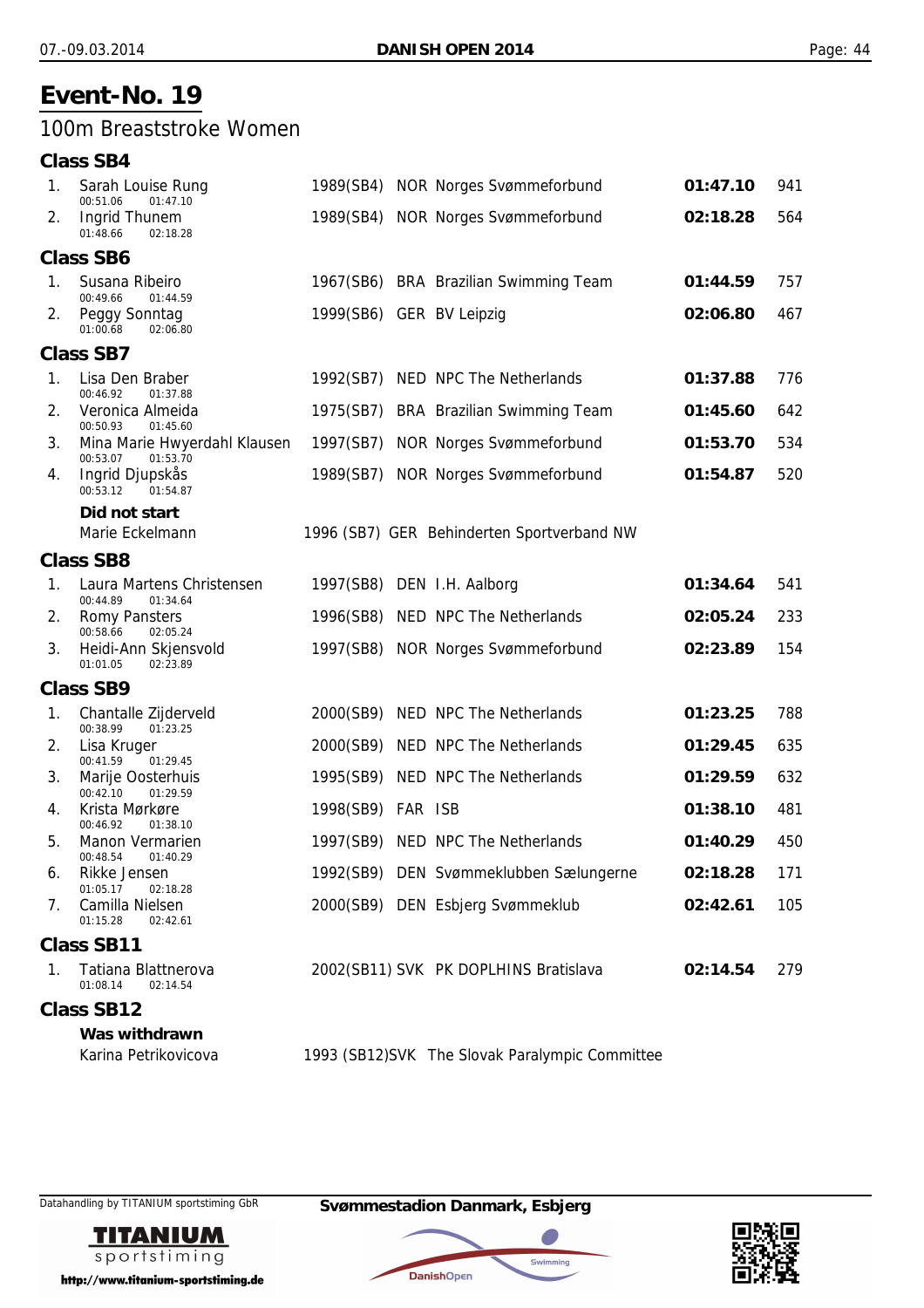### 100m Breaststroke Women

|                | Class SB13                                                 |            |                                                  |          |     |
|----------------|------------------------------------------------------------|------------|--------------------------------------------------|----------|-----|
| 1.             | Camilla Aagaard<br>00:50.59<br>01:46.65                    |            | 2000(SB13) DEN I.H. Aalborg                      | 01:46.65 | 356 |
|                | Did not start                                              |            |                                                  |          |     |
|                | Sanne Hofman                                               |            | 2001 (SB13) NED NPC The Netherlands              |          |     |
|                | <b>Class SB14</b>                                          |            |                                                  |          |     |
| 1.             | Magda Toeters<br>00:38.00<br>01:20.95                      |            | 1986(SB14) NED NPC The Netherlands               | 01:20.95 | 811 |
| 2.             | Arja Johansen<br>02:16.68<br>01:05.27                      |            | 1998(SB14) NOR Norges Svømmeforbund              | 02:16.68 | 168 |
| 3.             | Heidi Kjær Petersen<br>01:05.94<br>02:17.11                |            | 1973(SB14) DEN Svømmeklubben Sælungerne          | 02:17.11 | 167 |
| 4.             | Marie Husfeldt<br>01:07.60<br>02:25.40                     | 1995(A)    | DEN Sigma Swim Allerød                           | 02:25.40 |     |
|                | <b>Disqualified</b>                                        |            |                                                  |          |     |
|                | Susan Hansen<br>Falsestart                                 |            | 1987 (SB14) DEN Ringsted Handicap Idrætsforening |          |     |
|                | Chantal Schade Kanstrup<br>one hand at the turn            | 1901 $(A)$ | <b>DEN DSISO Danmark</b>                         |          |     |
|                | Down syndrome                                              |            |                                                  |          |     |
| $\mathbf{1}$ . | <b>Carlsson Maria</b>                                      | 1983(D)    | SWE Njurunda Simsallakap                         | 02:06.81 |     |
| 2.             | 01:00.24<br>02:06.81<br>Eva Rosted<br>01:03.06<br>02:14.73 | 1999(D)    | DEN Sigma Swim Allerød                           | 02:14.73 |     |
|                | <b>Class N</b>                                             |            |                                                  |          |     |
|                | <b>Disqualified</b>                                        |            |                                                  |          |     |
|                | Signe Vestergård<br>one hand at the finish                 | 1996 (N)   | DEN Maribo Handicap Idrætsforening               |          |     |





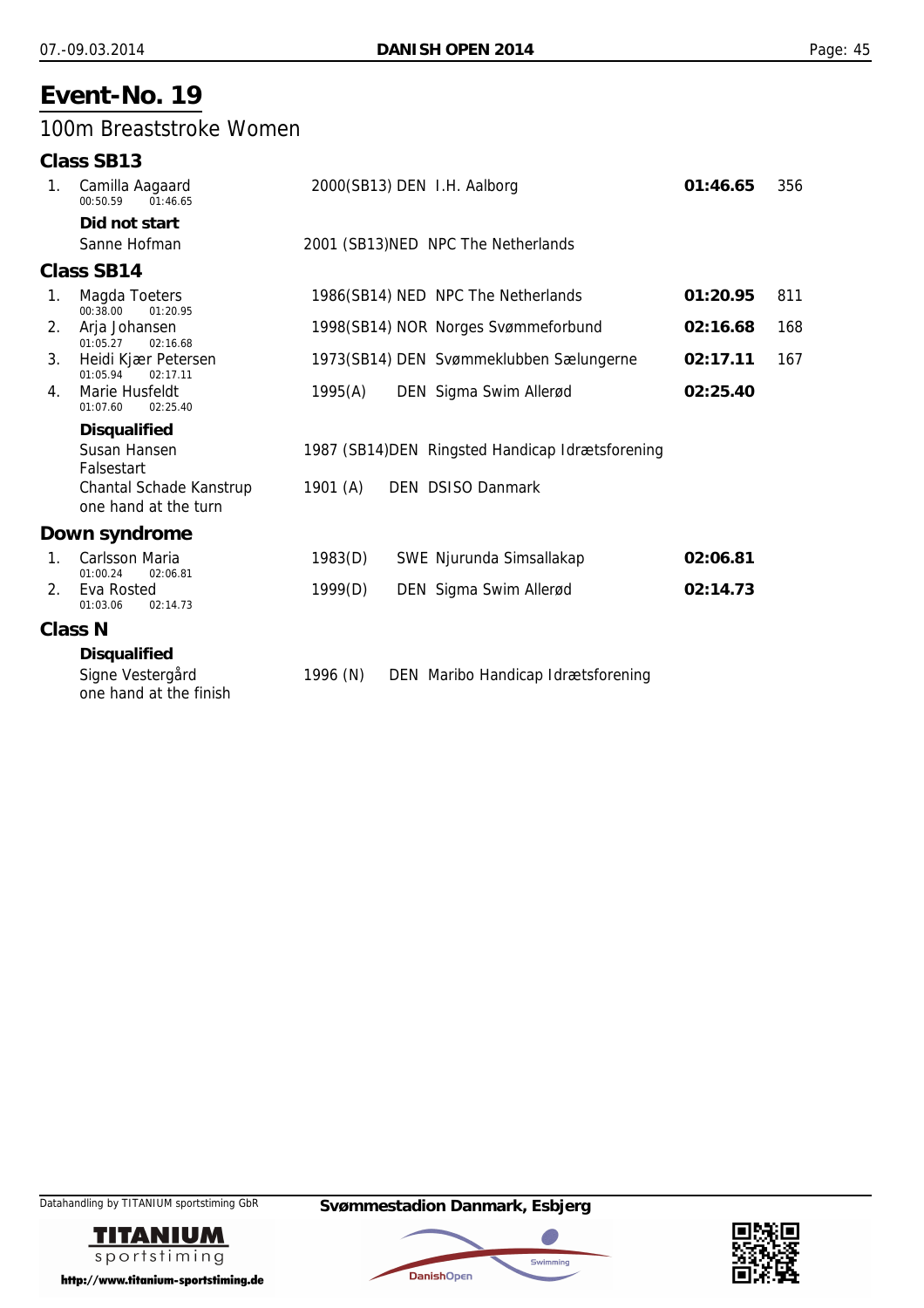### 100m Breaststroke Men

#### **Class SB3**

| 1. | Michael Schoenmaker<br>00:53.54<br>01:58.67       | 1983(SB3) NED NPC The Netherlands                      | 01:58.67 | 801 |
|----|---------------------------------------------------|--------------------------------------------------------|----------|-----|
|    | <b>Class SB4</b>                                  |                                                        |          |     |
|    | Was withdrawn<br><b>Daniel Dias</b>               | 1988 (SB4) BRA Brazilian Swimming Team                 |          |     |
|    | <b>Class SB5</b>                                  |                                                        |          |     |
| 1. | Roberto Rodriguez<br>00:46.98<br>01:38.52         | 1992(SB5) BRA Brazilian Swimming Team                  | 01:38.52 | 831 |
| 2. | Niels Grunenberg<br>00:47.90<br>01:40.34          | 1975(SB5) GER PSC Berlin                               | 01:40.34 | 794 |
| 3. | Adriano Lima<br>00:47.92<br>01:46.31              | 1973(SB5) BRA Brazilian Swimming Team                  | 01:46.31 | 687 |
|    | <b>Class SB6</b>                                  |                                                        |          |     |
| 1. | Andreas Bjørnstad<br>00:46.83<br>01:38.79         | 1997(SB6) NOR Norges Svømmeforbund                     | 01:38.79 | 591 |
| 2. | Yoav Valinsky<br>00:46.18<br>01:39.09             | ISR NPC Israel<br>1988(SB6)                            | 01:39.09 | 587 |
| 3. | Mikael Natunen<br>00:50.21                        | 1992(SB6) FIN<br><b>Finnish Swimming Association</b>   | 01:46.39 | 491 |
| 4. | 01:46.39<br>Radomír Pacák<br>01:22.35<br>02:55.98 | 1999(SB6) SVK PK DOPLHINS Bratislava                   | 02:55.98 | 139 |
|    | <b>Class SB7</b>                                  |                                                        |          |     |
| 1. | Viktor Kemeny<br>00:40.08<br>01:27.94             | 1995(SB7) SVK The Slovak Paralympic Committee 01:27.94 |          | 757 |
| 2. | <b>Tobias Pollap</b><br>00:41.71<br>01:30.59      | 1986(SB7) GER Behinderten Sportverband NW              | 01:30.59 | 703 |
|    | Disqualified                                      |                                                        |          |     |
|    | Eirik Karlsen Sætra<br>one hand at turn           | 1999 (SB7) NOR Norges Svømmeforbund                    |          |     |
|    | <b>Class SB8</b>                                  |                                                        |          |     |
| 1. | Tim van Duuren<br>00:37.81<br>01:20.79            | 1998(SB8) NED NPC The Netherlands                      | 01:20.79 | 569 |
| 2. | Adam Karas<br>00:39.35<br>01:24.45                | 2001(SB8) GER Behinderten Sportverband NW              | 01:24.45 | 498 |
| 3. | Jakob Heeb<br>01:06.76<br>02:17.55                | 2001(SB8) DEN Esbjerg Svømmeklub                       | 02:17.55 | 115 |
|    | <b>Class SB9</b>                                  |                                                        |          |     |
| 1. | Matheus Silva<br>00:37.50<br>01:19.97             | 1994(SB9) BRA Brazilian Swimming Team                  | 01:19.97 | 508 |
|    | <b>Class SB11</b>                                 |                                                        |          |     |
| 1. | Alex Viana<br>00:41.87<br>01:28.63                | 1991(SB11) BRA Brazilian Swimming Team                 | 01:28.63 | 494 |



http://www.titanium-sportstiming.de

Datahandling by TITANIUM sportstiming GbR **Svømmestadion Danmark, Esbjerg**



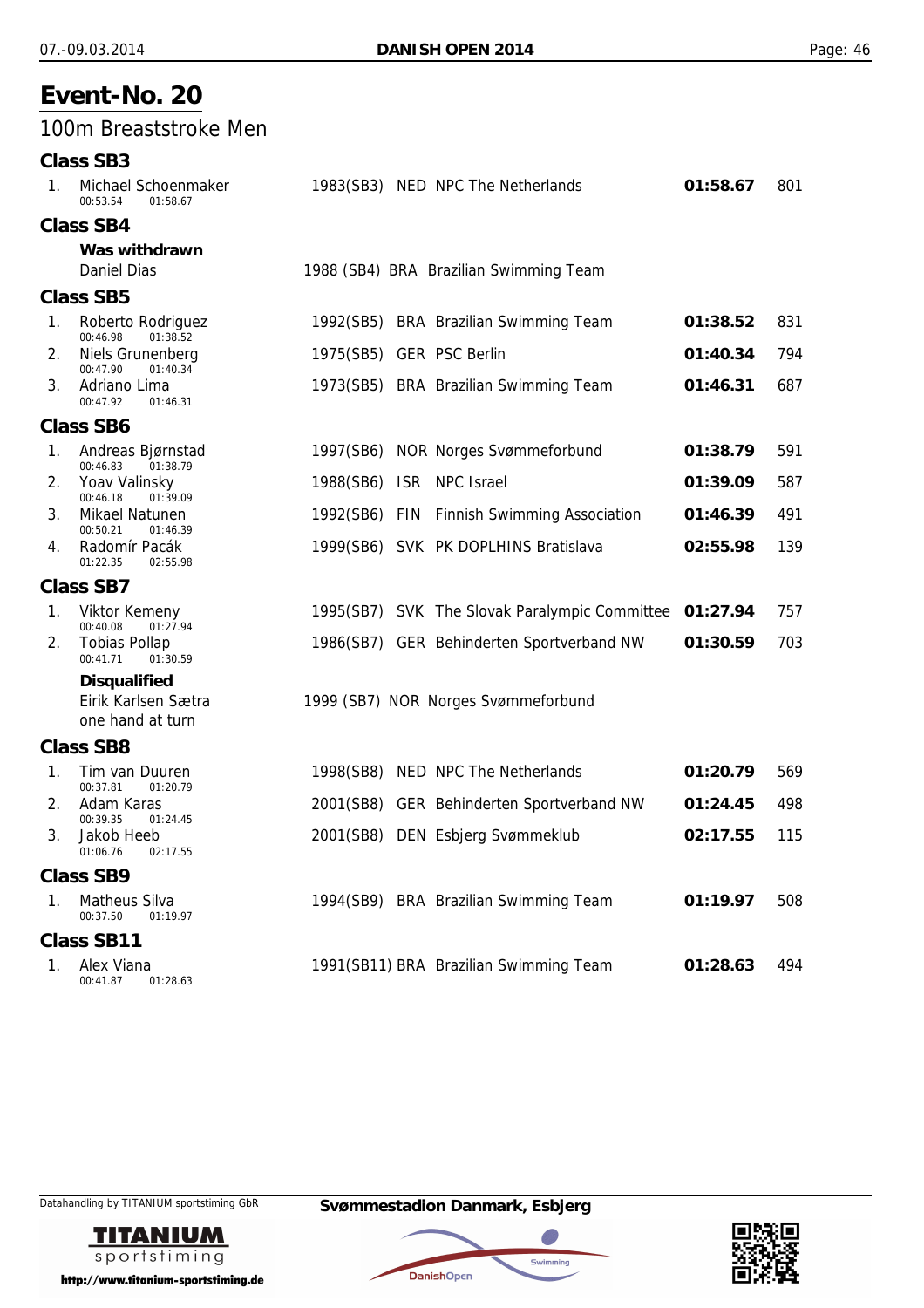### 100m Breaststroke Men

|    | <b>Class SB13</b>                                 |         |                                                 |          |     |
|----|---------------------------------------------------|---------|-------------------------------------------------|----------|-----|
| 1. | Guilherme Silva<br>00:36.21<br>01:20.12           |         | 1995(SB13) BRA Brazilian Swimming Team          | 01:20.12 | 506 |
| 2. | Antti Latikka<br>00:38.27<br>01:21.56             |         | 1990(SB13) FIN Finnish Swimming Association     | 01:21.56 | 479 |
|    | <b>Class SB14</b>                                 |         |                                                 |          |     |
| 1. | Marc Evers<br>00:32.70<br>01:09.22                |         | 1991(SB14) NED NPC The Netherlands              | 01:09.22 | 891 |
| 2. | Jonas Bastian Sorensen<br>01:18.02<br>00:36.37    |         | 1993(SB14) DEN Ringsted Handicap Idrætsforening | 01:18.02 | 622 |
| 3. | Adam Ismael Wenham<br>00:36.39<br>01:18.57        |         | 1997(SB14) NOR Norges Svømmeforbund             | 01:18.57 | 609 |
| 4. | Gustav Ljungberg<br>00:43.34<br>01:36.68          |         | 1991(SB14) SWE Njurunda Simsallakap             | 01:36.68 | 327 |
| 5. | Bo Bertelsen<br>00:51.36<br>01:49.80              | 1983(A) | DEN Ringsted Handicap Idrætsforening            | 01:49.80 |     |
| 6. | Henrik Iwersen<br>01:18.70<br>02:40.27            | 1976(A) | DEN Maribo Handicap Idrætsforening              | 02:40.27 |     |
|    | Down syndrome                                     |         |                                                 |          |     |
| 1. | Marcus Tufvesson Munkholm<br>00:58.05<br>02:00.26 | 1996(D) | DEN Sigma Swim Allerød                          | 02:00.26 |     |
| 2. | Sergio Costa<br>01:01.23<br>02:10.59              | 1981(D) | BRA Sociedade Sindrome de Down                  | 02:10.59 |     |
| 3. | Oliver Roug Nielsen<br>01:05.28<br>02:16.43       | 1995(D) | DEN Sigma Swim Allerød                          | 02:16.43 |     |





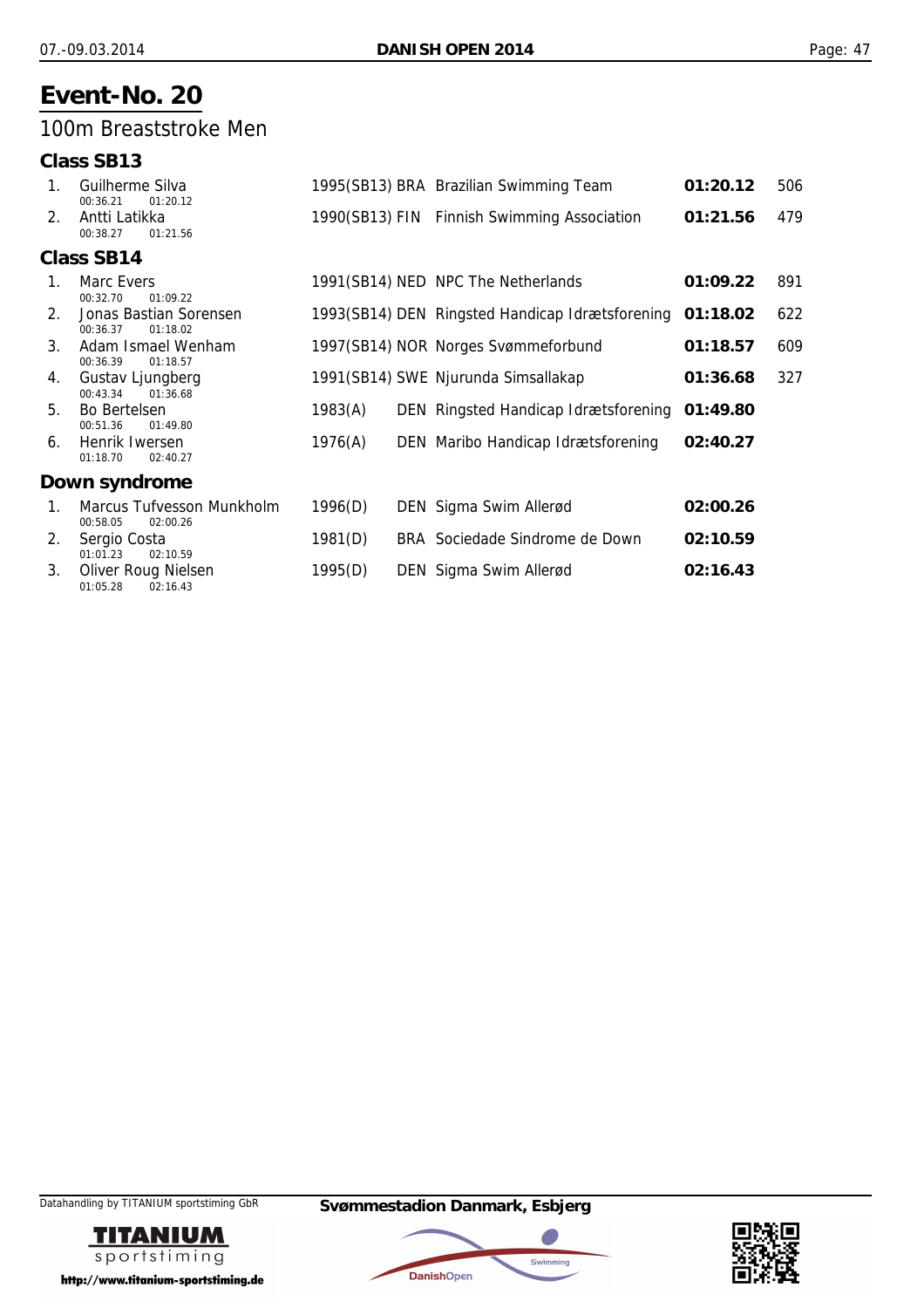## 50m Freestyle Women

|                                        | Class S3                                                                                                                          |                                                                                         |         |                                                                                                                                                                                                   |                                                                                  |                                               |
|----------------------------------------|-----------------------------------------------------------------------------------------------------------------------------------|-----------------------------------------------------------------------------------------|---------|---------------------------------------------------------------------------------------------------------------------------------------------------------------------------------------------------|----------------------------------------------------------------------------------|-----------------------------------------------|
|                                        | 1. Vera Thamm                                                                                                                     | 1990(S3)                                                                                |         | GER Behinderten Sportverband NW                                                                                                                                                                   | 01:15.06                                                                         | 409                                           |
|                                        | <b>Class S4</b>                                                                                                                   |                                                                                         |         |                                                                                                                                                                                                   |                                                                                  |                                               |
| 1.<br>$2_{1}$                          | Edenia Garcia<br>Cecilie Kristiansen                                                                                              | 1987(S4)<br>1990(S4)                                                                    |         | BRA Brazilian Swimming Team<br>DEN Ringsted Handicap Idrætsforening                                                                                                                               | 01:02.69<br>01:06.05                                                             | 421<br>379                                    |
|                                        | <b>Class S5</b>                                                                                                                   |                                                                                         |         |                                                                                                                                                                                                   |                                                                                  |                                               |
| 1.<br>2.<br>3.                         | Joana Neves<br>Sarah Louise Rung<br><b>Ingrid Thunem</b>                                                                          | 1987(S5)<br>1989(S5)<br>1989(S5)                                                        |         | BRA Brazilian Swimming Team<br><b>NOR Norges Svømmeforbund</b><br><b>NOR Norges Svømmeforbund</b>                                                                                                 | 00:41.94<br>00:42.53<br>01:01.30                                                 | 616<br>595<br>238                             |
|                                        | <b>Class S6</b>                                                                                                                   |                                                                                         |         |                                                                                                                                                                                                   |                                                                                  |                                               |
| 1.<br>2.                               | Sara Josefine Hanssen<br>Peggy Sonntag                                                                                            | 1995(S6)<br>1999(S6)                                                                    |         | <b>NOR Norges Svømmeforbund</b><br><b>GER BV Leipzig</b>                                                                                                                                          | 00:46.12<br>00:54.06                                                             | 389<br>261                                    |
|                                        | <b>Class S7</b>                                                                                                                   |                                                                                         |         |                                                                                                                                                                                                   |                                                                                  |                                               |
| 1.<br>2.                               | <b>Erel Halevi</b><br>Veronica Almeida<br>Did not start                                                                           | 1991(S7)<br>1975(S7)                                                                    |         | ISR NPC Israel<br><b>BRA</b> Brazilian Swimming Team                                                                                                                                              | 00:38.53<br>00:39.67                                                             | 519<br>482                                    |
|                                        | Marie Eckelmann                                                                                                                   | 1996 (S7)                                                                               |         | GER Behinderten Sportverband NW                                                                                                                                                                   |                                                                                  |                                               |
|                                        | <b>Class S8</b>                                                                                                                   |                                                                                         |         |                                                                                                                                                                                                   |                                                                                  |                                               |
| 1.<br>2.<br>3.<br>4.                   | Amalie Vinther<br><b>Romy Pansters</b><br>Louise Winslev<br>Louise Bast Berg Aaby                                                 | 1995(S8)<br>1996(S8)<br>1998(S8)<br>1998(S8)                                            |         | <b>DEN Thisted Svømmeklub</b><br>NED NPC The Netherlands<br><b>DEN Kolding Svømmeklub</b><br>DEN Swimteam Neptun                                                                                  | 00:33.66<br>00:35.05<br>00:43.54<br>00:47.36                                     | 574<br>509<br>265<br>206                      |
|                                        | Did not start<br>Lisa Den Braber                                                                                                  | 1992 (S8)                                                                               |         | NED NPC The Netherlands                                                                                                                                                                           |                                                                                  |                                               |
|                                        | <b>Class S9</b>                                                                                                                   |                                                                                         |         |                                                                                                                                                                                                   |                                                                                  |                                               |
| 1.<br>2.<br>3.<br>4.<br>5.<br>6.       | Camille Cruz<br>Inge Belfor<br>Marte Heggertveit<br>Ingrid Djupskås<br>Heidi-Ann Skjensvold<br>Emma Oldager                       | 1992(S9)<br>2001(S9)<br>1999(S9)<br>1989(S9)<br>1997(S9)<br>2002(S9)                    |         | BRA Brazilian Swimming Team<br>NED NPC The Netherlands<br><b>NOR Norges Svømmeforbund</b><br><b>NOR Norges Svømmeforbund</b><br><b>NOR Norges Svømmeforbund</b><br>DEN Danish SO for the Disabled | 00:32.21<br>00:33.05<br>00:34.79<br>00:39.41<br>00:44.40<br>00:46.18             | 510<br>472<br>405<br>278<br>195<br>173        |
|                                        | <b>Class S10</b>                                                                                                                  |                                                                                         |         |                                                                                                                                                                                                   |                                                                                  |                                               |
| 1.<br>2.<br>3.<br>4.<br>5.<br>6.<br>7. | Chantal Molenkamp<br>Marije Oosterhuis<br>Chantalle Zijderveld<br>Lisa Kruger<br>Krista Mørkøre<br>Jadranka Maric<br>Lene Knudsen | 1990(S10)<br>1995(S10)<br>2000(S10)<br>2000(S10)<br>1998(S10)<br>1998(S10)<br>2001(S10) | FAR ISB | NED NPC The Netherlands<br>NED NPC The Netherlands<br>NED NPC The Netherlands<br>NED NPC The Netherlands<br>SVK The Slovak Paralympic Committee<br><b>NOR Norges Svømmeforbund</b>                | 00:29.55<br>00:29.96<br>00:30.86<br>00:32.67<br>00:32.69<br>00:37.61<br>00:43.00 | 654<br>628<br>574<br>484<br>483<br>317<br>212 |
| 8.<br>9.                               | Rikke Jensen<br>Linea Elbæk                                                                                                       | 1992(S10)<br>1996(S10)                                                                  |         | DEN Svømmeklubben Sælungerne<br>DEN Svømmeklubben Sælungerne                                                                                                                                      | 00:55.03<br>01:01.35                                                             | 101<br>73                                     |

Datahandling by TITANIUM sportstiming GbR **Svømmestadion Danmark, Esbjerg**



http://www.titanium-sportstiming.de



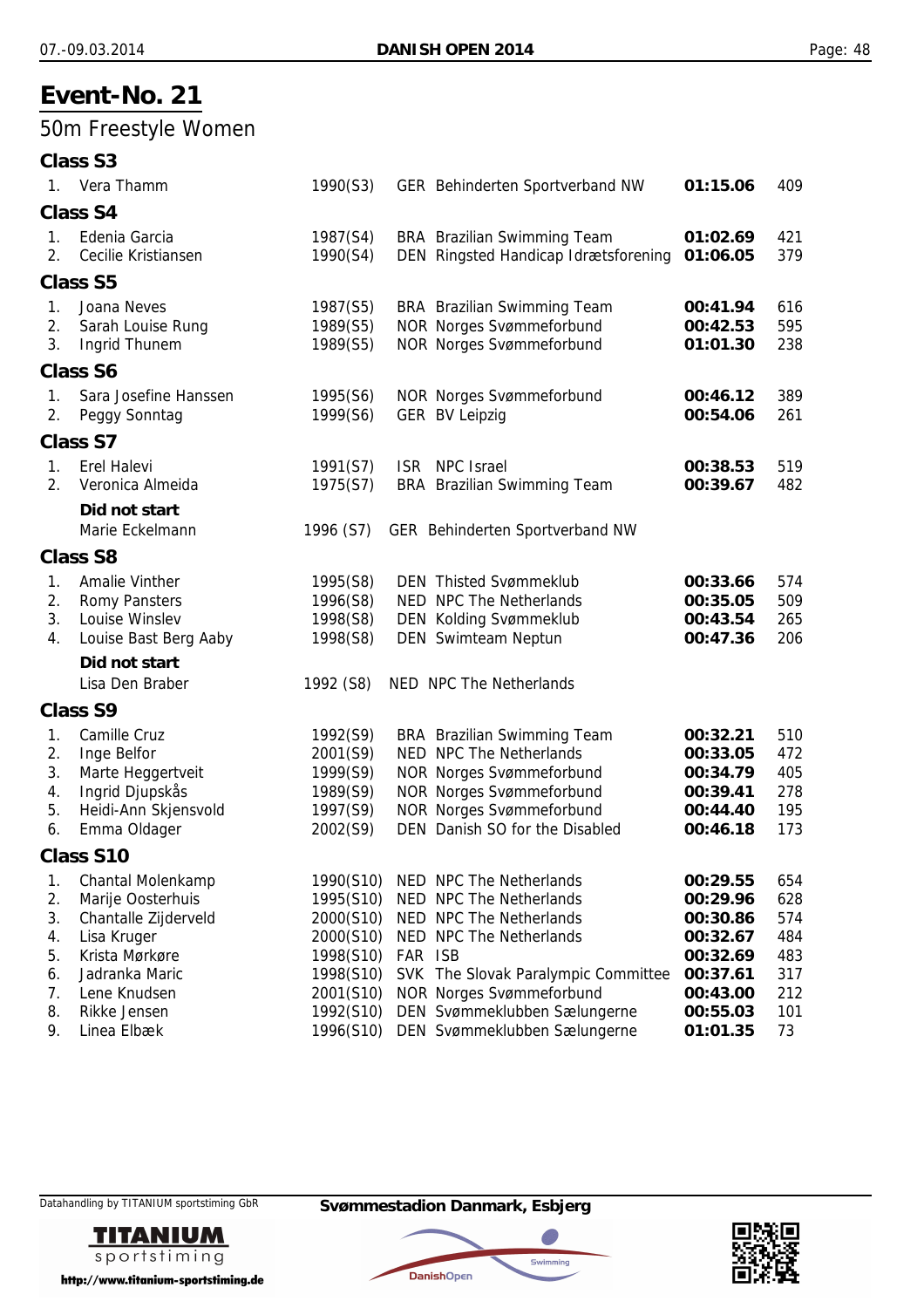50m Freestyle Women

|                | Class S11               |           |                                                |          |     |
|----------------|-------------------------|-----------|------------------------------------------------|----------|-----|
| 1.             | Tatiana Blattnerova     |           | 2002(S11) SVK PK DOPLHINS Bratislava           | 00:46.84 | 283 |
|                | Class S12               |           |                                                |          |     |
| $1_{-}$        | Sterre Veerman          |           | 2000(S12) NED NPC The Netherlands              | 00:33.20 | 530 |
|                | Was withdrawn           |           |                                                |          |     |
|                | Karina Petrikovicova    |           | 1993 (S12) SVK The Slovak Paralympic Committee |          |     |
|                | Class S13               |           |                                                |          |     |
| 1.             | Leticia Freitas         | 1994(S13) | <b>BRA</b> Brazilian Swimming Team             | 00:31.58 | 598 |
| 2.             | Camilla Aagaard         | 2000(S13) | DEN I.H. Aalborg                               | 00:37.38 | 360 |
| 3.             | Frederika Veselenyiova  |           | 1999(S13) SVK The Slovak Paralympic Committee  | 00:44.59 | 212 |
|                | Class S14 / Class A     |           |                                                |          |     |
| 1.             | Marlou van der Kulk     | 1993(S14) | NED NPC The Netherlands                        | 00:28.69 | 895 |
| 2.             | Rona Hjelmstad          | 1993(S14) | <b>NOR Norges Svømmeforbund</b>                | 00:36.05 | 451 |
| 3.             | Anni Joala              | 1998(S14) | <b>EST</b> Estonian MHPO                       | 00:39.30 | 348 |
| 4.             | Louise Pedersen         | 1979(S14) | DEN Brøndby Handicap-Idrætsforening            | 00:39.35 | 346 |
| 5.             | Susan Hansen            | 1987(S14) | DEN Ringsted Handicap Idrætsforening           | 00:39.36 | 346 |
| 6.             | Arja Johansen           | 1998(S14) | <b>NOR Norges Svømmeforbund</b>                | 00:44.47 | 240 |
| 7.             | Marie Husfeldt          | 1995(A)   | DEN Sigma Swim Allerød                         | 00:44.55 |     |
| 8.             | Simona Clausen          | 1988(S14) | DEN Svømmeklubben Sælungerne                   | 00:48.34 | 187 |
| 9.             | Chantal Schade Kanstrup | 1901(A)   | <b>DEN DSISO Danmark</b>                       | 00:54.02 |     |
|                | 10. Janni Bruun         | 1983(S14) | DEN Svømmeklubben Sælungerne                   | 01:03.48 | 82  |
|                | 11. Heidi Kjær Petersen | 1973(S14) | DEN Svømmeklubben Sælungerne                   | 01:03.78 | 81  |
|                | Down syndrome           |           |                                                |          |     |
| 1.             | <b>Carlsson Maria</b>   | 1983(D)   | SWE Njurunda Simsallakap                       | 00:46.44 |     |
| 2.             | Eva Rosted              | 1999(D)   | DEN Sigma Swim Allerød                         | 00:47.07 |     |
| 3.             | Eva Phister Hansen      | 1980(D)   | DEN Korsør Handicap Idræt                      | 01:08.31 |     |
| <b>Class N</b> |                         |           |                                                |          |     |
|                | Signe Vestergård        | 1996(N)   | DEN Maribo Handicap Idrætsforening             | 00:44.84 |     |
|                | Maja Przeklasa          | 1999(N)   | DEN Maribo Handicap Idrætsforening             | 00:47.21 |     |
|                |                         |           |                                                |          |     |





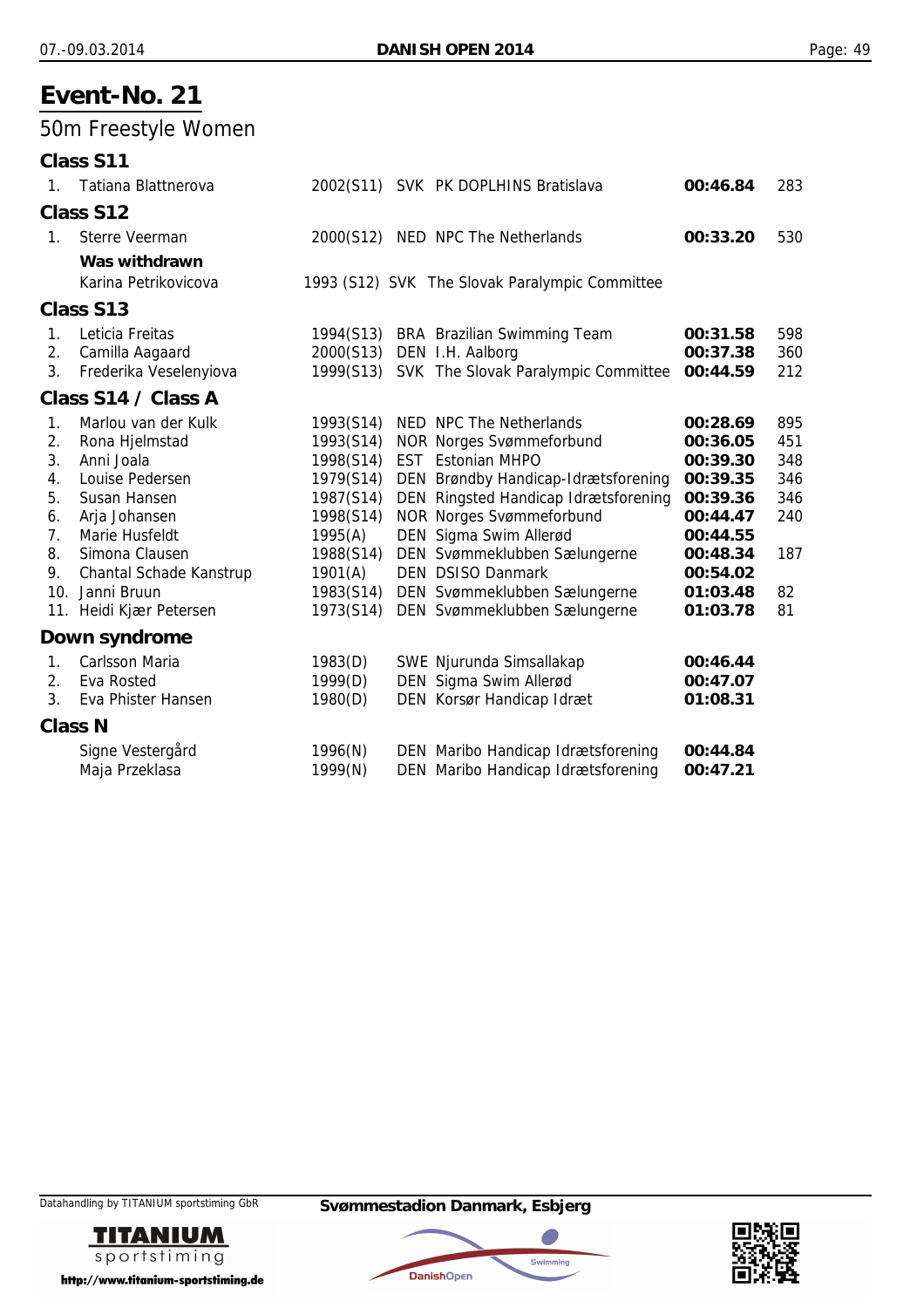## 50m Freestyle Men

|                | <b>Class S1</b>           |           |                                     |          |     |
|----------------|---------------------------|-----------|-------------------------------------|----------|-----|
| $1_{\cdot}$    | Izhak Mamistvalov         | 1979(S1)  | ISR NPC Israel                      | 01:06.99 | 815 |
|                | <b>Class S2</b>           |           |                                     |          |     |
| 1.             | Jacek Czech               | 1976(S2)  | POL Start Tarnobrzeg                | 01:06.77 | 681 |
|                | <b>Class S4</b>           |           |                                     |          |     |
| 1.             | <b>Ronystony Silva</b>    | 1980(S4)  | BRA Brazilian Swimming Team         | 00:41.65 | 748 |
|                | <b>Class S5</b>           |           |                                     |          |     |
| 1.             | Clodoaldo Silva           | 1979(S5)  | <b>BRA</b> Brazilian Swimming Team  | 00:37.68 | 564 |
| 2.             | Jonas Larsen              | 1992(S5)  | DEN Ishøj Svømme Klub               | 00:41.03 | 456 |
| 3 <sub>1</sub> | Adam Rieciciar            | 1994(S5)  | SVK The Slovak Paralympic Committee | 01:16.85 | 95  |
|                | Was withdrawn             |           |                                     |          |     |
|                | Daniel Dias               | 1988 (S5) | <b>BRA</b> Brazilian Swimming Team  |          |     |
|                | <b>Class S6</b>           |           |                                     |          |     |
| 1.             | Adriano Lima              | 1973(S6)  | <b>BRA</b> Brazilian Swimming Team  | 00:33.93 | 580 |
| 2.             | <b>Talisson Glock</b>     | 1995(S6)  | <b>BRA</b> Brazilian Swimming Team  | 00:34.13 | 572 |
| 3.             | Yoav Valinsky             | 1988(S6)  | ISR NPC Israel                      | 00:37.48 | 452 |
| 4.             | Viktor Kemeny             | 1995(S6)  | SVK The Slovak Paralympic Committee | 00:40.72 | 368 |
|                | <b>Class S7</b>           |           |                                     |          |     |
| 1.             | <b>Tobias Pollap</b>      | 1986(S7)  | GER Behinderten Sportverband NW     | 00:30.09 | 753 |
| 2.             | Thijs van Hofweegen       | 1996(S7)  | NED NPC The Netherlands             | 00:33.49 | 576 |
| 3.             | Andreas Bjørnstad         | 1997(S7)  | <b>NOR Norges Svømmeforbund</b>     | 00:35.53 | 497 |
| 4.             | Hannes Schürmann          | 1997(S7)  | GER Behinderten Sportverband NW     | 00:35.91 | 484 |
| 5.             | Radomír Pacák             | 1999(S7)  | SVK PK DOPLHINS Bratislava          | 00:58.52 | 142 |
|                | <b>Class S8</b>           |           |                                     |          |     |
| 1.             | Niels Korfitz Mortensen   | 1995(S8)  | DEN Swimteam Neptun                 | 00:29.72 | 605 |
| 2.             | Max Gelhaar               | 1997(S8)  | <b>GER BV Leipzig</b>               | 00:35.67 | 350 |
|                | <b>Class S9</b>           |           |                                     |          |     |
| 1.             | Leo Lähteenmäki           | 1991(S9)  | FIN Finnish Swimming Association    | 00:27.62 | 636 |
| 2.             | Vanilton Nascimento Filho | 1993(S9)  | <b>BRA</b> Brazilian Swimming Team  | 00:27.76 | 627 |
| 3.             | <b>Ruiter Silva</b>       | 1992(S9)  | <b>BRA</b> Brazilian Swimming Team  | 00:27.83 | 622 |
| 4.             | Matheus Silva             | 1994(S9)  | <b>BRA</b> Brazilian Swimming Team  | 00:29.51 | 521 |
| 5.             | Tim van Duuren            | 1998(S9)  | NED NPC The Netherlands             | 00:30.10 | 491 |
| 6.             | Pascal Kowalewski         | 1994(S9)  | GER Behinderten Sportverband NW     | 00:30.57 | 469 |
| 7.             | Jakob Heeb                | 2001(S9)  | DEN Esbjerg Svømmeklub              | 00:49.74 | 108 |
|                | Was withdrawn             |           |                                     |          |     |
|                | Martin Schulz             | 1990 (S9) | <b>GER BV Leipzig</b>               |          |     |
|                | Class S10                 |           |                                     |          |     |
| 1.             | <b>Phelipe Rodrigues</b>  | 1990(S10) | <b>BRA</b> Brazilian Swimming Team  | 00:24.44 | 794 |
| 2.             | Lasse Winther Andersen    | 1994(S10) | DEN Holbæk Svømme Klub              | 00:26.36 | 633 |
| 3.             | Keith Bo Mortensen        |           | 1988(S10) DEN I.H. Aalborg          | 00:31.72 | 363 |







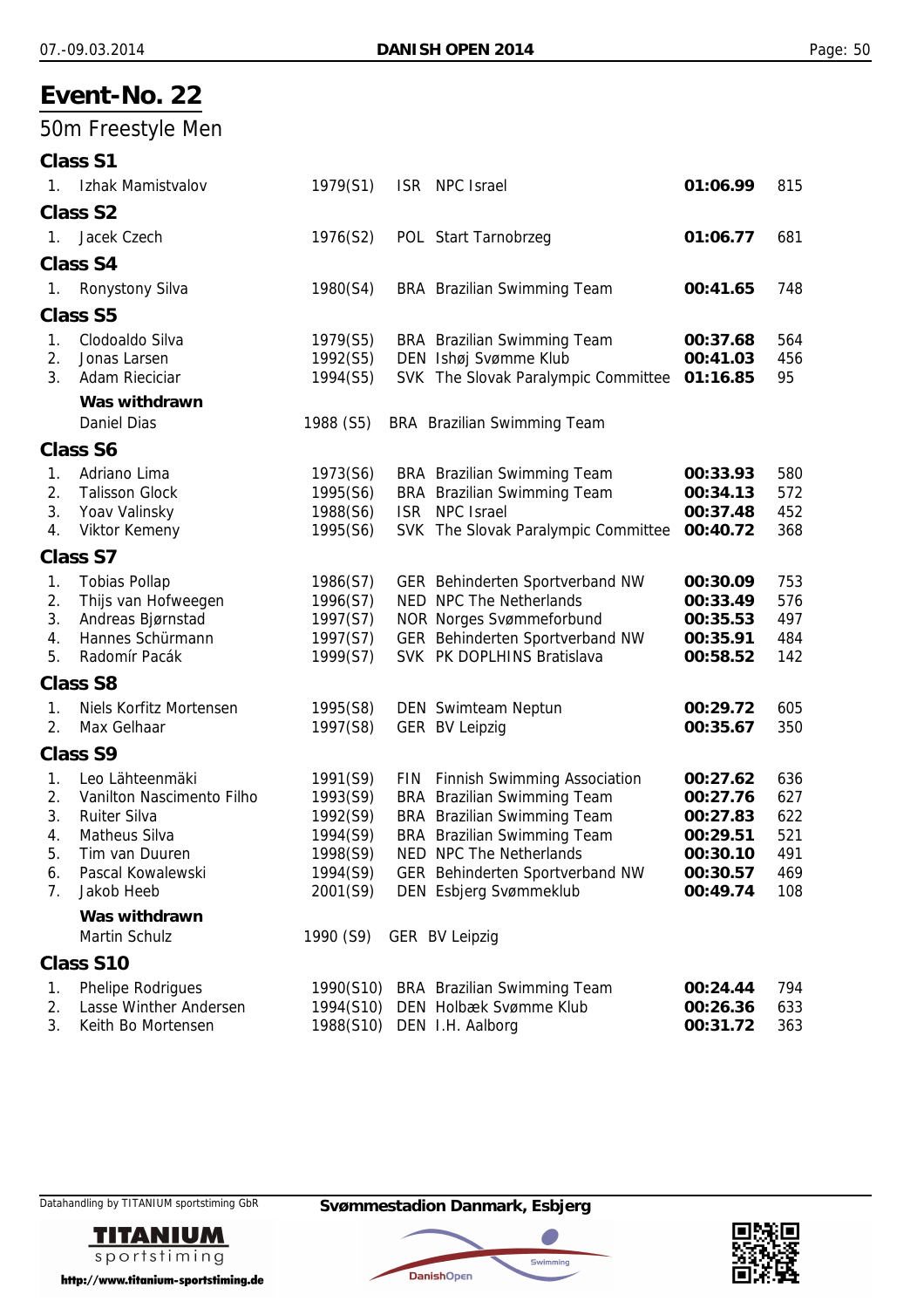## 50m Freestyle Men

### **Class S10**

|                                  | Was withdrawn<br>Andre Brasil                                                                                                   |                                                                          | 1984 (S10) BRA Brazilian Swimming Team                                                                                                                                                              |                                                                      |                                 |
|----------------------------------|---------------------------------------------------------------------------------------------------------------------------------|--------------------------------------------------------------------------|-----------------------------------------------------------------------------------------------------------------------------------------------------------------------------------------------------|----------------------------------------------------------------------|---------------------------------|
|                                  | Class S11                                                                                                                       |                                                                          |                                                                                                                                                                                                     |                                                                      |                                 |
| 1.<br>2.                         | <b>Matheus Sousa</b><br>Alex Viana                                                                                              | 1992(S11)<br>1991(S11)                                                   | BRA Brazilian Swimming Team<br><b>BRA</b> Brazilian Swimming Team                                                                                                                                   | 00:29.28<br>00:30.38                                                 | 601<br>538                      |
|                                  | Class S12                                                                                                                       |                                                                          |                                                                                                                                                                                                     |                                                                      |                                 |
| $1_{\cdot}$                      | Jan Johansen                                                                                                                    |                                                                          | 1995(S12) DEN I.H. Aalborg                                                                                                                                                                          | 01:01.60                                                             | 49                              |
|                                  | Class S13                                                                                                                       |                                                                          |                                                                                                                                                                                                     |                                                                      |                                 |
| 1.<br>2 <sub>1</sub>             | Carlos Farrenberg<br>Guilherme Silva                                                                                            | 1980(S13)<br>1995(S13)                                                   | BRA Brazilian Swimming Team<br><b>BRA</b> Brazilian Swimming Team                                                                                                                                   | 00:26.04<br>00:28.22                                                 | 657<br>516                      |
|                                  | Class S14 / Class A                                                                                                             |                                                                          |                                                                                                                                                                                                     |                                                                      |                                 |
| 1.<br>2.<br>3.<br>4.<br>5.<br>6. | Jonas Bastian Sorensen<br><b>Aymeric Parmentier</b><br>Adam Ismael Wenham<br>Craig Moate<br>Niklas Jakobsen<br>Gustav Ljungberg | 1993(S14)<br>1993(S14)<br>1997(S14)<br>1985(S14)<br>1995(A)<br>1991(S14) | DEN Ringsted Handicap Idrætsforening<br><b>BEL</b> Belgian Paralympic Committee<br><b>NOR Norges Svømmeforbund</b><br>GBR Team GB<br>DEN Maribo Handicap Idrætsforening<br>SWE Njurunda Simsallakap | 00:27.36<br>00:27.87<br>00:30.30<br>00:30.67<br>00:32.12<br>00:32.48 | 691<br>653<br>508<br>490<br>413 |
| 7 <sub>1</sub><br>8.             | <b>Marcus Haus</b><br>Lasse Anholm                                                                                              | 1995(S14)<br>1981(A)                                                     | <b>NOR Norges Svømmeforbund</b><br>DEN Ringsted Handicap Idrætsforening                                                                                                                             | 00:34.36<br>00:37.28                                                 | 348                             |
| 9.<br>11.                        | Christian Sofus Nielsen<br>10. Patrick Larsen<br><b>Bo Bertelsen</b><br>12. Nikolaj Møller                                      | 1901(A)<br>1988(A)<br>1983(A)<br>1901(A)                                 | <b>DEN DSISO Danmark</b><br>DEN Korsør Handicap Idræt<br>DEN Ringsted Handicap Idrætsforening<br>DEN DSISO Danmark                                                                                  | 00:38.27<br>00:39.29<br>00:42.35<br>00:42.93                         |                                 |
|                                  | 13. Michael Reynolds<br>14. Henrik Andersen                                                                                     | 1986(A)<br>1964(A)                                                       | DEN Ringsted Handicap Idrætsforening<br>DEN Maribo Handicap Idrætsforening                                                                                                                          | 00:51.26<br>00:52.90                                                 |                                 |

15. Henrik Iwersen 1976(A) DEN Maribo Handicap Idrætsforening **01:00.81**

#### **Down syndrome**

|    | 1. Pedro Domingues        | 1991(D) | BRA Sociedade Sindrome de Down | 00:33.42 |
|----|---------------------------|---------|--------------------------------|----------|
|    | 2. Nis Heide Pinnerup     | 1991(D) | <b>DEN DSISO Danmark</b>       | 00:34.07 |
| 3. | Nikolaj Lund              | 1990(D) | DEN Korsør Handicap Idræt      | 00:36.92 |
|    | 4. Sergio Costa           | 1981(D) | BRA Sociedade Sindrome de Down | 00:44.91 |
| 5. | Marcus Tufvesson Munkholm | 1996(D) | DEN Sigma Swim Allerød         | 00:52.53 |
|    | 6. Oliver Roug Nielsen    | 1995(D) | DEN Sigma Swim Allerød         | 00:53.88 |





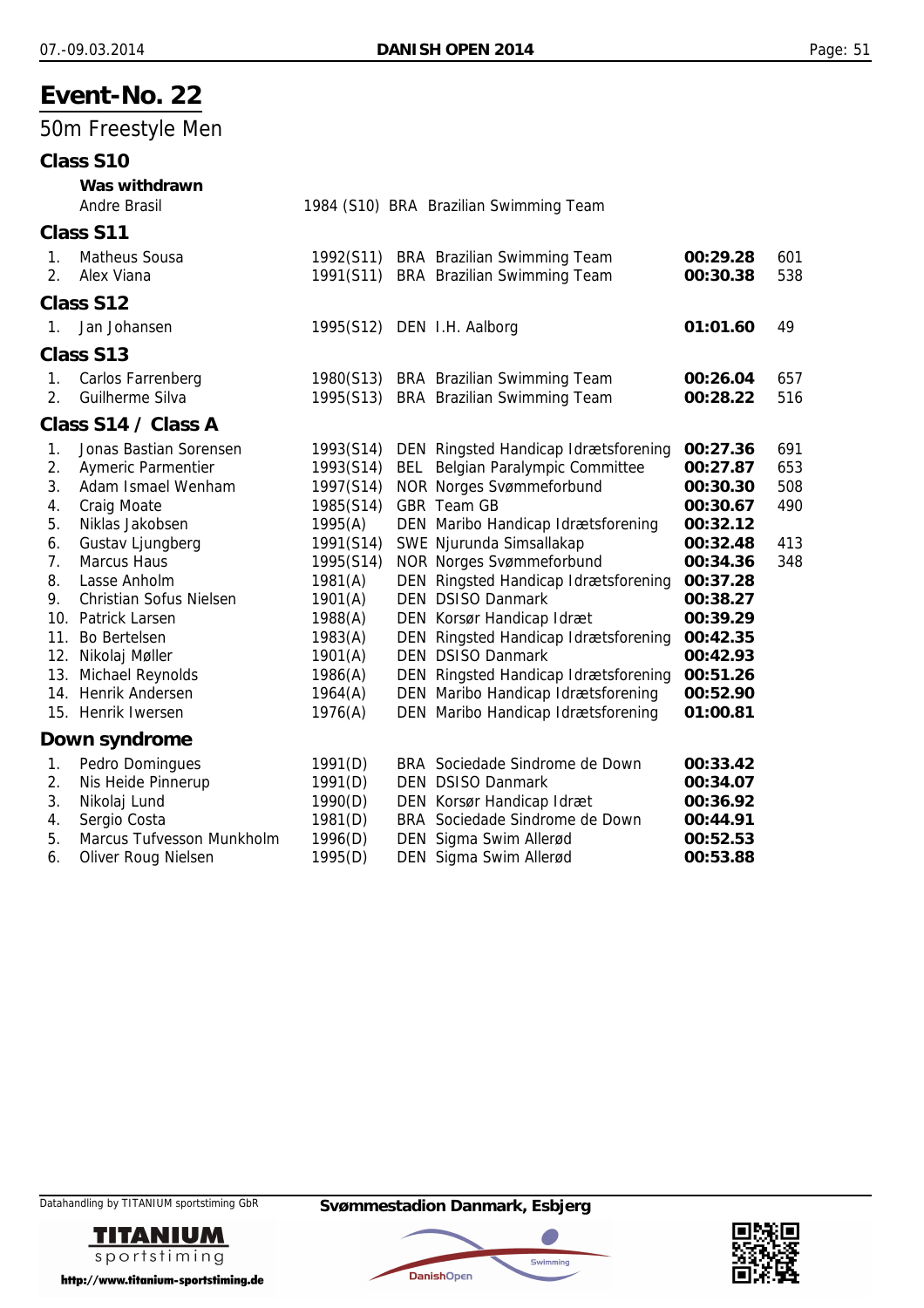## 100m Butterfly Women

| 1. | Veronica Almeida<br>00:43.72<br>01:30.55          | 1975(S7)          | <b>BRA</b> Brazilian Swimming Team                     | 01:30.55 | 633 |
|----|---------------------------------------------------|-------------------|--------------------------------------------------------|----------|-----|
|    | <b>Class S8</b>                                   |                   |                                                        |          |     |
| 1. | Amalie Vinther<br>00:39.21<br>01:23.17            | 1995(S8)          | <b>DEN</b> Thisted Svømmeklub                          | 01:23.17 | 597 |
|    | <b>Class S9</b>                                   |                   |                                                        |          |     |
| 1. | Inge Belfor<br>00:38.38<br>01:26.35               | 2001(S9)          | NED NPC The Netherlands                                | 01:26.35 | 460 |
| 2. | Laura Martens Christensen<br>00:41.13<br>01:30.42 | 1997(S9)          | DEN I.H. Aalborg                                       | 01:30.42 | 401 |
| 3. | Marte Heggertveit<br>00:43.86<br>01:35.97         | 1999(S9)          | <b>NOR Norges Svømmeforbund</b>                        | 01:35.97 | 335 |
|    | Did not start                                     |                   |                                                        |          |     |
|    | Camille Cruz                                      | 1992 (S9)         | BRA Brazilian Swimming Team                            |          |     |
|    | Class S10                                         |                   |                                                        |          |     |
| 1. | Manon Vermarien<br>00:37.89<br>01:20.33           | 1997(S10)         | NED NPC The Netherlands                                | 01:20.33 | 514 |
| 2. | Krista Mørkøre<br>00:41.63<br>01:32.66            | 1998(S10) FAR ISB |                                                        | 01:32.66 | 335 |
| 3. | Jadranka Maric<br>00:46.47<br>01:40.43            |                   | 1998(S10) SVK The Slovak Paralympic Committee 01:40.43 |          | 263 |
|    | Class S12                                         |                   |                                                        |          |     |
|    | Was withdrawn                                     |                   |                                                        |          |     |
|    | Karina Petrikovicova                              |                   | 1993 (S12) SVK The Slovak Paralympic Committee         |          |     |
|    | Class S13                                         |                   |                                                        |          |     |
| 1. | Leticia Freitas<br>00:36.59<br>01:22.08           | 1994(S13)         | <b>BRA</b> Brazilian Swimming Team                     | 01:22.08 | 450 |
| 2. | <b>Ingvild Bye</b><br>00:41.44<br>01:28.72        | 2000(S13)         | <b>NOR Norges Svømmeforbund</b>                        | 01:28.72 | 356 |
| 3. | Ragna Forså<br>01:36.04<br>00:43.19               | 1998(S13)         | <b>NOR Norges Svømmeforbund</b>                        | 01:36.04 | 280 |
| 4. | Frederika Veselenyiova<br>00:59.30<br>02:06.55    |                   | 1999(S13) SVK The Slovak Paralympic Committee          | 02:06.55 | 122 |
|    | Class S14 / Class A                               |                   |                                                        |          |     |
| 1. | Magda Toeters<br>00:33.96<br>01:12.81             | 1986(S14)         | NED NPC The Netherlands                                | 01:12.81 | 858 |





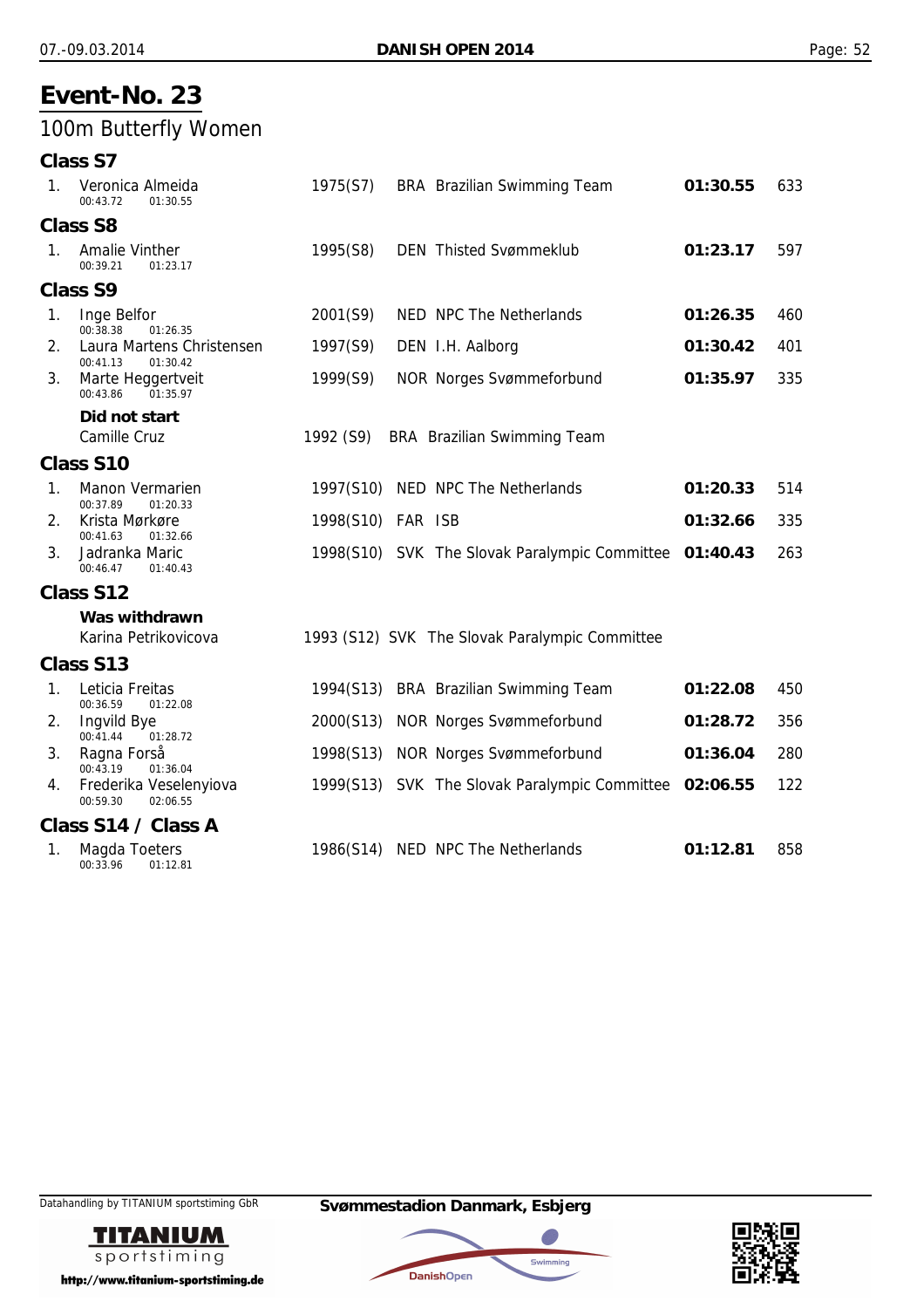## 100m Butterfly Men

| <b>Class S8</b> |  |
|-----------------|--|
|-----------------|--|

| 1.             | Niels Korfitz Mortensen<br>00:32.22<br>01:08.41 | 1995(S8)  | DEN Swimteam Neptun                    | 01:08.41 | 687 |
|----------------|-------------------------------------------------|-----------|----------------------------------------|----------|-----|
| 2.             | Max Gelhaar<br>00:42.12<br>01:29.39             | 1997(S8)  | <b>GER BV Leipzig</b>                  | 01:29.39 | 308 |
|                | <b>Class S9</b>                                 |           |                                        |          |     |
| 1.             | <b>Ruiter Silva</b><br>00:33.97<br>01:13.53     | 1992(S9)  | <b>BRA</b> Brazilian Swimming Team     | 01:13.53 | 521 |
| 2.             | <b>Bastian Fontayne</b><br>00:35.68<br>01:18.34 | 1997(S9)  | GER Behinderten Sportverband NW        | 01:18.34 | 431 |
|                | Was withdrawn                                   |           |                                        |          |     |
|                | <b>Martin Schulz</b>                            | 1990 (S9) | <b>GER BV Leipzig</b>                  |          |     |
|                | Did not start                                   |           |                                        |          |     |
|                | Adam Karas                                      | 2001 (S9) | GER Behinderten Sportverband NW        |          |     |
|                | Class S10                                       |           |                                        |          |     |
| 1.             | Lasse Winther Andersen<br>00:28.55<br>00:59.97  |           | 1994(S10) DEN Holbæk Svømme Klub       | 00:59.97 | 813 |
| 2.             | <b>Gabriel Tomelin</b><br>00:31.20<br>01:09.52  |           | 1995(S10) BRA Brazilian Swimming Team  | 01:09.52 | 522 |
|                | Was withdrawn                                   |           |                                        |          |     |
|                | <b>Andre Brasil</b>                             |           | 1984 (S10) BRA Brazilian Swimming Team |          |     |
|                | Did not start                                   |           |                                        |          |     |
|                | <b>Phelipe Rodrigues</b>                        |           | 1990 (S10) BRA Brazilian Swimming Team |          |     |
|                | Class S13                                       |           |                                        |          |     |
| 1 <sub>1</sub> | Carlos Farrenberg<br>00:31.03<br>01:09.43       |           | 1980(S13) BRA Brazilian Swimming Team  | 01:09.43 | 481 |
|                | Class S14 / Class A                             |           |                                        |          |     |
| 1.             | <b>Craig Moate</b><br>00:34.00<br>01:14.00      |           | 1985(S14) GBR Team GB                  | 01:14.00 | 407 |
| 2.             | <b>Marcus Haus</b><br>00:39.57<br>01:27.92      |           | 1995(S14) NOR Norges Svømmeforbund     | 01:27.92 | 242 |
|                | Down syndrome                                   |           |                                        |          |     |
| 1.             | Pedro Domingues<br>00:41.76<br>01:36.51         | 1991(D)   | BRA Sociedade Sindrome de Down         | 01:36.51 |     |
| 2.             | Nis Heide Pinnerup<br>00:41.56<br>01:41.03      | 1991(D)   | <b>DEN DSISO Danmark</b>               | 01:41.03 |     |





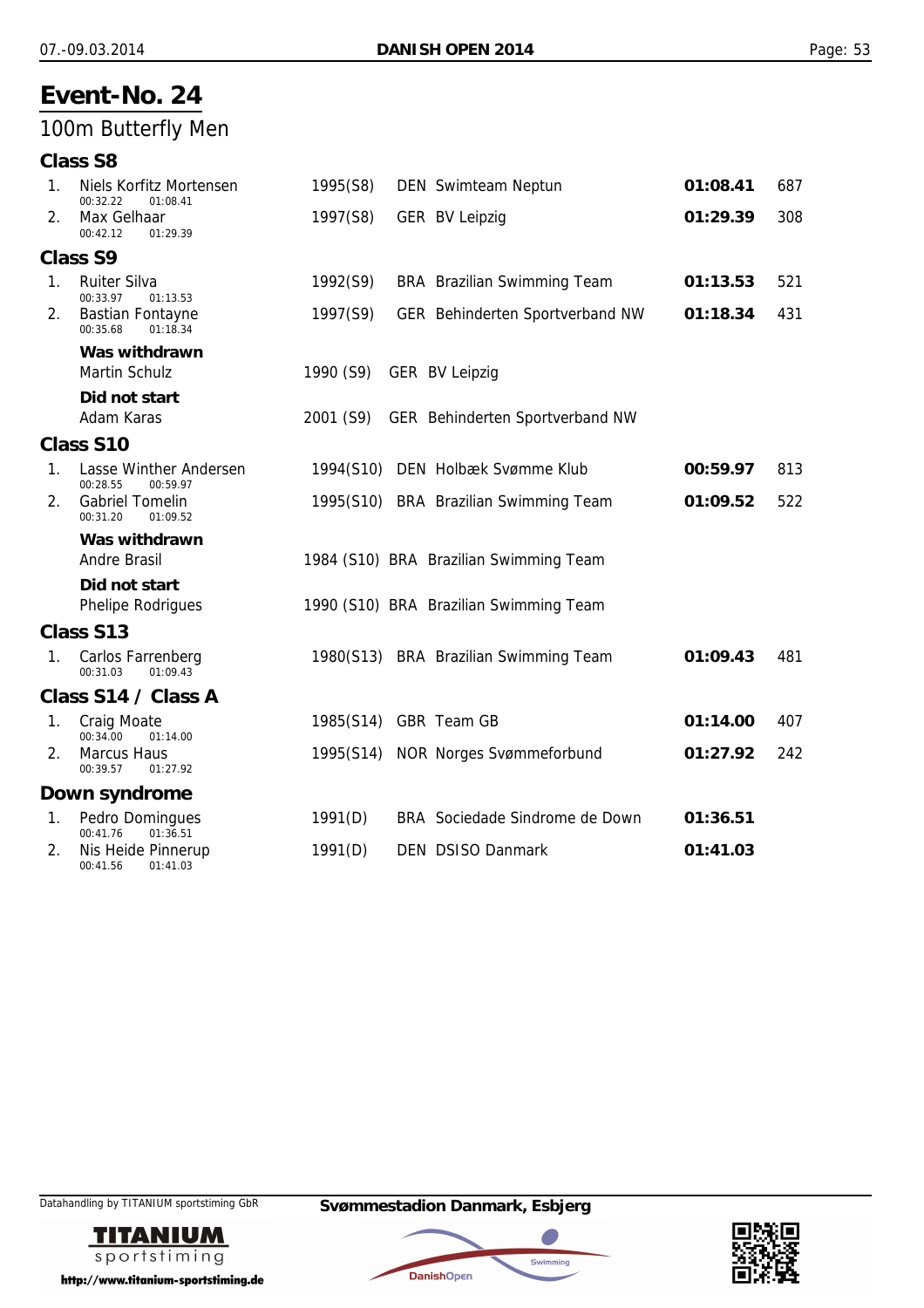## 4 x 50m Freestyle Mixed

| 1 <sub>1</sub> | 1. Team                          | Ringsted Handicap Idrætsforening | 02:29.14 |
|----------------|----------------------------------|----------------------------------|----------|
|                | Susan Hansen (1987)              | 00:38.78                         |          |
|                | Lasse Anholm (1981)              | 01:16.86                         |          |
|                | Bo Bertelsen (1983)              | 02:00.15                         |          |
|                | Jonas Bastian Sorensen (1993)    | 02:29.14                         |          |
| 2.             | 1. Team                          | Svømmeklubben Sælungerne         | 02:52.36 |
|                | Rikke Jensen (1992)              | 00:45.74                         |          |
|                | Simona Clausen (1988)            | 01:45.11                         |          |
|                | Peter W. Jensen (1989)           | 02:20.22                         |          |
|                | Carsten S. Olesen (1978)         | 02:52.36                         |          |
| 3 <sub>1</sub> | 1. Team                          | <b>DSISO Danmark</b>             | 02:57.00 |
|                | Nikolaj Møller (1901)            | 00:46.26                         |          |
|                | Chantal Schade Kanstrup (1901)   |                                  |          |
|                | Christian Sofus Nielsen (1901)   |                                  |          |
|                | Nis Heide Pinnerup (1991)        | 02:57.00                         |          |
| 4.             | 1. Team                          | Maribo Handicap Idrætsforening   | 03:19.39 |
|                | Henrik Iwersen (1976)            | 01:01.53                         |          |
|                | Maja Przeklasa (1999)            | 01:52.77                         |          |
|                | Signe Vestergård (1996)          |                                  |          |
|                | Niklas Jakobsen (1995)           | 03:19.39                         |          |
| 5.             | 1. Team                          | Korsør Handicap Idræt            | 03:21.73 |
|                | Nikolaj Lund (1990)              | 00:39.32                         |          |
|                | Eva Phister Hansen (1980)        |                                  |          |
|                | Henrik Andersen (1964)           |                                  |          |
|                | Patrick Larsen (1988)            | 03:21.73                         |          |
| 6.             | 1. Team                          | Sigma Swim Allerød               | 03:27.18 |
|                | Oliver Roug Nielsen (1995)       | 00:53.54                         |          |
|                | Eva Rosted (1999)                | 01:46.82                         |          |
|                | Marcus Tufvesson Munkholm (1996) |                                  |          |
|                | Marie Husfeldt (1995)            | 03:27.18                         |          |
|                | <b>Disqualified</b>              |                                  |          |
|                | 1. Team                          | DEN I.H. Aalborg                 |          |
|                | Jan Johansen (1995)              |                                  |          |
|                | Laura Martens Christensen (1997) |                                  |          |
|                | Camilla Aagaard (2000)           |                                  |          |
|                | Keith Bo Mortensen (1988)        |                                  |          |
|                | pulling the lane                 |                                  |          |
|                |                                  |                                  |          |





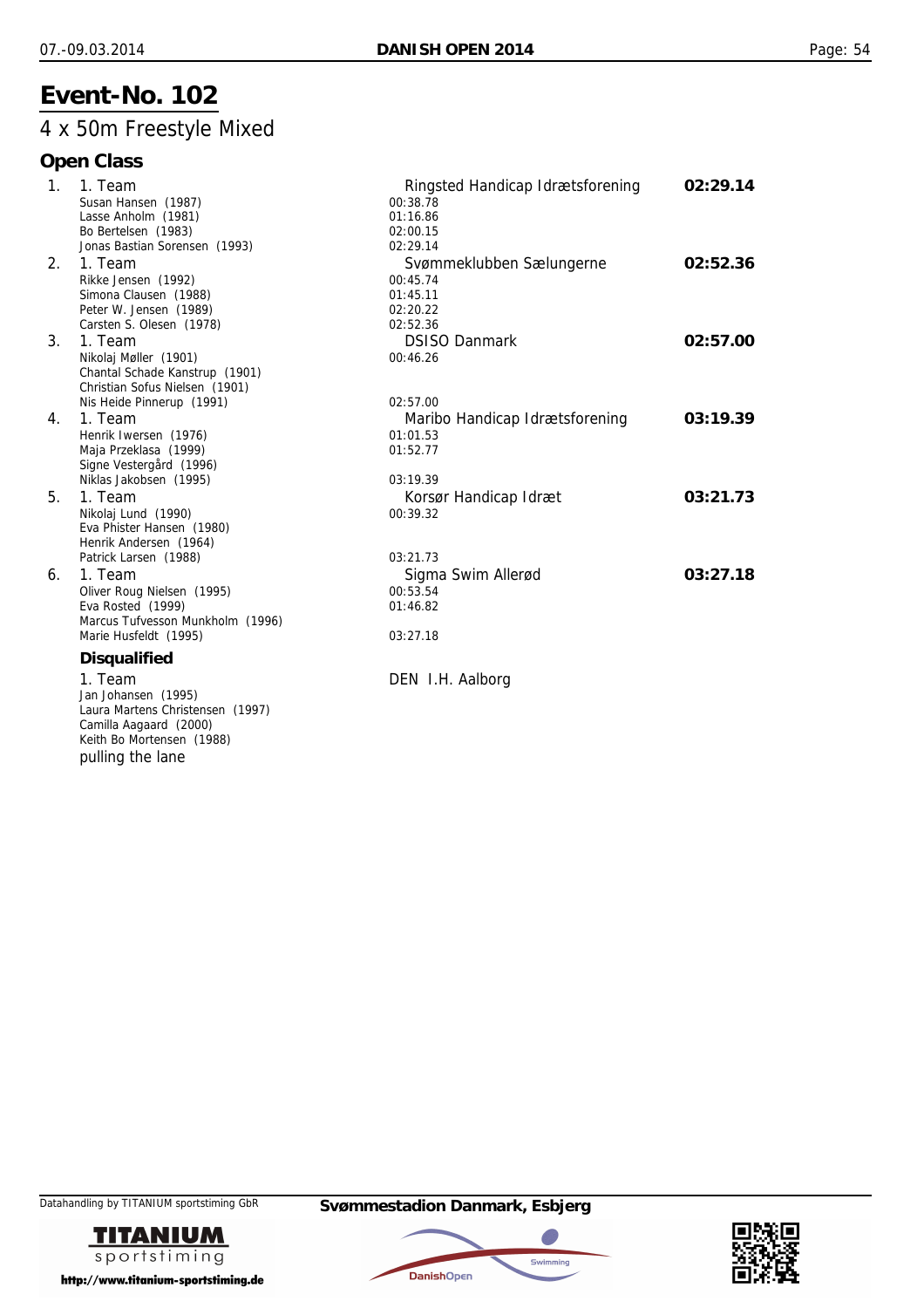## **Event-No. 17M**

### 50m Backstroke Women Final

|    | A-Final                      |           |                                 |          |         |  |
|----|------------------------------|-----------|---------------------------------|----------|---------|--|
|    | Marlou van der Kulk          | 1993(S14) | NED NPC The Netherlands         | 00:32.41 | 913     |  |
| 2. | Edenia Garcia                | 1987(S4)  | BRA Brazilian Swimming Team     | 00:54.11 | 796     |  |
| 3. | Sterre Veerman               | 2000(S12) | NED NPC The Netherlands         | 00:35.93 | 681     |  |
| 4. | Mina Marie Hwyerdahl Klausen | 1997(S7)  | NOR Norges Svømmeforbund        | 00:45.15 | 646     |  |
| 5. | Camille Cruz                 | 1992(S9)  | BRA Brazilian Swimming Team     | 00:38.30 | 590     |  |
| 6. | Vera Thamm                   | 1990(S3)  | GER Behinderten Sportverband NW | 01:17.35 | 535     |  |
| 7. | Ingvild Bye                  | 2000(S13) | <b>NOR Norges Svømmeforbund</b> | 00:39.08 | $525 *$ |  |
| 8. | Inge Belfor                  | 2001(S9)  | NED NPC The Netherlands         | 00:40.56 | 497     |  |





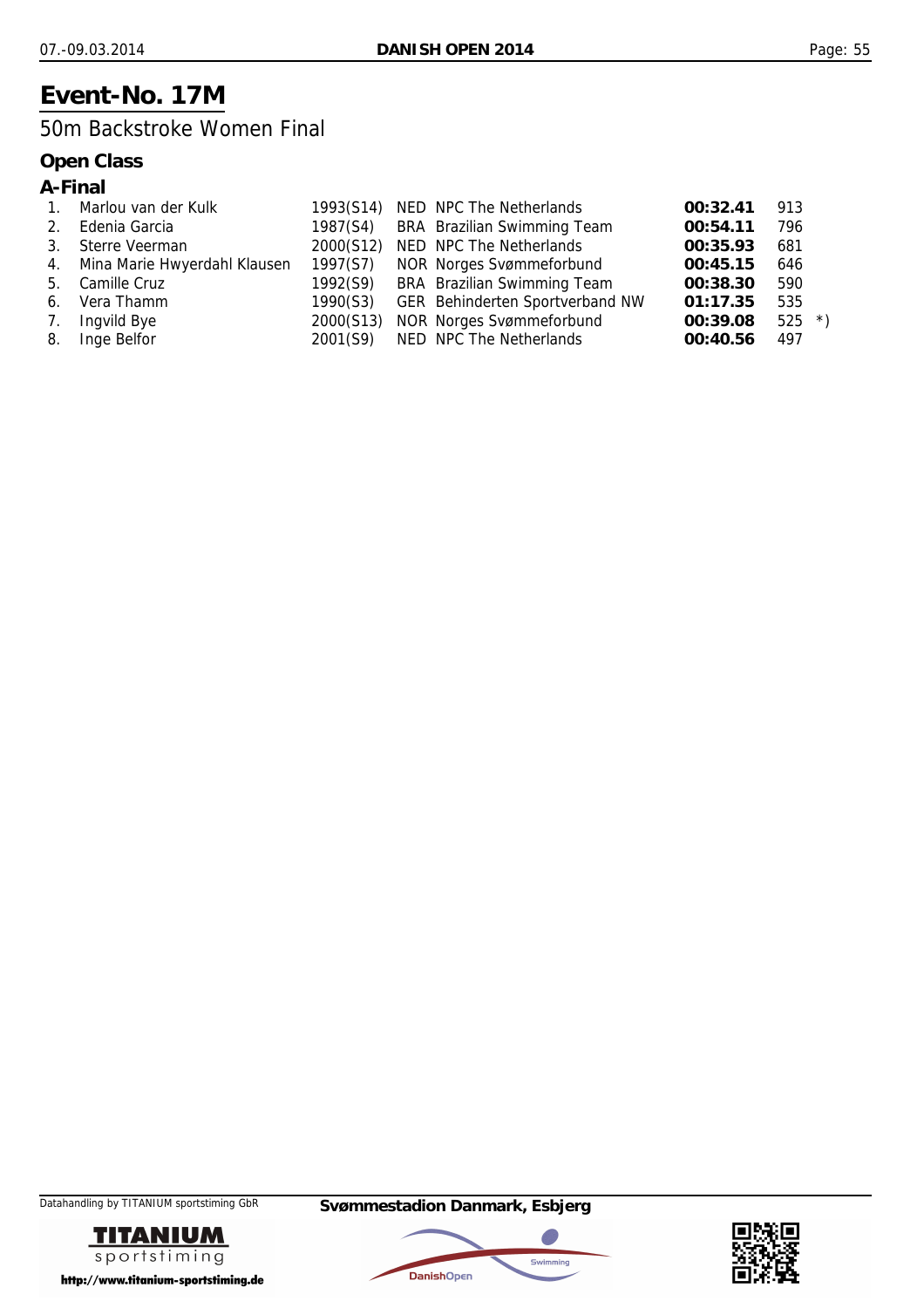## **Event-No. 18N**

### 50m Backstroke Men Final

### **Open Class**

### **A-Final**

| $\mathbf{1}$ . | Jacek Czech            | 1976(S2) | POL Start Tarnobrzeg                         | 01:06.96 | 825       |  |
|----------------|------------------------|----------|----------------------------------------------|----------|-----------|--|
| 2.             | Ronystony Silva        |          | 1980(S4) BRA Brazilian Swimming Team         | 00:48.66 | 747       |  |
| 3.             | Italo Pereira          |          | 1995(S7) BRA Brazilian Swimming Team         | 00:36.82 | 721       |  |
|                | 4. Aymeric Parmentier  |          | 1993(S14) BEL Belgian Paralympic Committee   | 00:31.98 | 715       |  |
|                | 5. Keith Bo Mortensen  |          | 1988(S10) DEN I.H. Aalborg                   | 00:32.59 | 616 $*$ ) |  |
|                | 6. Thijs van Hofweegen |          | 1996(S7) NED NPC The Netherlands             | 00:39.61 | 600       |  |
| 7.             | Jonas Larsen           | 1992(S5) | DEN Ishøj Svømme Klub                        | 00:44.85 | 534       |  |
| 8.             | Viktor Kemeny          | 1995(S6) | SVK The Slovak Paralympic Committee 00:44.16 |          | 521       |  |





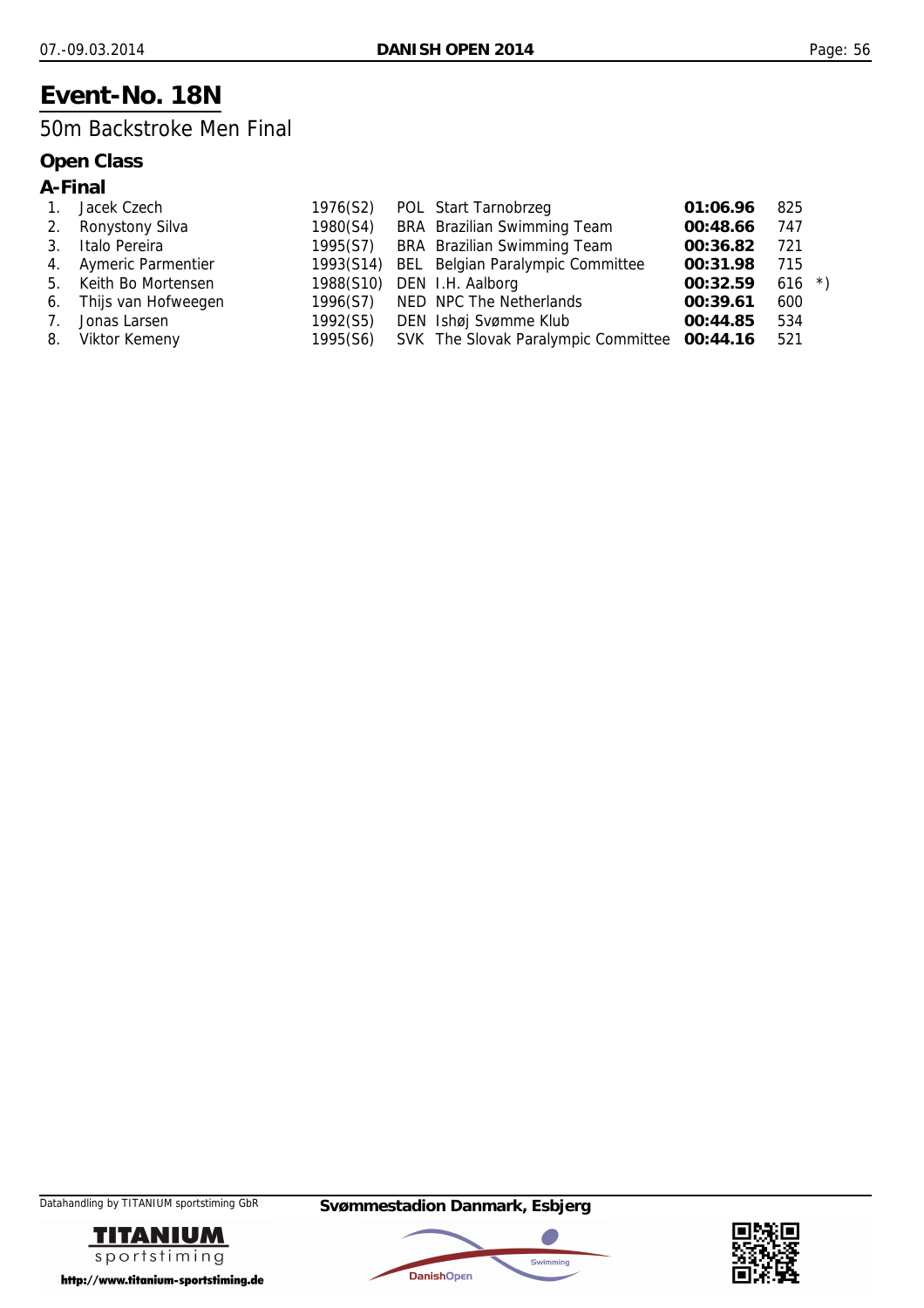## **Event-No. 19O**

### 100m Breaststroke Women Final

| A-Final        |                                              |           |                                    |          |     |
|----------------|----------------------------------------------|-----------|------------------------------------|----------|-----|
| 1.             | Sarah Louise Rung<br>01:45.63<br>00:49.84    | 1989(SB4) | <b>NOR Norges Svømmeforbund</b>    | 01:45.63 | 968 |
| 2.             | Chantalle Zijderveld<br>01:21.81<br>00:38.17 | 2000(SB9) | NED NPC The Netherlands            | 01:21.81 | 830 |
| 3.             | Magda Toeters<br>00:37.69<br>01:21.03        |           | 1986(SB14) NED NPC The Netherlands | 01:21.03 | 809 |
| $\mathbf{4}$ . | Lisa Den Braber<br>00:47.11<br>01:37.57      | 1992(SB7) | NED NPC The Netherlands            | 01:37.57 | 782 |
| 5.             | Susana Ribeiro<br>01:46.12<br>00:49.94       | 1967(SB6) | <b>BRA</b> Brazilian Swimming Team | 01:46.12 | 730 |
| 6.             | Lisa Kruger<br>00:40.69<br>01:25.82          | 2000(SB9) | NED NPC The Netherlands            | 01:25.82 | 719 |
| 7.             | Marije Oosterhuis<br>00:42.32<br>01:28.75    | 1995(SB9) | NED NPC The Netherlands            | 01:28.75 | 650 |
| 8.             | Veronica Almeida<br>00:53.36<br>01:48.88     | 1975(SB7) | BRA Brazilian Swimming Team        | 01:48.88 | 595 |





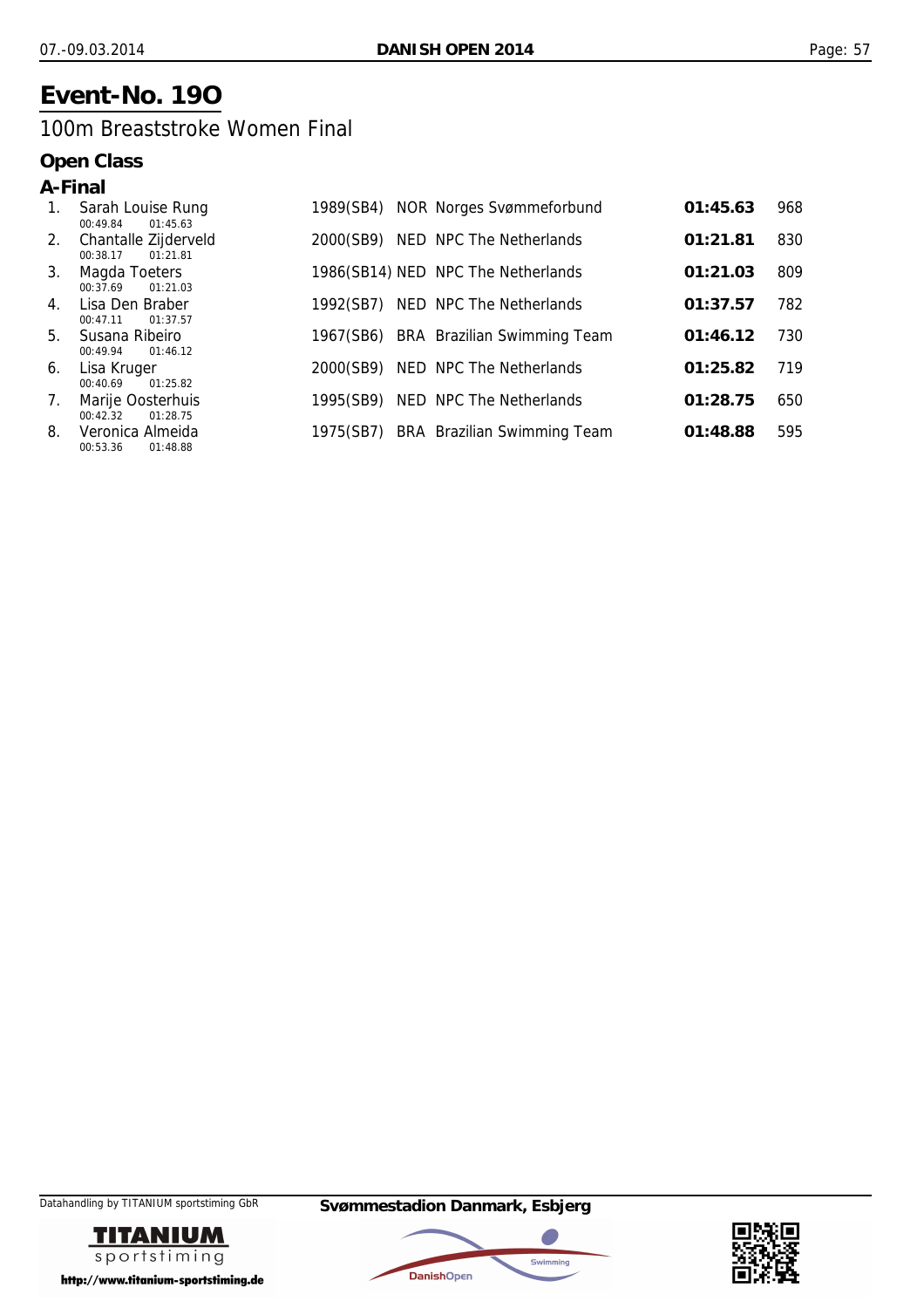## **Event-No. 20P**

### 100m Breaststroke Men Final

|                                 | A-Final                                        |           |                                                          |          |                  |
|---------------------------------|------------------------------------------------|-----------|----------------------------------------------------------|----------|------------------|
| $1_{-}$                         | Marc Evers<br>00:32.74<br>01:09.36             |           | 1991(SB14) NED NPC The Netherlands                       | 01:09.36 | 885              |
| 2.                              | Roberto Rodriguez<br>01:38.02<br>00:45.66      |           | 1992(SB5) BRA Brazilian Swimming Team                    | 01:38.02 | 841              |
| 3 <sub>1</sub>                  | Michael Schoenmaker<br>01:59.26<br>00:53.85    | 1983(SB3) | NED NPC The Netherlands                                  | 01:59.26 | 794              |
| 4.                              | Viktor Kemeny<br>01:29.34<br>00:41.18          |           | 1995(SB7) SVK The Slovak Paralympic Committee 01:29.34   |          | 728              |
| 5.                              | Adriano Lima<br>01:44.57<br>00:46.90           |           | 1973(SB5) BRA Brazilian Swimming Team                    | 01:44.57 | 716              |
| 6.                              | <b>Tobias Pollap</b><br>00:43.29<br>01:31.12   |           | 1986(SB7) GER Behinderten Sportverband NW                | 01:31.12 | 693              |
| $7_{\scriptscriptstyle{\circ}}$ | Adam Ismael Wenham<br>00:36.98<br>01:19.01     |           | 1997(SB14) NOR Norges Svømmeforbund                      | 01:19.01 | 599<br>$\lambda$ |
| 8.                              | Jonas Bastian Sorensen<br>01:20.15<br>00:36.71 |           | 1993(SB14) DEN Ringsted Handicap Idrætsforening 01:20.15 |          | 573              |





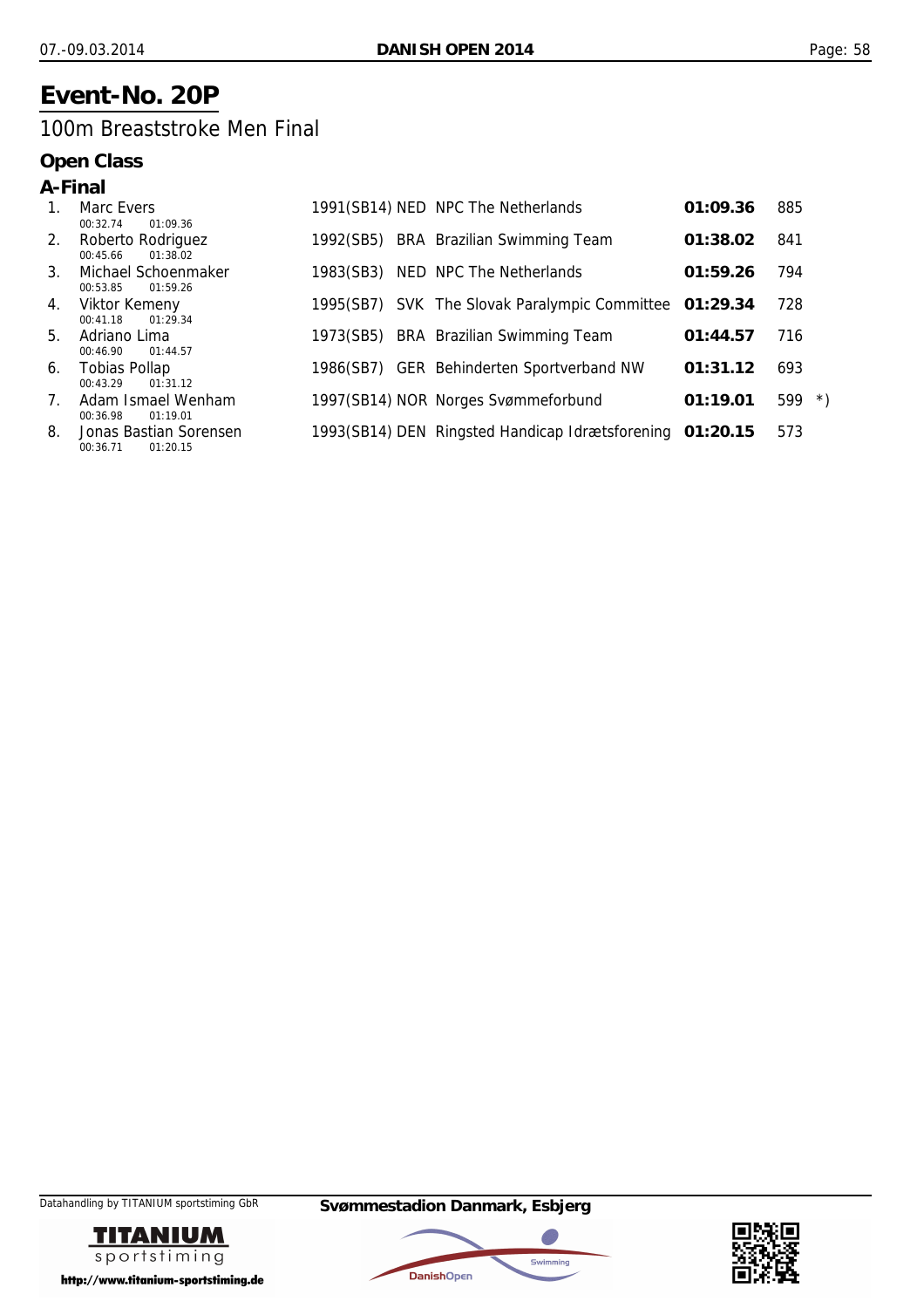## **Event-No. 21Q**

## 50m Freestyle Women Final

|    | A-Final               |           |                                       |          |     |
|----|-----------------------|-----------|---------------------------------------|----------|-----|
|    | Marlou van der Kulk   | 1993(S14) | NED NPC The Netherlands               | 00:28.43 | 919 |
| 2. | Joana Neves           |           | 1987(S5) BRA Brazilian Swimming Team  | 00:40.54 | 671 |
|    | 3. Chantal Molenkamp  |           | 1990(S10) NED NPC The Netherlands     | 00:29.72 | 643 |
| 4. | Leticia Freitas       |           | 1994(S13) BRA Brazilian Swimming Team | 00:31.08 | 627 |
| 5. | Marije Oosterhuis     |           | 1995(S10) NED NPC The Netherlands     | 00:30.11 | 618 |
| 6. | Chantalle Zijderveld  |           | 2000(S10) NED NPC The Netherlands     | 00:30.51 | 594 |
| 7. | <b>Amalie Vinther</b> |           | 1995(S8) DEN Thisted Svømmeklub       | 00:33.63 | 576 |
|    | 8. Sterre Veerman     |           | 2000(S12) NED NPC The Netherlands     | 00:32.81 | 549 |





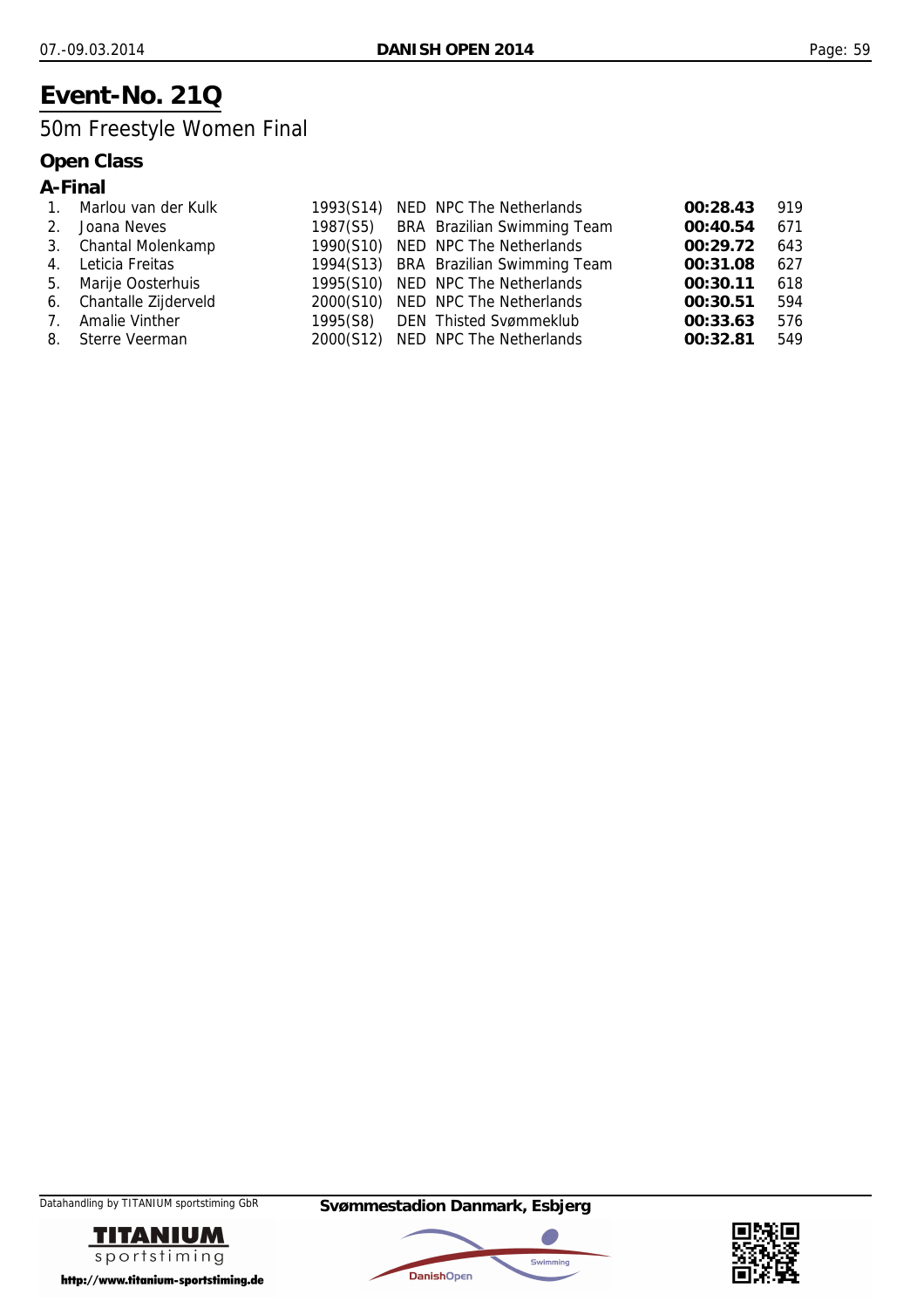## **Event-No. 22R**

## 50m Freestyle Men Final

|  | ın<br>п.<br>и |
|--|---------------|
|--|---------------|

| $1_{\cdot}$ | Izhak Mamistvalov         | 1979(S1) | ISR NPC Israel                                 | 01:03.80 | 898 | <b>WR</b> |
|-------------|---------------------------|----------|------------------------------------------------|----------|-----|-----------|
| 2.          | <b>Phelipe Rodrigues</b>  |          | 1990(S10) BRA Brazilian Swimming Team          | 00:24.35 | 803 |           |
| 3.          | Tobias Pollap             |          | 1986(S7) GER Behinderten Sportverband NW       | 00:30.23 | 744 |           |
|             | 3. Ronystony Silva        |          | 1980(S4) BRA Brazilian Swimming Team           | 00:41.76 | 744 |           |
|             | 5. Jonas Bastian Sorensen |          | 1993(S14) DEN Ringsted Handicap Idrætsforening | 00:27.45 | 684 |           |
|             | 6. Aymeric Parmentier     |          | 1993(S14) BEL Belgian Paralympic Committee     | 00:27.65 | 669 |           |
| 7.          | Carlos Farrenberg         |          | 1980(S13) BRA Brazilian Swimming Team          | 00:26.07 | 654 |           |
| 8.          | Jacek Czech               |          | 1976(S2) POL Start Tarnobrzeg                  | 01:08.40 | 649 |           |





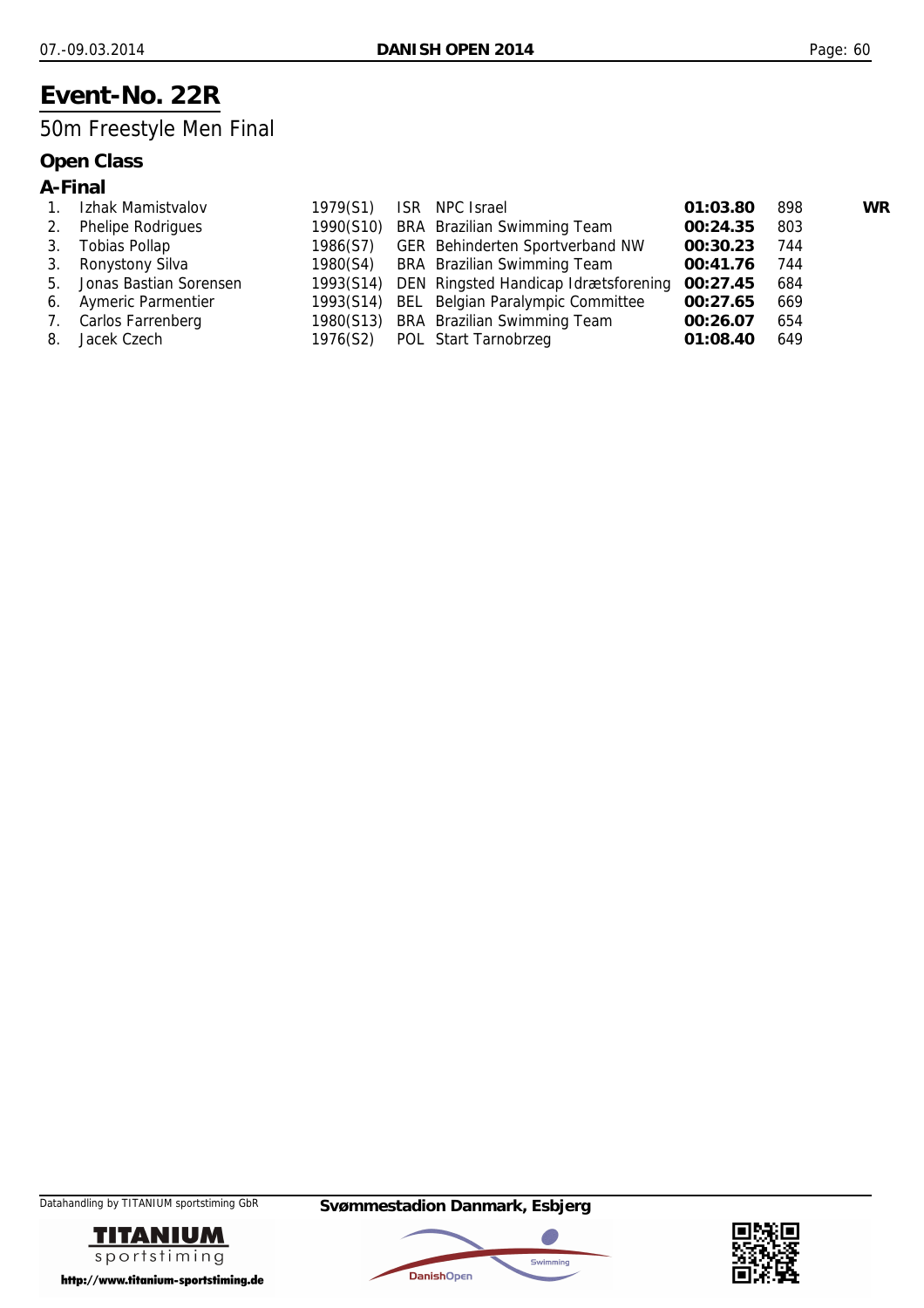## **Event-No. 23S**

## 100m Butterfly Women Final

|         | A-Final                                                     |           |                                    |          |                      |
|---------|-------------------------------------------------------------|-----------|------------------------------------|----------|----------------------|
| 1.      | Magda Toeters<br>00:33.67<br>01:12.91                       | 1986(S14) | NED NPC The Netherlands            | 01:12.91 | 855                  |
| $2_{1}$ | Veronica Almeida<br>00:41.66<br>01:27.75                    | 1975(S7)  | BRA Brazilian Swimming Team        | 01:27.75 | 685                  |
| $3_{-}$ | <b>Amalie Vinther</b><br>00:39.28<br>01:23.39               | 1995(S8)  | <b>DEN</b> Thisted Svømmeklub      | 01:23.39 | 593                  |
| 4.      | Manon Vermarien<br>00:37.02<br>01:19.20                     | 1997(S10) | NED NPC The Netherlands            | 01:19.20 | 536                  |
| 5.      | Leticia Freitas<br>01:23.04<br>00:35.94                     | 1994(S13) | <b>BRA</b> Brazilian Swimming Team | 01:23.04 | 434                  |
| 6.      | Inge Belfor<br>00:41.11<br>01:30.76                         | 2001(S9)  | NED NPC The Netherlands            | 01:30.76 | 396                  |
| 7.      | Laura Martens Christensen                                   | 1997(S9)  | DEN I.H. Aalborg                   | 01:31.54 | 386                  |
| 8.      | 00:42.60<br>01:31.54<br>Ingvild Bye<br>00:41.49<br>01:28.96 | 2000(S13) | <b>NOR Norges Svømmeforbund</b>    | 01:28.96 | 353<br>$\rightarrow$ |